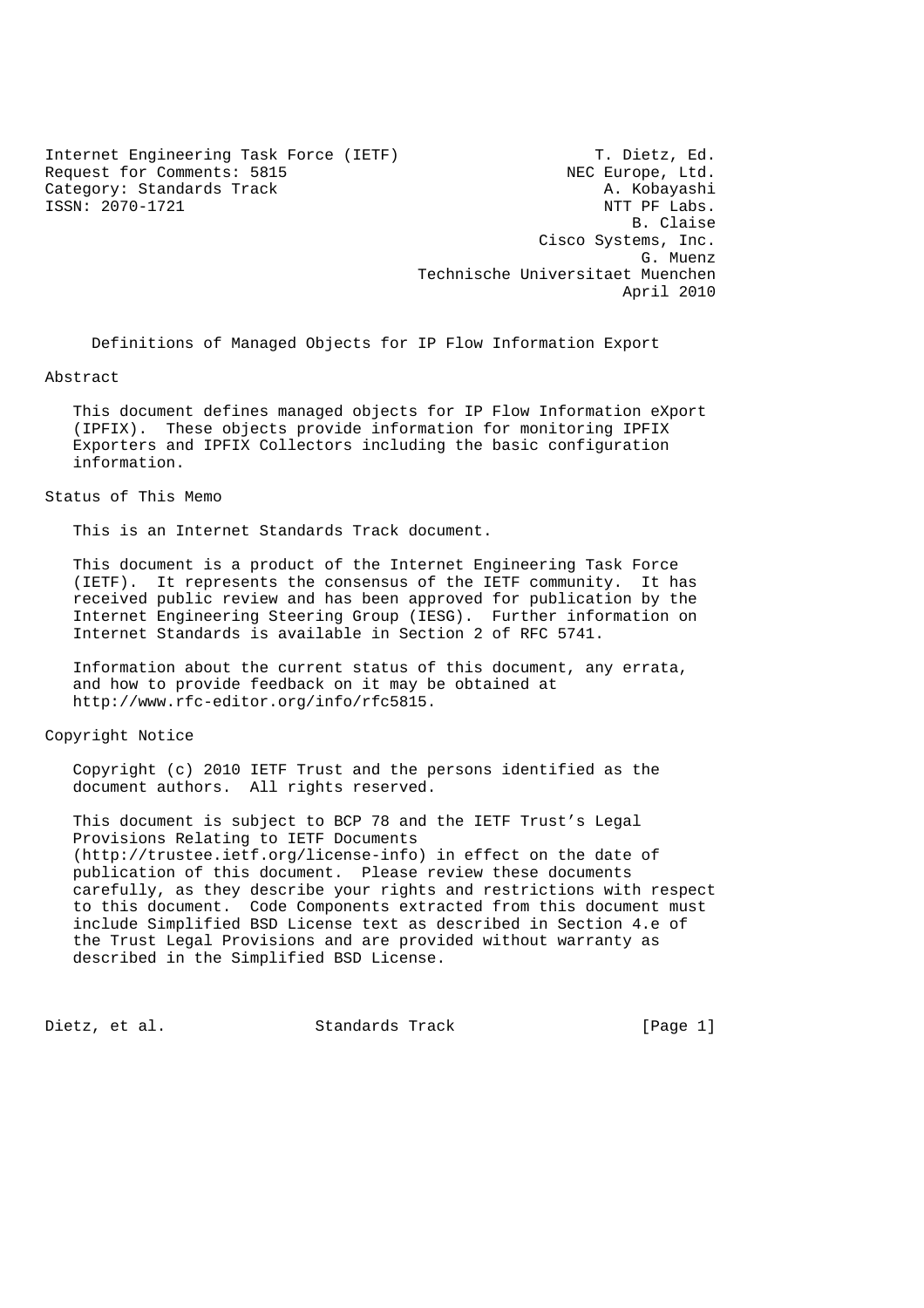# Table of Contents

| 1 <sub>1</sub> |                                                                                                  |
|----------------|--------------------------------------------------------------------------------------------------|
| 2.             |                                                                                                  |
| 3.             | The Internet-Standard Management Framework 4                                                     |
| 4 <sub>1</sub> |                                                                                                  |
| 5 <sub>1</sub> |                                                                                                  |
|                |                                                                                                  |
|                | 5.2. The Template Table $\dots\dots\dots\dots\dots\dots\dots\dots\dots\dots\dots\dots\dots\dots$ |
|                | 5.3.                                                                                             |
|                |                                                                                                  |
|                | The Metering Process Table 12<br>5.5.                                                            |
|                | 5.6.                                                                                             |
|                | 5.7. The Selection Process Table 14                                                              |
|                |                                                                                                  |
|                | 5.8.1. The Transport Session Statistical Table 15                                                |
|                | 5.8.2. The Template Statistical Table 15                                                         |
|                | 5.8.3. The Metering Process Statistical Table 15                                                 |
|                | 5.8.4. The Selection Process Statistical Table 15                                                |
|                | 6. Structure of the IPFIX SELECTOR MIB 15                                                        |
|                |                                                                                                  |
|                | 7. Relationship to Other MIB Modules 18                                                          |
|                |                                                                                                  |
|                | 7.1. Relationship to the ENTITY MIB and IF MIB 18<br>7.2. MIB Modules Required for IMPORTS 18    |
|                |                                                                                                  |
|                |                                                                                                  |
|                | 8.2. IPFIX SELECTOR MIB Definition 56                                                            |
|                |                                                                                                  |
|                |                                                                                                  |
|                |                                                                                                  |
|                |                                                                                                  |
|                |                                                                                                  |
|                |                                                                                                  |
|                |                                                                                                  |

Dietz, et al. Standards Track [Page 2]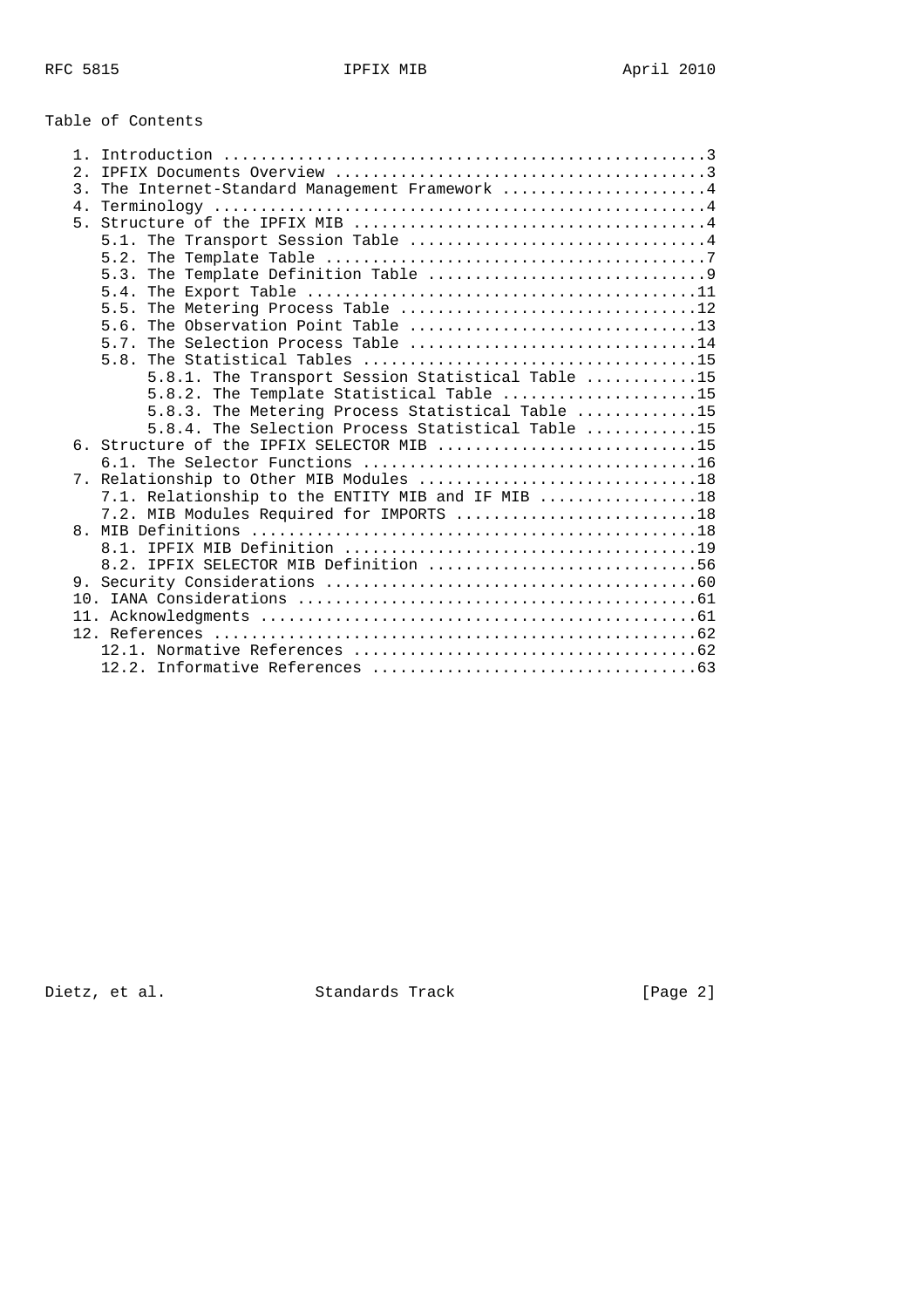### 1. Introduction

 This document defines two MIB modules for monitoring IP Flow Information eXport (IPFIX) Devices including Exporters and Collectors. Most of the objects defined by the IPFIX MIB module MUST be implemented. Some objects MAY be implemented corresponding to the functionality implemented in the equipment. Since the IPFIX architecture [RFC5470] foresees the possibility of using Filtering and/or Sampling functions to reduce the data volume, this document also provides the IPFIX SELECTOR MIB module, which contains the standardized selection methods and is controlled by IANA. The full configuration of the IPFIX Metering Process is out of the scope of these MIB modules.

 The key words "MUST", "MUST NOT", "REQUIRED", "SHALL", "SHALL NOT", "SHOULD", "SHOULD NOT", "RECOMMENDED", "MAY", and "OPTIONAL" in this document are to be interpreted as described in RFC 2119 [RFC2119].

### 2. IPFIX Documents Overview

 The IPFIX protocol provides network administrators with access to IP Flow information. The architecture for the export of measured IP Flow information out of an IPFIX Exporting Process to a Collecting Process is defined in [RFC5470], per the requirements defined in [RFC3917]. The protocol document [RFC5101] specifies how IPFIX Data Records and Templates are carried via a congestion-aware transport protocol from IPFIX Exporting Processes to IPFIX Collecting Processes. IPFIX has a formal description of IPFIX Information Elements, their name, type and additional semantic information, as specified in [RFC5102]. Finally, [RFC5472] describes what type of applications can use the IPFIX protocol and how they can use the information provided. It furthermore shows how the IPFIX framework relates to other architectures and frameworks.

 It is assumed that Flow metering, export, and collection is performed according to the IPFIX architecture defined in [RFC5470]. The monitored configuration parameters of the export and collection of Flow Templates and Data Records is modeled according to [RFC5101]. Packet selection methods that may be optionally used by the IPFIX Metering Process are not considered in this MIB module. They are defined in the Packet Sampling (PSAMP) framework [RFC5474] and Sampling techniques [RFC5475] documents. Nevertheless, the basis for defining Sampling and Filtering functions is given with the IPFIX SELECTOR MIB module. Since the PSAMP export protocol [RFC5476] is based on the IPFIX protocol, the Sampling and Filtering functions can be added to the IPFIX SELECTOR MIB module as needed.

Dietz, et al. Standards Track [Page 3]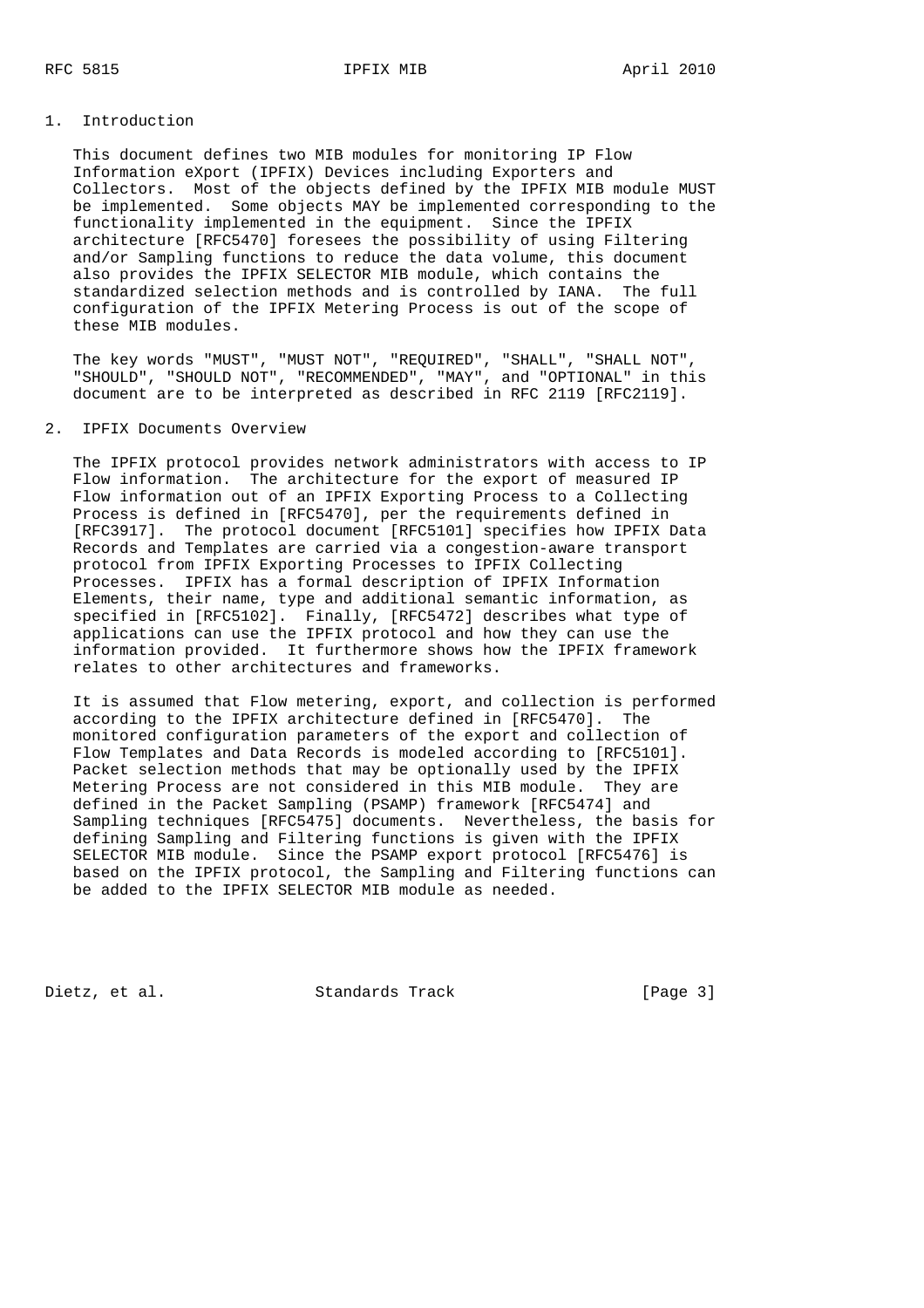3. The Internet-Standard Management Framework

 For a detailed overview of the documents that describe the current Internet-Standard Management Framework, please refer to section 7 of RFC 3410 [RFC3410].

 Managed objects are accessed via a virtual information store, termed the Management Information Base or MIB. MIB objects are generally accessed through the Simple Network Management Protocol (SNMP). Objects in the MIB are defined using the mechanisms defined in the Structure of Management Information (SMI). This memo specifies MIB modules that are compliant to the SMIv2, which is described in STD 58, RFC 2578 [RFC2578], STD 58, RFC 2579 [RFC2579] and STD 58, RFC 2580 [RFC2580].

4. Terminology

 The definitions of the basic terms like IP Traffic Flow, Exporting Process, Collecting Process, Observation Points, etc. can be found in the IPFIX protocol document [RFC5101].

5. Structure of the IPFIX MIB

 The IPFIX MIB module consists of seven main tables, the Transport Session table, the Template table and the corresponding Template Definition table, the Export table, the Metering Process table, the Observation Point table, and the Selection Process table. Since the IPFIX architecture [RFC5470] foresees the possibility of using Filtering and/or Sampling functions to reduce the data volume, the MIB module provides the basic objects for these functions with the Selection Process table. The IPFIX SELECTOR MIB module defined in the next section provides the standard Filtering and Sampling functions that can be referenced in the ipfixSelectionProcessTable.

 All remaining objects contain statistical values for the different tables contained in the MIB module.

 The following subsections describe all tables in the IPFIX MIB module.

5.1. The Transport Session Table

 The Transport Session is the basis of the MIB module. The Transport Session table (ipfixTransportSessionTable) contains all Transport Sessions between Exporter and Collector. The table specifies the transport layer protocol of the Transport Session and, depending on that protocol, further parameters for the Transport Session. In the case of UDP and TCP, these are the source and destination address as

Dietz, et al. Standards Track [Page 4]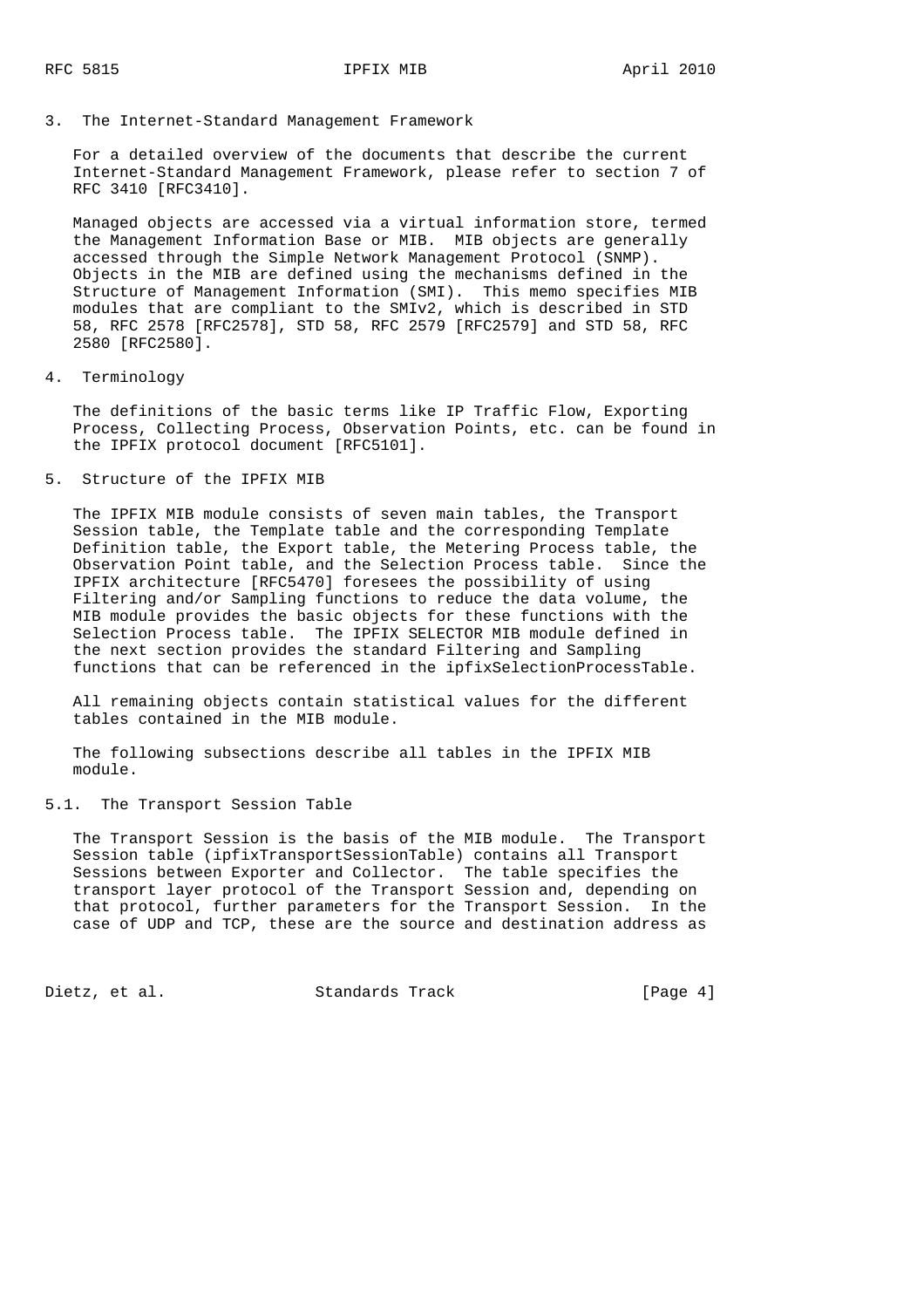well as the source and destination port. For Stream Control Transmission Protocol (SCTP), the table contains the SCTP Assoc Id, which is the index for the SCTP association in the SCTP MIB module [RFC3873]. The mode of operation of the device, i.e., if the Transport Session is used for collecting or exporting is given in the ipfixTransportSessionDeviceMode object. Further on, it contains the configured refresh parameters for Templates and Options Templates that are used across unreliable connections as UDP. Finally, the IPFIX version that is exported or collected by this Transport Session and a status of the Transport Session is given in the table.

 To illustrate the use of the above tables, let us assume the following scenario: we have an Exporter on IP address 192.0.2.22 and a Collector on IP address 192.0.2.37. The Exporter uses TCP to export Templates and Data Records. The same Exporter also exports, with UDP, to a Collector with the IP address of 192.0.2.44. This would lead to the following Transport Session table on the Exporter:

Dietz, et al. Standards Track [Page 5]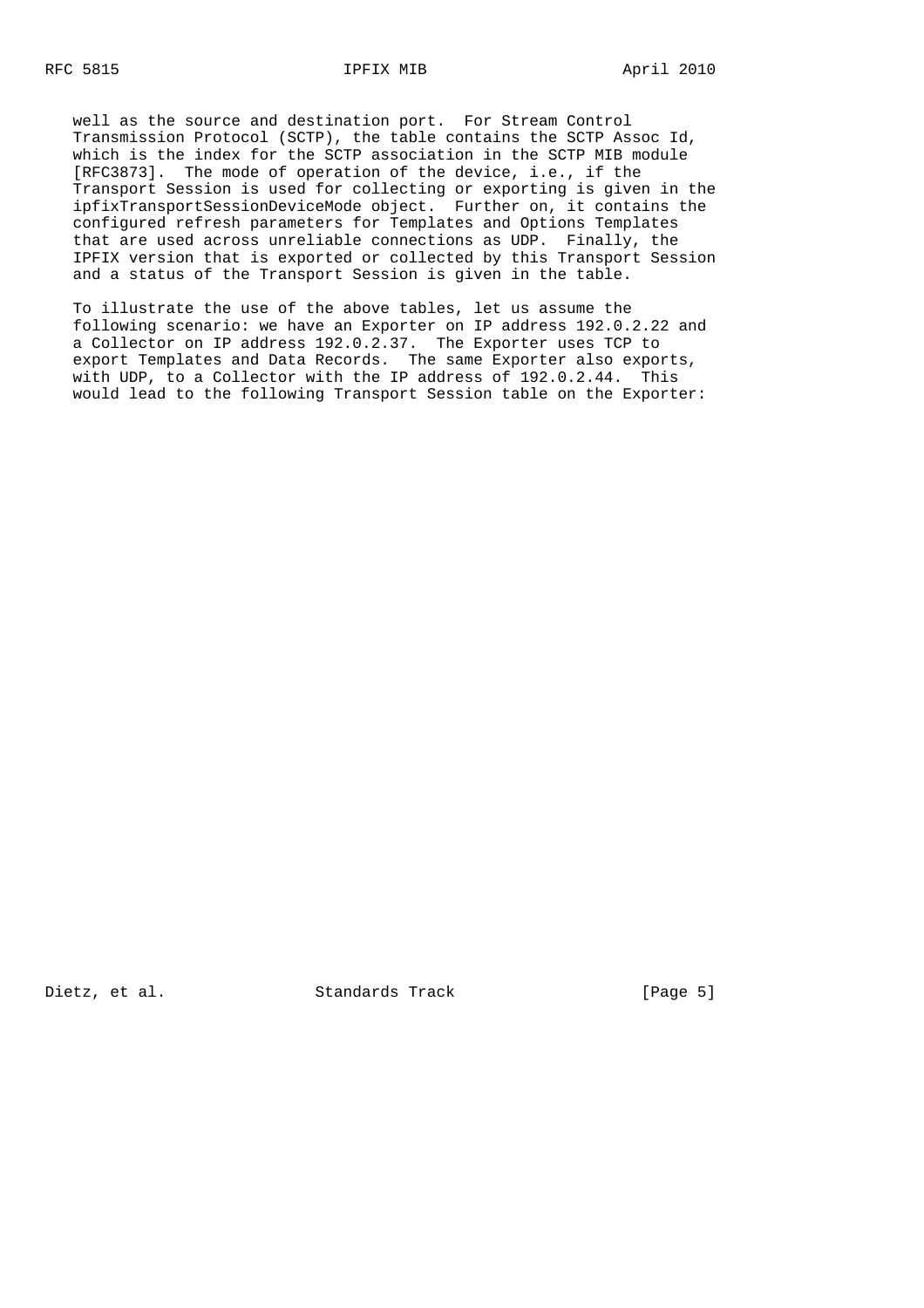```
 ipfixTransportSessionTable (1)
 |
    +- ipfixTransportSessionEntry (1)
 |
       +- index (5) (ipfixTransportSessionIndex)
          | +- ipfixTransportSessionIndex (1) = 5
          | +- ipfixTransportSessionProtocol (2) = 6 (TCP)
          | +- ipfixTransportSessionSourceAddressType (3) = 1 (ipv4)
          | +- ipfixTransportSessionSourceAddress (4) = 192.0.2.22
          | +- ipfixTransportSessionDestinationAddressType (5) = 1 (ipv4)
          | +- ipfixTransportSessionDestinationAddress (6) = 192.0.2.37
          | +- ipfixTransportSessionSourcePort (7) = 7653
          | +- ipfixTransportSessionDestinationPort (8) = 4739
          | +- ipfixTransportSessionSctpAssocId (9) = 0
          | +- ipfixTransportSessionDeviceMode (10) = exporting(1)
          | +- ipfixTransportSessionTemplateRefreshTimeout (11) = 0
          | +- ipfixTransportSessionOptionTemplateRefreshTimeout (12) = 0
          | +- ipfixTransportSessionTemplateRefreshPacket (13) = 0
          | +- ipfixTransportSessionOptionTemplateRefreshPacket (14) = 0
          | +- ipfixTransportSessionIpfixVersion (15) = 10
          | +- ipfixTransportSessionStatus (16) = 2 (active)
 .
 .
 .
       +- index (11) (ipfixTransportSessionIndex)
          +- ipfixTransportSessionIndex (1) = 11
          +- ipfixTransportSessionProtocol (2) = 17 (UDP)
          +- ipfixTransportSessionSourceAddressType (3) = 1 (ipv4)
          +- ipfixTransportSessionSourceAddress (4) = 192.0.2.22
          +- ipfixTransportSessionDestinationAddressType (5) = 1 (ipv4)
          +- ipfixTransportSessionDestinationAddress (6) = 192.0.2.44
          +- ipfixTransportSessionSourcePort (7) = 14287
          +- ipfixTransportSessionDestinationPort (8) = 4739
          +- ipfixTransportSessionSctpAssocId (9) = 0
          +- ipfixTransportSessionDeviceMode (10) = exporting(1)
          +- ipfixTransportSessionTemplateRefreshTimeout (11) = 100
          +- ipfixTransportSessionOptionTemplateRefreshTimeout (12)
\vert = 100
          +- ipfixTransportSessionTemplateRefreshPacket (13) = 10
          +- ipfixTransportSessionOptionTemplateRefreshPacket (14) = 10
          +- ipfixTransportSessionIpfixVersion (15) = 10
          +- ipfixTransportSessionStatus (16) = 2 (active)
```
 The values in brackets are the OID numbers. The Collectors would then have the same entry except that the index would most likely differ and the ipfixTransportSessionDeviceMode would be collecting(2).

Dietz, et al. Standards Track [Page 6]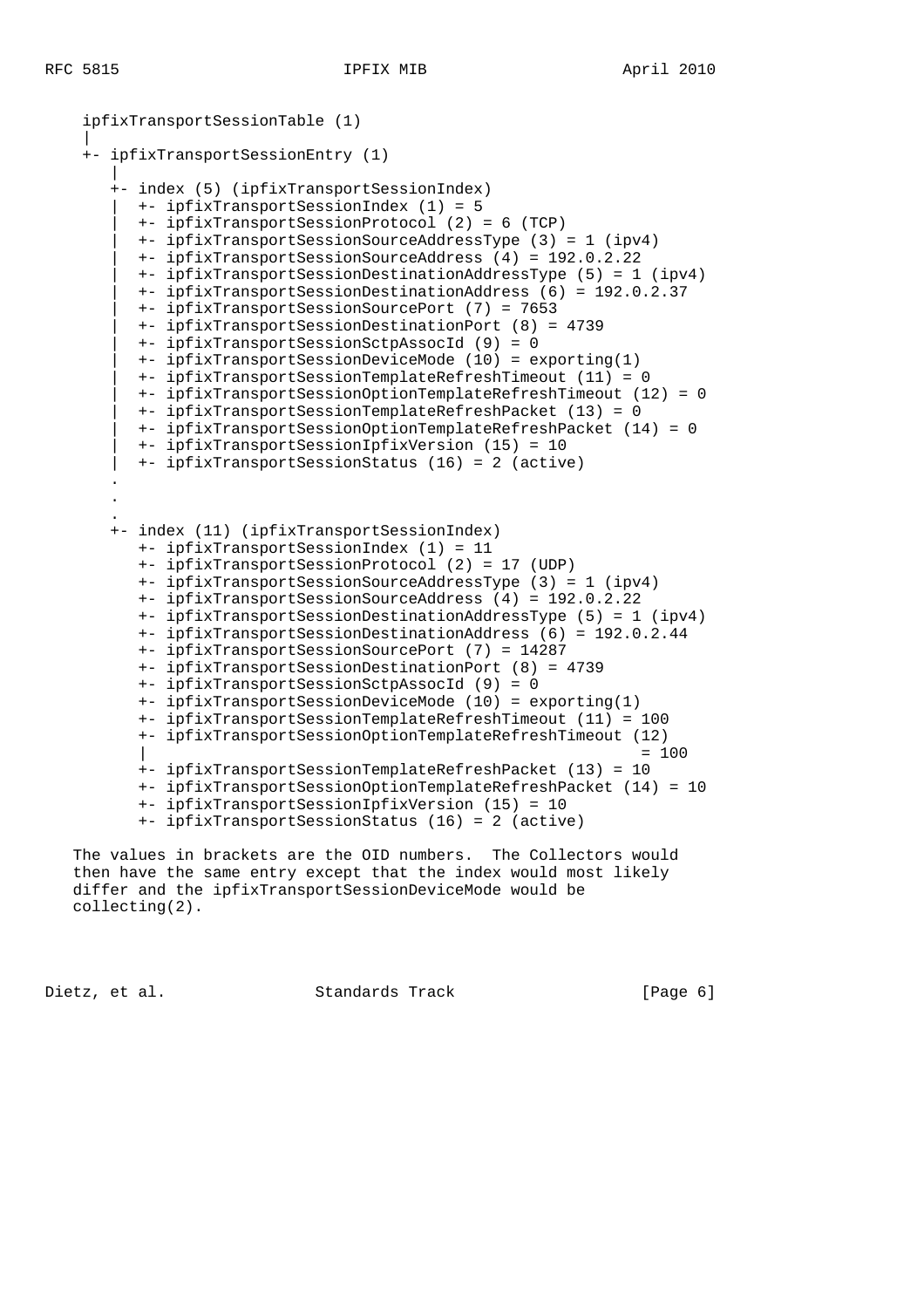5.2. The Template Table

 The Template table lists all Templates (including Options Templates) that are sent (by an Exporter) or received (by a Collector). The (Options) Templates are unique per Transport Session, which also gives the device mode (Exporter or Collector) and Observation Domain; thus, the table is indexed by:

o the Transport Session Index (ipfixTransportSessionIndex)

o and the Observation Domain Id (ipfixTemplateObservationDomainId).

 It contains the Set Id and an access time denoting the time when the (Options) Template was last sent or received.

 To resume the above example, the Exporter may want to export a Template and an Options Template for each Transport Session defined above. This leads to the following Template table defining Template and Options Template:

Dietz, et al. Standards Track [Page 7]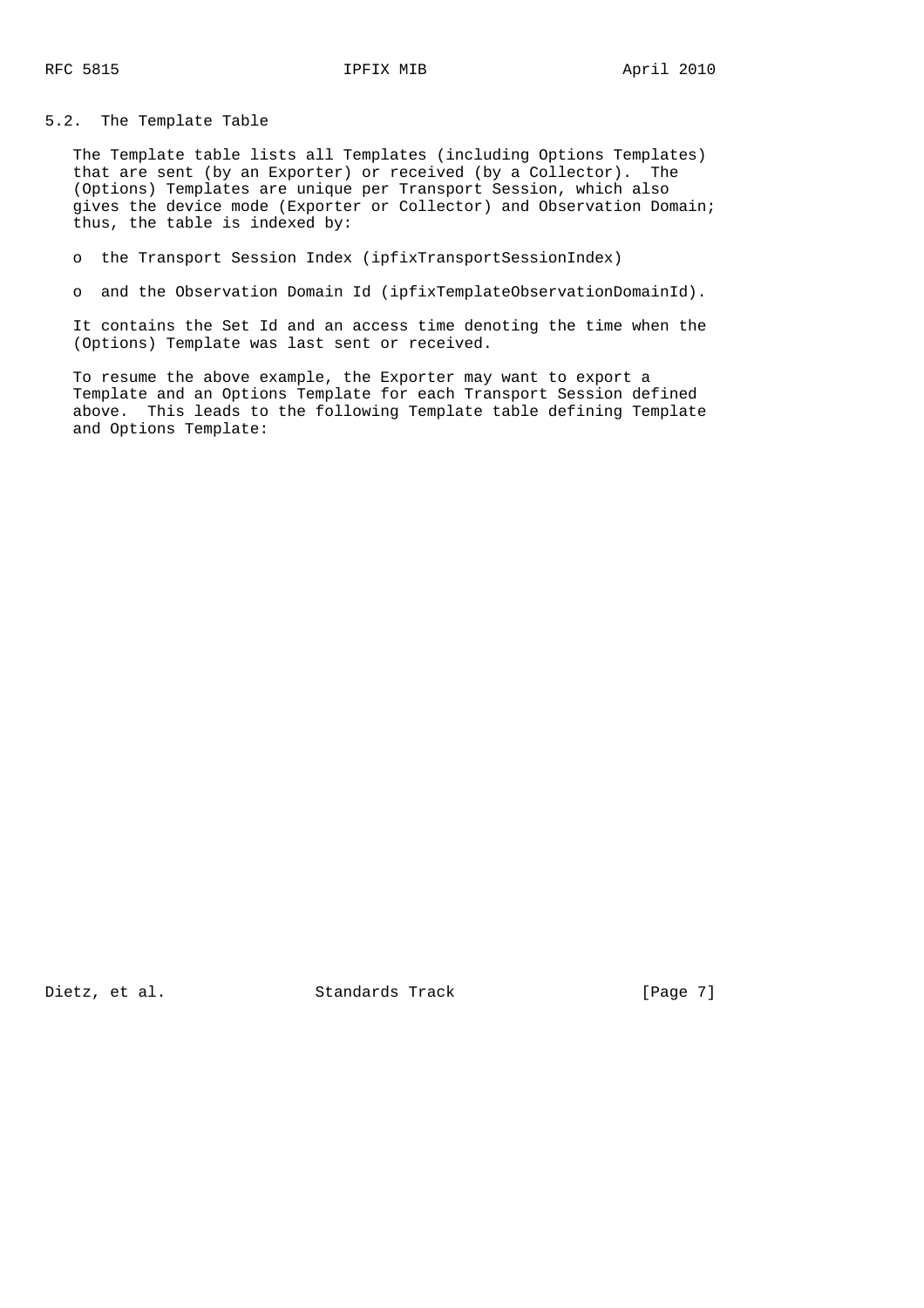|

```
 ipfixTemplateTable (3)
     +- ipfixTemplateEntry (1)
 |
        +- index (5) (ipfixTransportSessionIndex)
          | +- index (3) (ipfixTemplateObservationDomainId)
              | + index (257) (ipfixTemplateId)
               | | +- ipfixTemplateObservationDomainId (1) = 3
               | | +- ipfixTemplateId (2) = 257
               | | +- ipfixTemplateSetId (3) = 2
               | | +- ipfixTemplateAccessTime (4)
                                            = 2008 - 7 - 1,12:49:11.2,+2:0 | |
              | + index (264) (ipfixTemplateId)
                | +- ipfixTemplateObservationDomainId (1) = 3
                | +- ipfixTemplateId (2) = 264
                | +- ipfixTemplateSetId (3) = 3
                | +- ipfixTemplateAccessTime (4)
                                            = 2008 - 7 - 1, 12:47:04.8, +2:0 .
 .
 .
       +- index (11) (ipfixTransportSessionIndex)
           +- index (3) (ipfixTemplateObservationDomainId)
              + index (273) (ipfixTemplateId)
                | +- ipfixTemplateObservationDomainId (1) = 3
               | +- ipfixTemplateId (2) = 273
               | +- ipfixTemplateSetId (3) = 2
               | +- ipfixTemplateAccessTime (4)
                                            = 2008 - 7 - 1,12:49:11.2,+2:0 |
              + index (289) (ipfixTemplateId)
                +- ipfixTemplateObservationDomainId (1) = 3
                +- ipfixTemplateId (2) = 289
                +- ipfixTemplateSetId (3) = 3
                +- ipfixTemplateAccessTime (4)
                                            = 2008 - 7 - 1,12:47:04.8,+2:0
```
 We assume that the Transport Session that is stored with index 5 in the Transport Session table of the Exporter is stored with index 17 in the Transport Session table of the (corresponding) Collector. Then, the Template table would look as follows:

Dietz, et al. Standards Track [Page 8]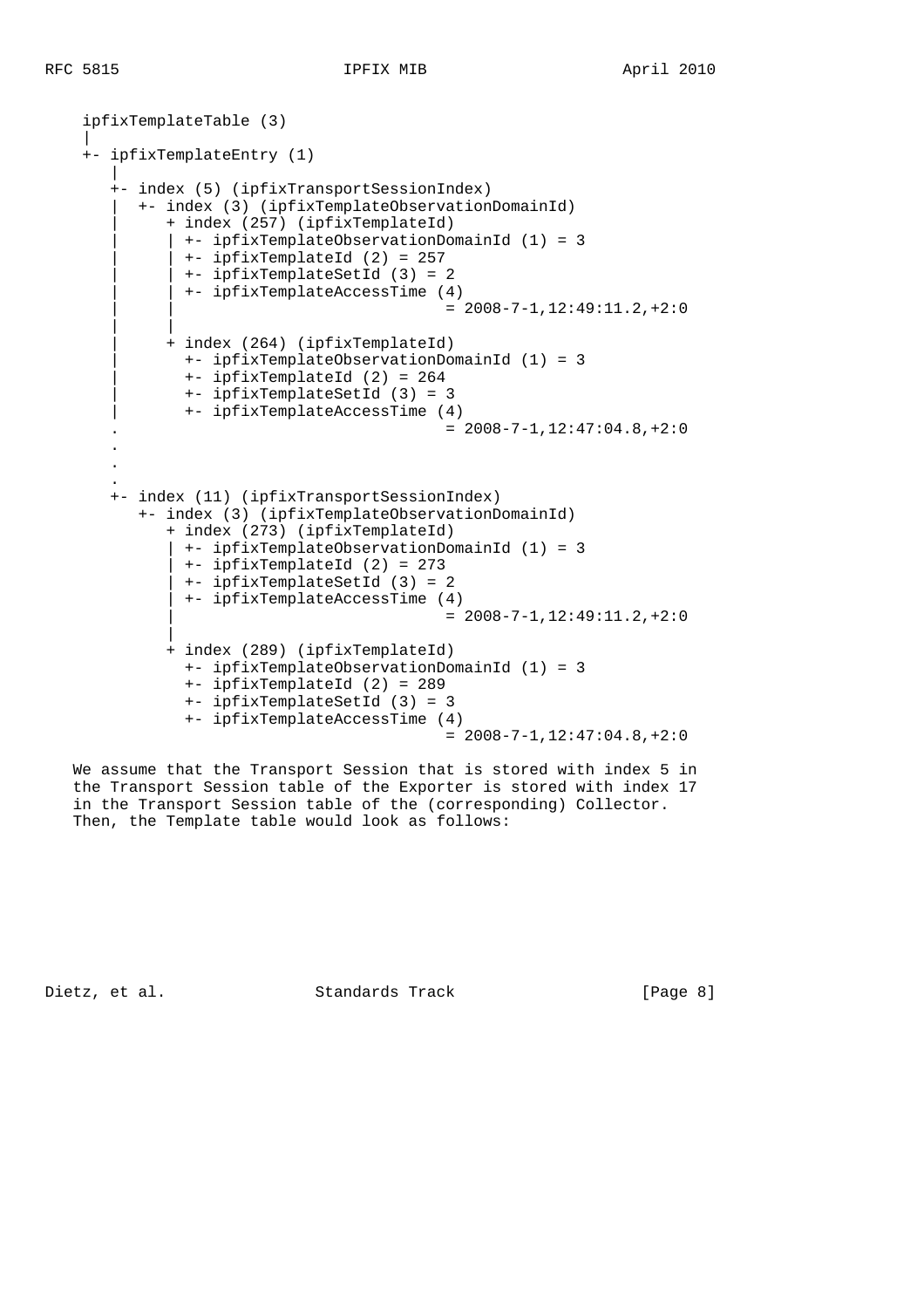```
 ipfixTemplateTable (3)
 |
     +- ipfixTemplateEntry (1)
 |
       +- index (17) (ipfixTransportSessionIndex)
           +- index (3) (ipfixTemplateObservationDomainId)
              + index (257) (ipfixTemplateId)
               | +- ipfixTemplateObservationDomainId (1) = 3
               | +- ipfixTemplateId (2) = 257
               | +- ipfixTemplateSetId (3) = 2
               | +- ipfixTemplateAccessTime (4)
                                           = 2008 - 7 - 1,12:49:11.8,+2:0 |
              + index (264) (ipfixTemplateId)
                +- ipfixTemplateObservationDomainId (1) = 3
                +- ipfixTemplateId (2) = 264
                +- ipfixTemplateSetId (3) = 3
                +- ipfixTemplateAccessTime (4)
                                           = 2008 - 7 - 1,12:47:05.3,+2:0
```
 The table on the second Collector would be analogous to the one shown above.

# 5.3. The Template Definition Table

 The Template Definition table lists all the Information Elements contained in a Template or Options Template. Therefore, it has the same indexes as the corresponding Template table plus the Template Id. Its own index denotes the order of the Information Element inside the Template. Besides the Information Element Id and the length of the encoded value, the table contains the enterprise number for enterprise-specific Information Elements and flags for each Information Element. The flags indicate if the Information Element is used for scoping or as a Flow Key.

 To resume the above example again, the Exporter is configured to export the octets received and dropped at the Observation Point since the last export of these values. In addition, it exports the start and end time of the Flow relative to the timestamp contained in the IPFIX header. This leads to the following Template Definition table on the Exporter:

Dietz, et al. Standards Track [Page 9]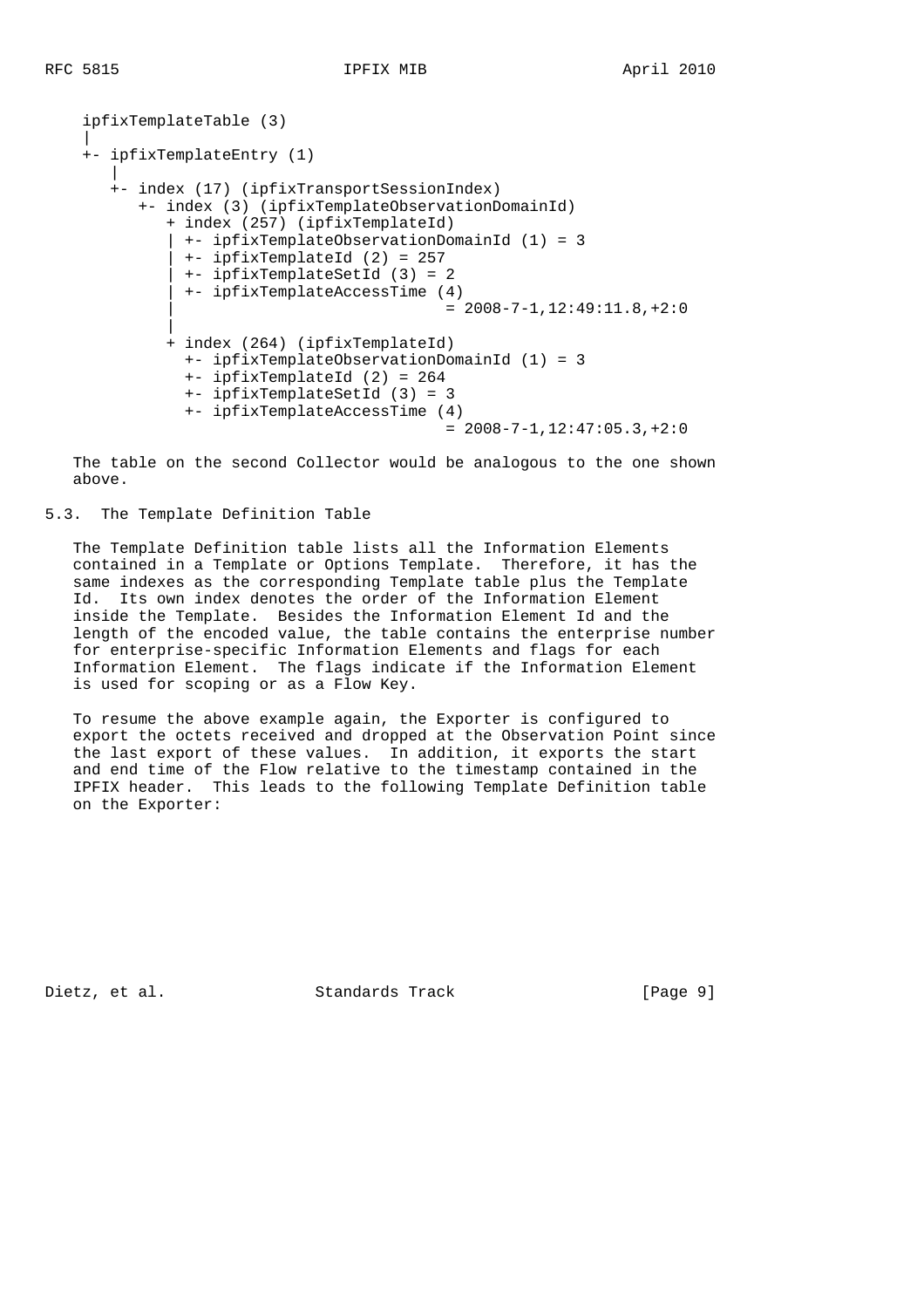|

```
 ipfixTemplateDefinitionTable (4)
     +- ipfixTemplateDefinitionEntry (1)
 |
        +- index (5) (ipfixTransportSessionIndex)
           +- index (3) (ipfixTemplateObservationDomainId)
              + index (257) (ipfixTemplateId)
                +- index (1) (ipfixTemplateDefinitionIndex)
                  | +- ipfixTemplateDefinitionIndex (1) = 1
                  | +- ipfixTemplateDefinitionIeId (2) = 158
                                          | | (flowStartDeltaMicroseconds)
                   | +- ipfixTemplateDefinitionIeLength (3) = 4
                   | +- ipfixTemplateDefinitionEnterprise (4) = 0
                   | +- ipfixTemplateDefinitionFlags (5) = 0
 |
                +- index (2) (ipfixTemplateDefinitionIndex)
                  | +- ipfixTemplateDefinitionIndex (1) = 2
                   | +- ipfixTemplateDefinitionIeId (2) = 159
                                          | | (flowEndDeltaMicroseconds)
                   | +- ipfixTemplateDefinitionIeLength (3) = 4
                   | +- ipfixTemplateDefinitionEnterprise (4) = 0
                   | +- ipfixTemplateDefinitionFlags (5) = 0
 |
                +- index (3) (ipfixTemplateDefinitionIndex)
                   | +- ipfixTemplateDefinitionIndex (1) = 3
                   | +- ipfixTemplateDefinitionIeId (2) = 1
                                                      | | (octetDeltaCount)
                   | +- ipfixTemplateDefinitionIeLength (3) = 8
                   | +- ipfixTemplateDefinitionEnterprise (4) = 0
                   | +- ipfixTemplateDefinitionFlags (5) = 0
 |
                +- index (4) (ipfixTemplateDefinitionIndex)
                   +- ipfixTemplateDefinitionIndex (1) = 4
                   +- ipfixTemplateDefinitionIeId (2) = 132
                                               | (droppedOctetDeltaCount)
                   +- ipfixTemplateDefinitionIeLength (3) = 8
                   +- ipfixTemplateDefinitionEnterprise (4) = 0
                   +- ipfixTemplateDefinitionFlags (5) = 0
```
 The corresponding table entry on the Collector is the same except that it would have another ipfixTransportSessionIndex, e.g., 17 as in the previous example.

Dietz, et al. Standards Track [Page 10]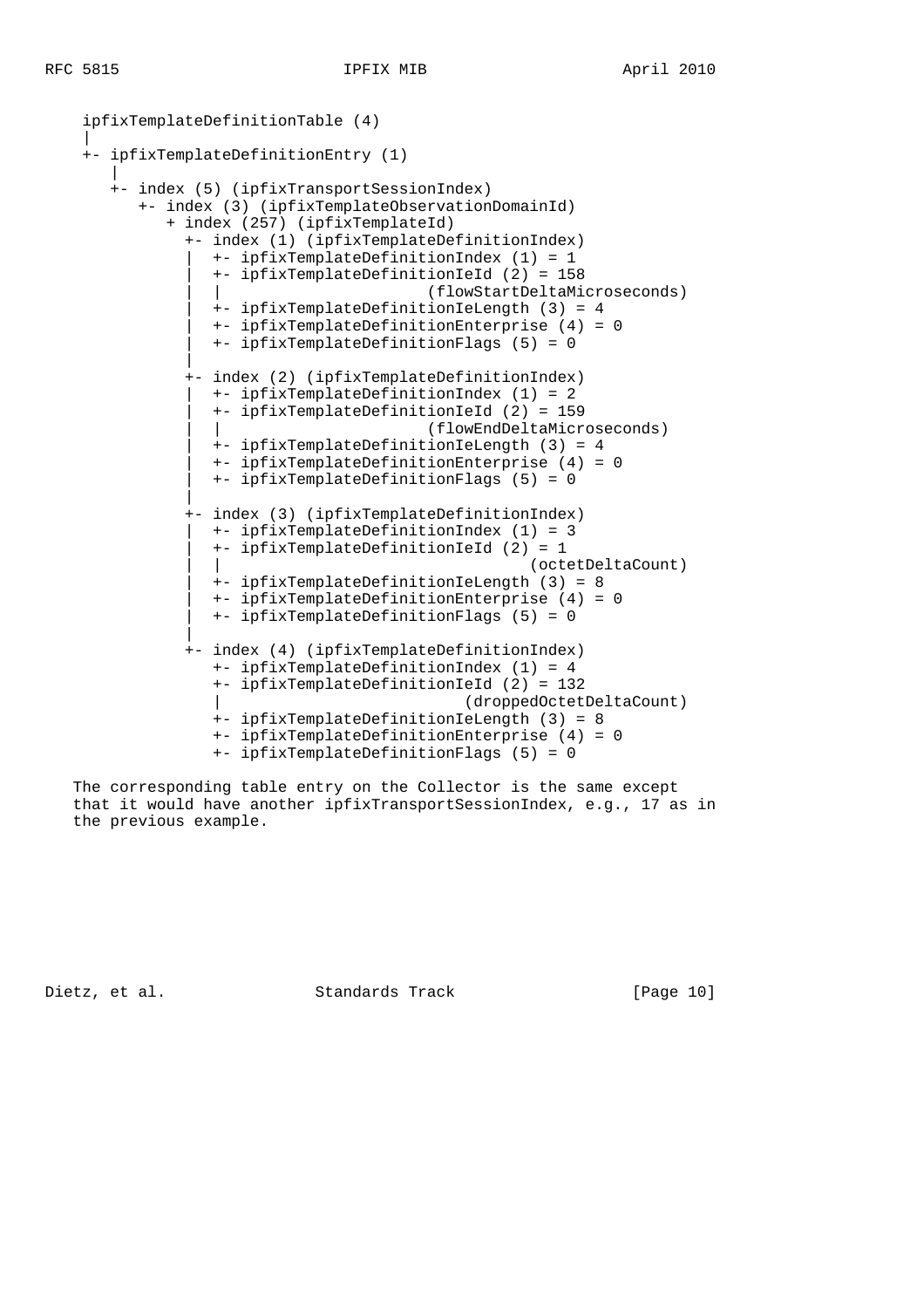5.4. The Export Table

 On Exporters, the Export table (ipfixExportTable) can be used to support features like failover, load-balancing, duplicate export to several Collectors, etc. The table has three indexes that link an entry with:

 o the Metering Process table (ipfixMeteringProcessCacheId, see below)

o and the Transport Session table (ipfixTransportSessionIndex).

 Those entries with the same ipfixExportIndex and the same ipfixMeteringProcessCacheId define a Transport Session group. The member type for each group member describes its functionality. All Transport Sessions referenced in this table MUST have the ipfixTransportSessionDeviceMode exporting(1).

 If the Exporter does not use Transport Session grouping, then each ipfixExportIndex contains a single ipfixMeteringProcessCacheId, and thus a singe Transport Session (ipfixTransportSessionIndex) and this session MUST have the member type primary(1).

 For failover, a Transport Session group can contain one Transport Session with member type "primary" and several Transport Sessions with type secondary(2). Entries with other member types are not allowed for that type of group. For load-balancing or parallel export, all Transport Sessions in the group MUST have the same member type, either loadBalancing(4) or parallel(3).

 The algorithms used for failover or load-balancing are out of the scope of this document.

 To continue the example, we assume that the Exporter uses the two connections shown in the examples above as one primary Transport Session protected by a secondary Transport Session. The Exporter then has the following entries in the ipfixExportTable:

Dietz, et al. Standards Track [Page 11]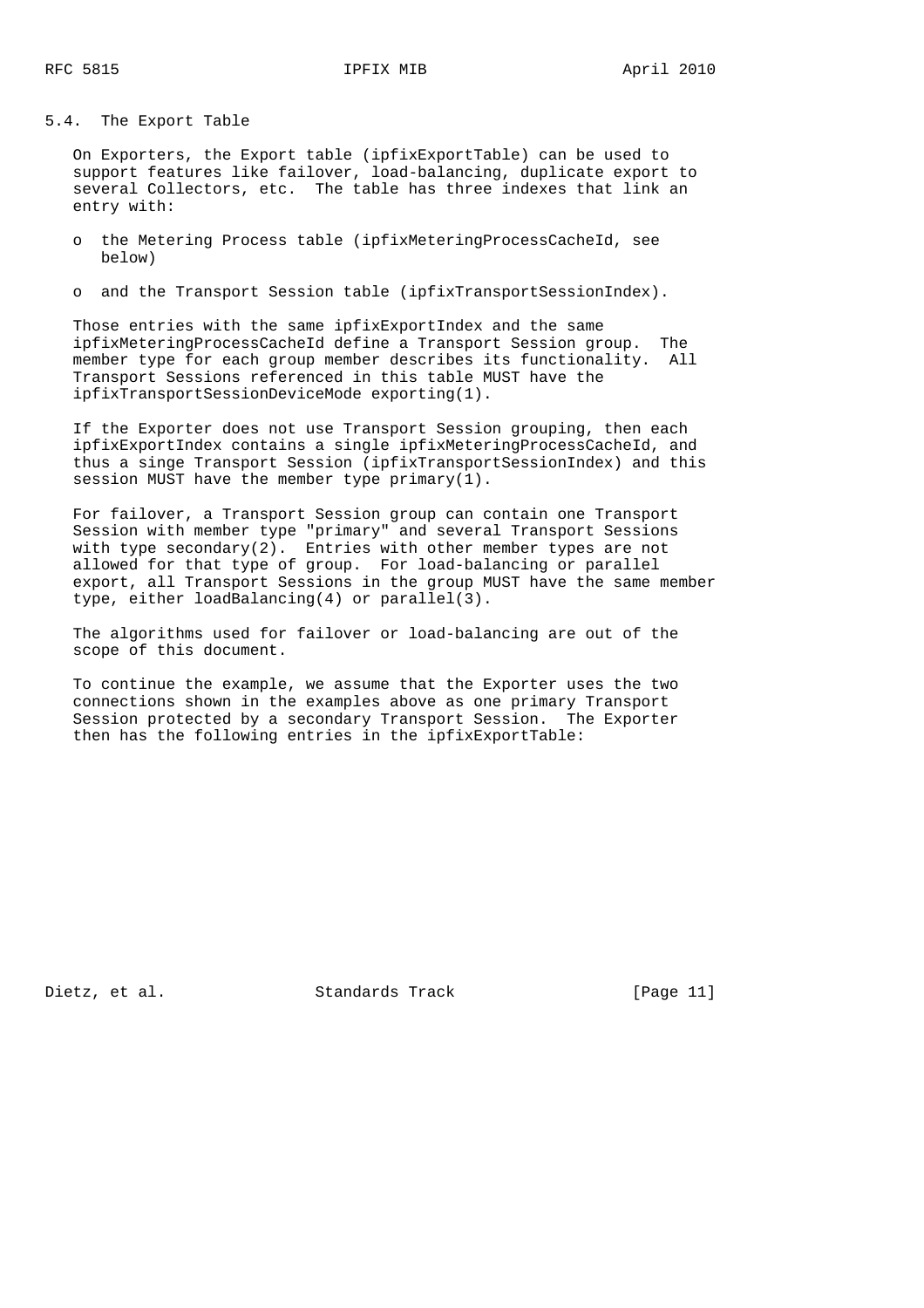```
 ipfixExportTable (5)
 |
     +- ipfixExportEntry (1)
 |
        +- index (7) (ipfixExportIndex)
          | +- index (9) (ipfixMeteringProcessCacheId)
              | | +- index (5) (ipfixTransportSessionIndex)
                   | | +- ipfixExportIndex (1) = 7
                   | | +- ipfixExportMemberType (2) = 1 (primary)
 | |
                 | +- index (11) (ipfixTransportSessionIndex)
                    | +- ipfixExportIndex (1) = 7
                    | +- ipfixExportMemberType (2) = 2 (secondary)
 |
       +- index (8) (ipfixExportIndex)
           +- index (9) (ipfixMeteringProcessCacheId)
              +- index (5) (ipfixTransportSessionIndex)
                | +- ipfixExportIndex (1) = 8
              | +- ipfixExportMemberType (2) = 2 (secondary)
              +- index (11) (ipfixTransportSessionIndex)
                 +- ipfixExportIndex (1) = 8
                 +- ipfixExportMemberType (2) = 1 (primary)
```
 The example shows that the Exporter uses the Metering Process Cache 9, explained below, to export IPFIX Data Records for the Transport Sessions 5 and 11. The Templates 257 and 264 defined above are exported within Transport Session 5, and the Templates 273 and 289 are exported within Transport Session 11. If we assume that Templates 257 and 264 are identical, then the Collector that receives Transport Session 11 is a backup for the Collector of Transport Session 5.

### 5.5. The Metering Process Table

 The Metering Process, as defined in [RFC5101], consists of a set of functions. Maintaining the Flow Records is one of them. This function is responsible for passing the Flow Records to the Exporting Process and also for detecting Flow expiration. The Flow Records that are maintained by the Metering Process can be grouped by the Observation Points at which they are observed. The instance that maintains such a group of Flow Records is a kind of cache. For this reason, the Metering Process table (ipfixMeteringProcessTable) is indexed by cache Ids (ipfixMeteringProcessCacheId). Each cache can be maintained by a separate instance of the Metering Process. To specify the Observation Point(s) where the Flow Records are gathered, the ipfixMeteringProcessObservationPointGroupRef may contain an ipfixObservationPointGroupId from the Observation Point table (ipfixObservationPointTable) described in the next section. If an

Dietz, et al. Standards Track [Page 12]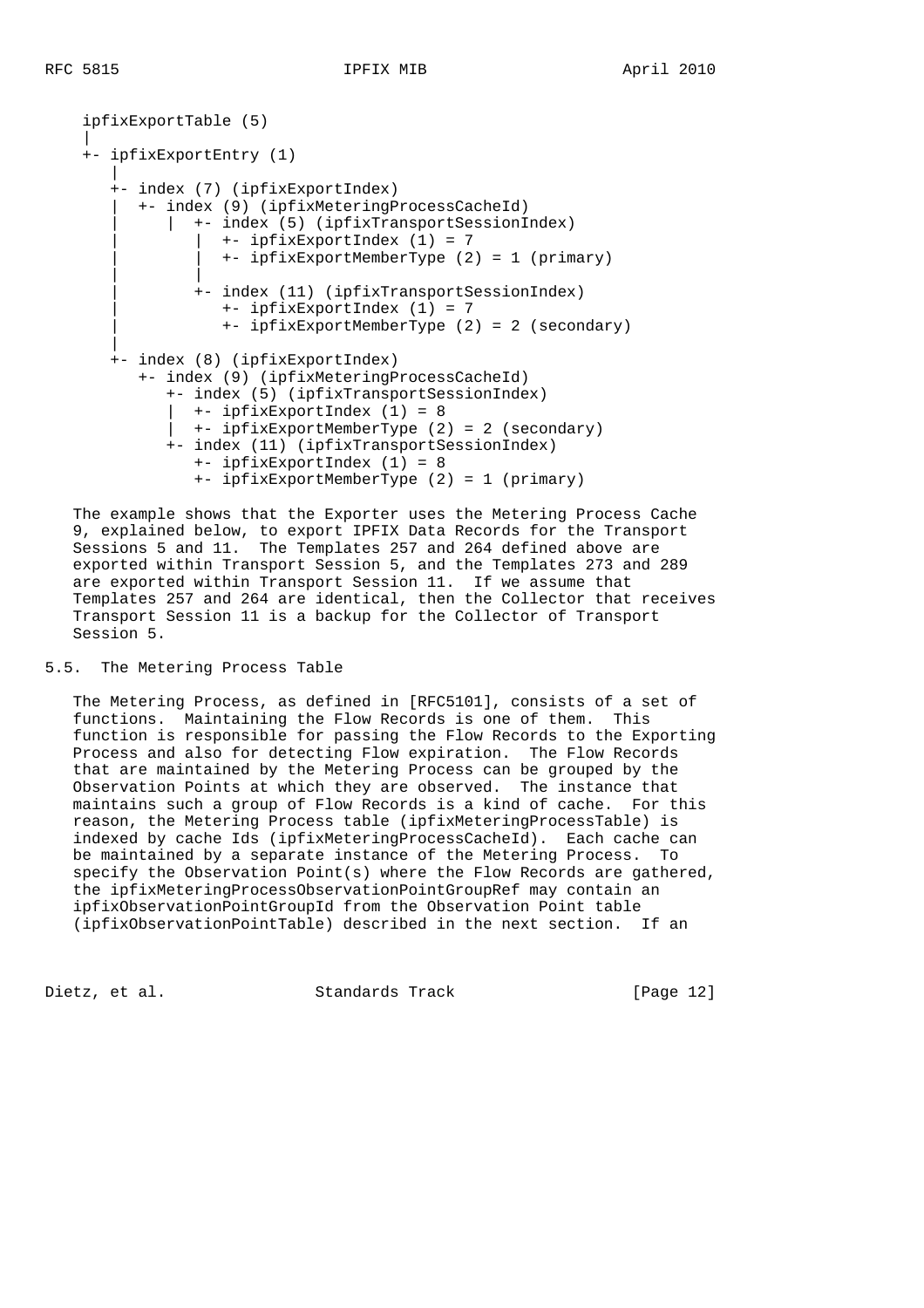Observation Point is not specified for the Flow Records, the ipfixMeteringProcessObservationPointGroupRef MUST be zero(0). The timeouts (ipfixMeteringProcessCacheActiveTimeout and ipfixMeteringProcessCacheInactiveTimeout) specify when Flows are expired.

 ipfixMeteringProcessTable (6) | +- ipfixMeteringProcessEntry (1) | +- index (9) (ipfixMeteringProcessCacheId) +- ipfixMeteringProcessCacheId (1) = 9 +- ipfixMeteringProcessObservationPointGroupRef (2) = 17 +- ipfixMeteringProcessCacheActiveTimeout (3) = 100 +- ipfixMeteringProcessCacheInactiveTimeout (4) = 100

### 5.6. The Observation Point Table

 The Observation Point table (ipfixObservationPointTable) groups Observation Points with the ipfixObservationPointGroupId. Each entry contains the Observation Domain Id in which the Observation Point is located and a reference to the ENTITY MIB module [RFC4133] or the IF MIB module [RFC2863]. The objects in the ENTITY MIB module referenced by ipfixObservationPointPhysicalEntity or IF MIB module referenced by ipfixObservationPointPhysicalInterface denote the Observation Point. If no such index can be given in those modules, the references MUST be 0. If a reference is given in both object ipfixObservationPointPhysicalEntity and ipfixObservationPointPhysicalInterface, then both MUST point to the same physical interface. In addition, a direction can be given to render more specifically which Flow to monitor.

Dietz, et al. Standards Track [Page 13]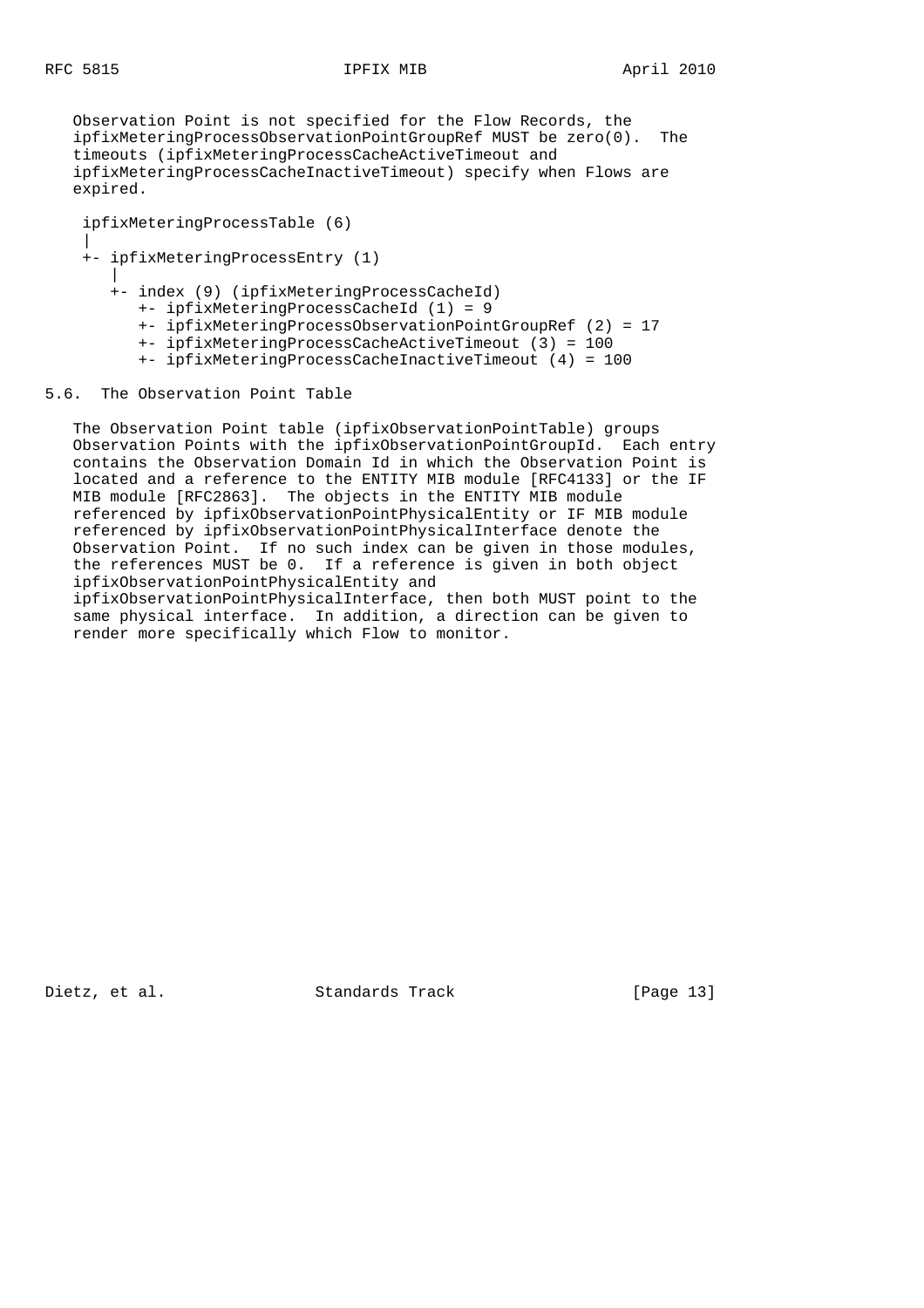```
 ipfixObservationPointTable (7)
 |
     +- ipfixObservationPointEntry (1)
 |
       +- index (17) (ipfixObservationPointGroupId)
           +- index (1) (ipfixObservationPointIndex)
             | +- ipfixObservationPointGroupId (1) = 17
             | +- ipfixObservationPointIndex (2) = 1
             | +- ipfixObservationPointObservationDomainId (3) = 3
             | +- ipfixObservationPointPhysicalEntity (4) = 6
             | +- ipfixObservationPointPhysicalInterface(5) = 0
             | +- ipfixObservationPointPhysicalEntityDirection (6)
                                                              = 3 (both)
 |
           +- index (2) (ipfixObservationPointIndex)
             +- ipfixObservationPointGroupId (1) = 17
             +- ipfixObservationPointIndex (2) = 2
             +- ipfixObservationPointObservationDomainId (3) = 3
              +- ipfixObservationPointPhysicalEntity (4) = 0
              +- ipfixObservationPointPhysicalInterface (5) = 0
              +- ipfixObservationPointPhysicalEntityDirection (6)
                                                             = 1 (ingress)
```
### 5.7. The Selection Process Table

 This table supports the usage of Filtering and Sampling functions, as described in [RFC5470]. It contains lists of functions per Metering Process cache (ipfixMeteringProcessCacheId). The selection process index ipfixSelectionProcessIndex forms groups of selection methods that are applied to an observed packet stream. The selection process selector index (ipfixSelectionProcessSelectorIndex) indicates the order in which the functions are applied to the packets observed at the Observation Points associated with the Metering Process cache. The selection methods are applied in increasing order, i.e., selection methods with a lower ipfixSelectionProcessSelectorIndex are applied first. The functions are referred by object identifiers pointing to the function with its parameters. If the selection method does not use parameters, then it MUST point to the root of the function subtree (see also Section 6). If the function uses parameters, then it MUST point to an entry in the parameter table of the selection method. If no Filtering or Sampling function is used for a Metering Process, then an entry for the Metering Process SHOULD be created pointing to the Select All function (ipfixFuncSelectAll).

Dietz, et al. Standards Track [Page 14]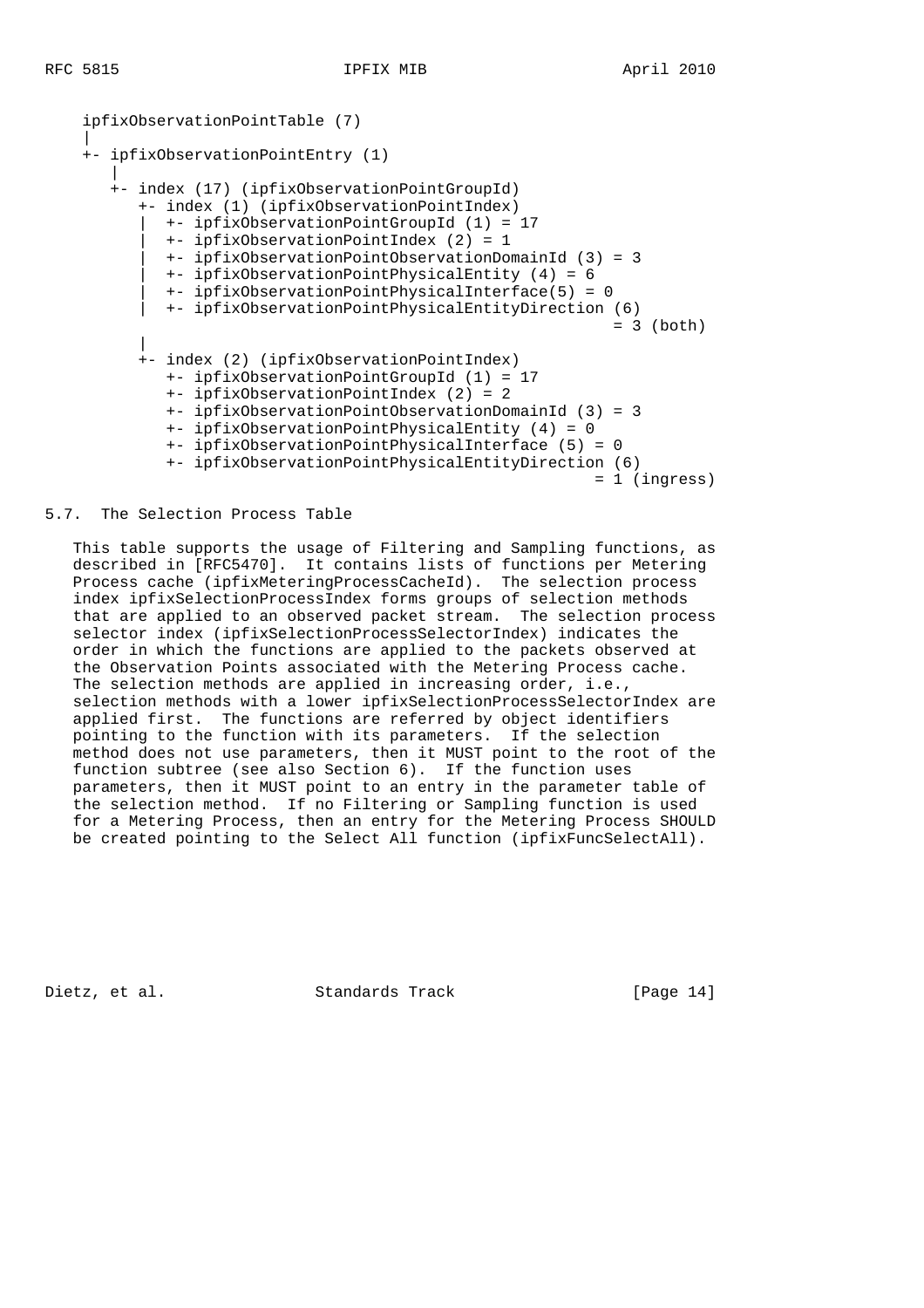5.8. The Statistical Tables

 For the ipfixTransportSessionTable, the ipfixTemplateTable, the ipfixMeteringProcessTable, and the ipfixSelectionProcessTable statistical tables are defined that augment those tables. All the statistical tables contain a discontinuity object that holds a timestamp that denotes the time when a discontinuity event occurred to notify the management system that the counters contained in those tables might not be continuous anymore.

5.8.1. The Transport Session Statistical Table

 The Transport Session Statistical table (ipfixTransportSessionStatsTable) augments the ipfixTransportSessionTable with statistical values. It contains the rate (in bytes per second) with which it receives or sends out IPFIX Messages, the number of bytes, packets, messages, Records, Templates and Options Templates received or sent and the number of messages that were discarded.

5.8.2. The Template Statistical Table

 This table contains a statistical value for each Template. It augments the Template table (ipfixTemplateTable) and specifies the number of Data Records exported or collected for the Template.

5.8.3. The Metering Process Statistical Table

 This table augments the Metering Process table (ipfixMeteringProcessTable). It contains the statistical values for the exported Data Records and the number of unused cache entries.

5.8.4. The Selection Process Statistical Table

 This table augments the Selection Process table (ipfixSelectionProcessTable) and introduces two generic statistical values, the number of packets observed and the number of packets dropped by the selection method.

6. Structure of the IPFIX SELECTOR MIB

 The IPFIX SELECTOR MIB module defined in this section provides the standard Filtering and Sampling functions that can be referenced in the ipfixSelectionProcessTable. The subtree ipfixSelectorFunctions is a placeholder where all standard Filtering and Sampling functions should be located. It currently contains the Select All function (ipfixFuncSelectAll). The IPFIX SELECTOR MIB module is maintained by IANA and can be extended through Expert Review [RFC5226], i.e.,

Dietz, et al. Standards Track [Page 15]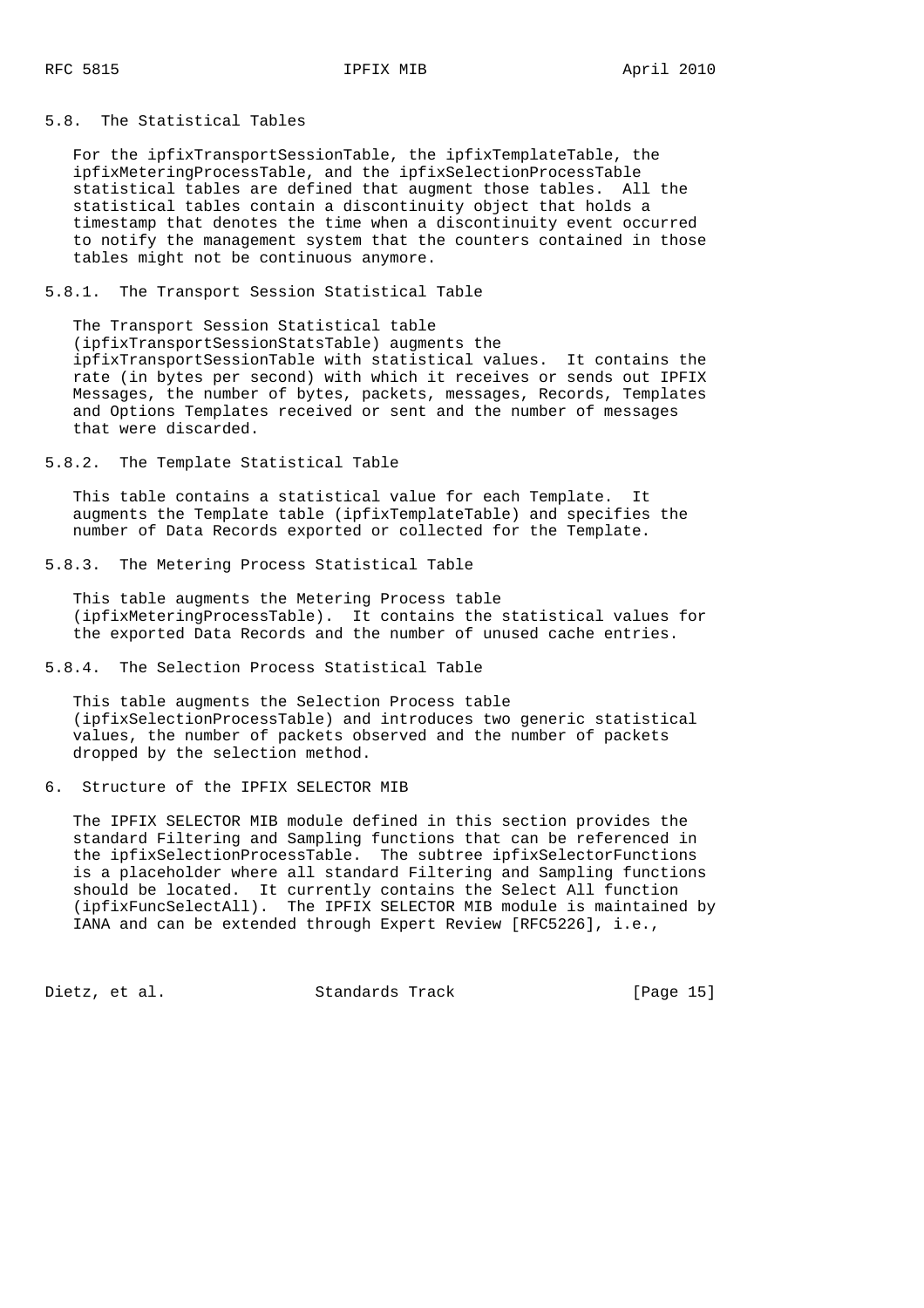review by one of a group of experts designated by an IETF Area Director. The group of experts MUST check the requested MIB objects for completeness and accuracy of the description. Requests for MIB objects that duplicate the functionality of existing objects SHOULD be declined. The smallest available OID SHOULD be assigned to a new MIB objects. The specification of new MIB objects SHOULD follow the structure specified in the next Section and MUST be published using a well-established and persistent publication medium. The experts will initially be drawn from the Working Group Chairs and document editors of the IPFIX and PSAMP Working Groups.

### 6.1. The Selector Functions

 The following figure shows what the MIB tree usually should look like. It already contains the ipfixFuncSelectAll. The subtree in ipfixFuncF2 gives the basic structure that all selection methods SHOULD follow.

```
 ipfixSelectorFunctions
|| || || || || ||
    +- ipfixFuncSelectAll
 | |
        | +- ipfixFuncSelectAllAvail (is the function available?)
 |
    +- ipfixFuncF2
 | |
        | +- ipfixFuncF2Avail (is the function F2 available?)
 | |
     | +- ipfixFuncF2Parameters (a table with parameters)
 ...
 |
    +- ipfixFunFn...
```
 The selection method SHOULD be designed as a MIB subtree introduced by an object with the name ipfixFunc appended by a function name. The objects in this subtree SHOULD be prefixed by this name. If the function is named Fx, then we would start a subtree with an OID named ipfixFuncFx. This subtree should contain an object ipfixFuncFxAvail that has the type TruthValue. If a selection method takes parameters, the MIB should contain a table named ipfixFuncFxParameters, which should contain all the parameters that the selection method specifies. An entry in this table will be referenced by the IPFIX MIB module if the selection method with the parameters is used.

Dietz, et al. Standards Track [Page 16]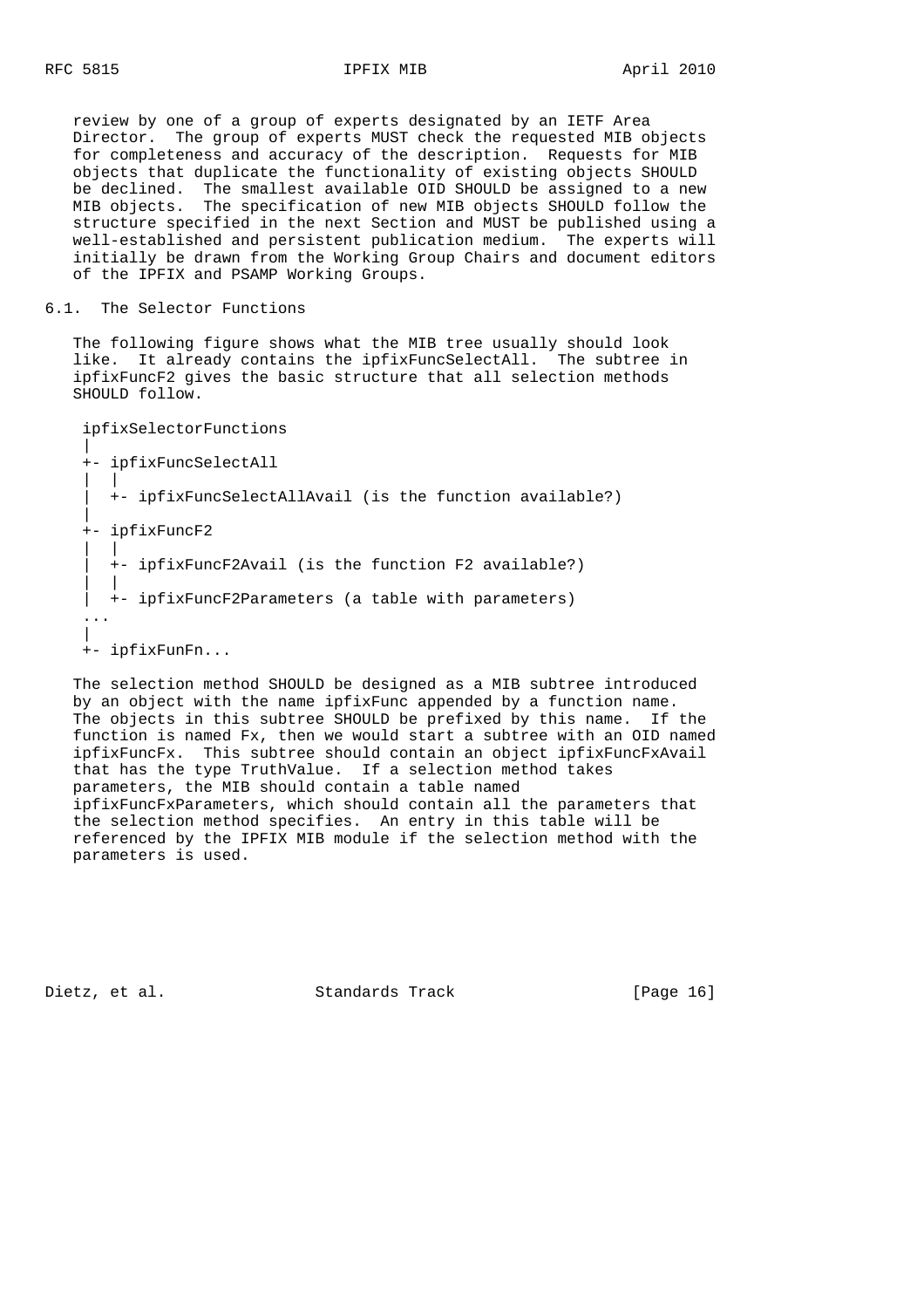To illustrate the structure defined above, the following contains an example of a function MyFunc that holds three integer parameters Param1, Param2, and Param3. In the example, there are currently two instances of the parameters set defined with indexes 1 and 4.

```
 ipfixSelectorFunctions (1)
 |
    +- ipfixFuncMyFunc (?)
 |
       +- ipfixFuncMyFuncAvail (1) = true
       +- ipfixFuncMyFuncParameters (2)
 |
          +- ipfixFuncMyFuncParametersEntry (1)
 |
             +- index (1) (ipfixFuncMyFuncParametersIndex)
               | +- ipfixFuncMyFuncParam1 (1) = 47
                | +- ipfixFuncMyFuncParam2 (2) = -128
               | +- ipficFuncMyFuncParam3 (3) = 19
 |
             +- index(4) (ipfixFuncMyFuncParametersIndex)
                +- ipfixFuncMyFuncParam1 (1) = 19
                +- ipfixFuncMyFuncParam2 (2) = -1
                +- ipficFuncMyFuncParam3 (3) = 728
```
 If the function defined above is referenced in the IPFIX MIB module, the ipfixSelectionProcessTable would look as follows:

```
 ipfixSelectionProcessTable (8)
|| || || || || ||
     +- ipfixSelectionProcessEntry (1)
 |
        +- index (9) (ipfixMeteringProcessCacheId)
           +- index (1) (ipfixSelectionProcessIndex)
              +- index (1) (ipfixSelectionProcessSelectorIndex)
                | +- ipfixSelectionProcessSelectorFunction (3)
                                          | = ipfixSelectorFunctions.?.2.1.4
              +- index (2) (ipfixSelectionProcessSelectorIndex)
                 +- ipfixSelectionProcessSelectorFunction (3)
                                           = ipfixSelectorFunctions.?.2.1.1
```
 This means that for the ipfixMeteringProcessCacheId(9), a Selection Process with index 1 is created that applies two times the same function but with different parameter sets. First, the function MyFunc is applied with the parameters of the set with index 4 and the with the parameters of the set with index 1.

Dietz, et al. Standards Track [Page 17]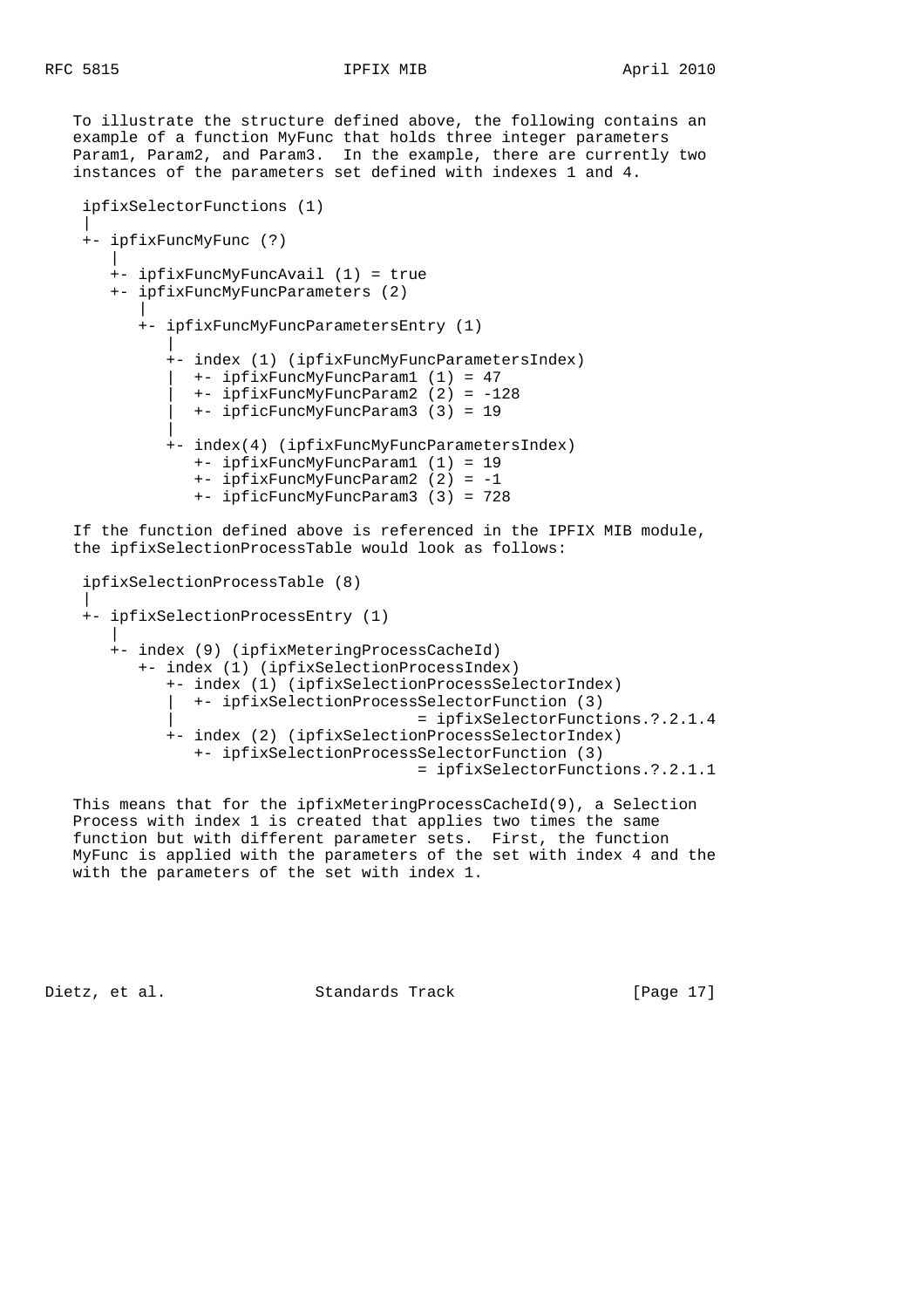7. Relationship to Other MIB Modules

 Besides the usual imports from the SNMP Standards [RFC2578], [RFC2579], and [RFC2580], the IPFIX MIB module references the ENTITY MIB module [RFC4133] and the IF MIB module [RFC2863].

7.1. Relationship to the ENTITY MIB and IF MIB

 The Observation Point table (ipfixObservationPointTable) contains a reference to the ENTITY MIB module[RFC4133] (ipfixObservationPointPhysicalEntity) or the IF MIB module [RFC2863] (ipfixObservationPointPhysicalInterface). If the implementors of the IPFIX MIB module want to specify the physical entity where Flows are observed, then they SHOULD also implement the ENTITY MIB and/or the IF MIB module. The implementation of the ENTITY MIB and/or IF MIB module is OPTIONAL. If one of them is not implemented, then all values of the respective column ipfixObservationPointPhysicalEntity or ipfixObservationPointPhysicalInterface in the Observation Point table are zero and the values of the ipfixObservationPointPhysicalEntityDirection columns are unknown(0), if none of them are defined.

### 7.2. MIB Modules Required for IMPORTS

 The IPFIX MIB module requires the modules SNMPv2-SMI [RFC2578], SNMPv2-TC [RFC2579], and SNMPv2-CONF [RFC2580]. Further on, it imports the textual conventions InetAddressType and InetAddress from the INET ADDRESS MIB module [RFC4001].

 The IPFIX SELECTOR MIB module also requires the modules SNMPv2-SMI [RFC2578], SNMPv2-TC [RFC2579], and SNMPv2-CONF [RFC2580].

8. MIB Definitions

 This section contains the definitions of the IPFIX-MIB module and the IPFIX-SELECTOR-MIB module. There are different mandatory groups defined for Collector and Exporter implementations. The statistical objects are made OPTIONAL.

Dietz, et al. Standards Track [Page 18]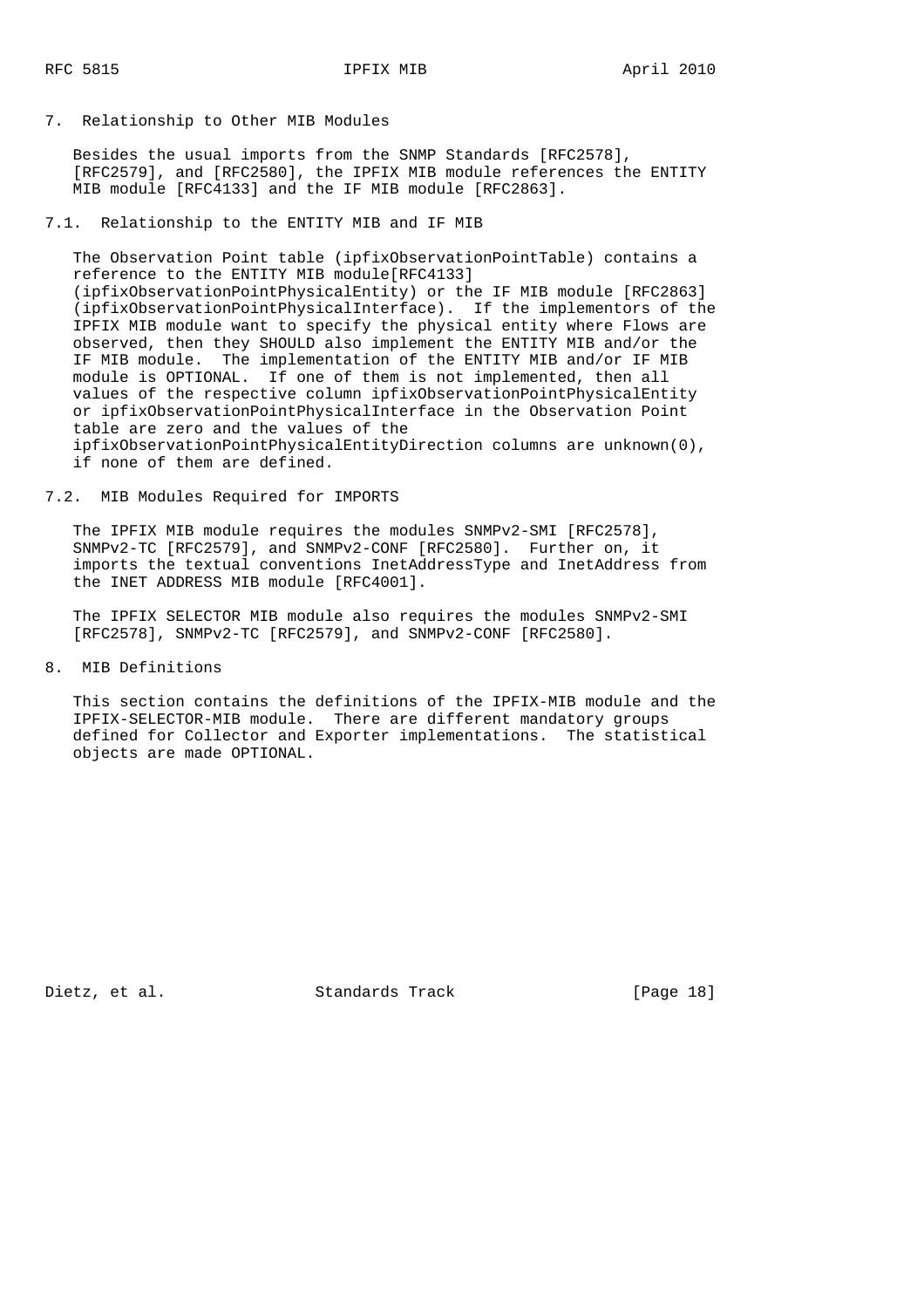8.1. IPFIX MIB Definition IPFIX-MIB DEFINITIONS ::= BEGIN IMPORTS MODULE-IDENTITY, OBJECT-TYPE, mib-2, Unsigned32, Counter64, Gauge32 FROM SNMPv2-SMI  $-$  RFC2578 TimeStamp, DateAndTime  $FROM \quad \text{SNNPv2-TC}$   $-- \quad \text{RFC2579}$  MODULE-COMPLIANCE, OBJECT-GROUP FROM SNMPv2-CONF  $-$  RFC2580 InterfaceIndexOrZero FROM IF-MIB  $-$  RFC2863 InetAddressType, InetAddress, InetPortNumber FROM INET-ADDRESS-MIB  $-$  RFC4001 PhysicalIndexOrZero FROM ENTITY-MIB;  $-$  RFC4133 ipfixMIB MODULE-IDENTITY LAST-UPDATED "201004190000Z" -- 19 April 2010 ORGANIZATION "IETF IPFIX Working Group" CONTACT-INFO "WG charter: http://www.ietf.org/html.charters/ipfix-charter.html Mailing Lists: General Discussion: ipfix@ietf.org To Subscribe: http://www1.ietf.org/mailman/listinfo/ipfix Archive: http://www1.ietf.org/mail-archive/web/ipfix/current/index.html Editor: Thomas Dietz NEC Europe Ltd. NEC Laboratories Europe Network Research Division Kurfuersten-Anlage 36 69115 Heidelberg Germany Phone: +49 6221 4342-128

Dietz, et al. Standards Track [Page 19]

Email: Thomas.Dietz@nw.neclab.eu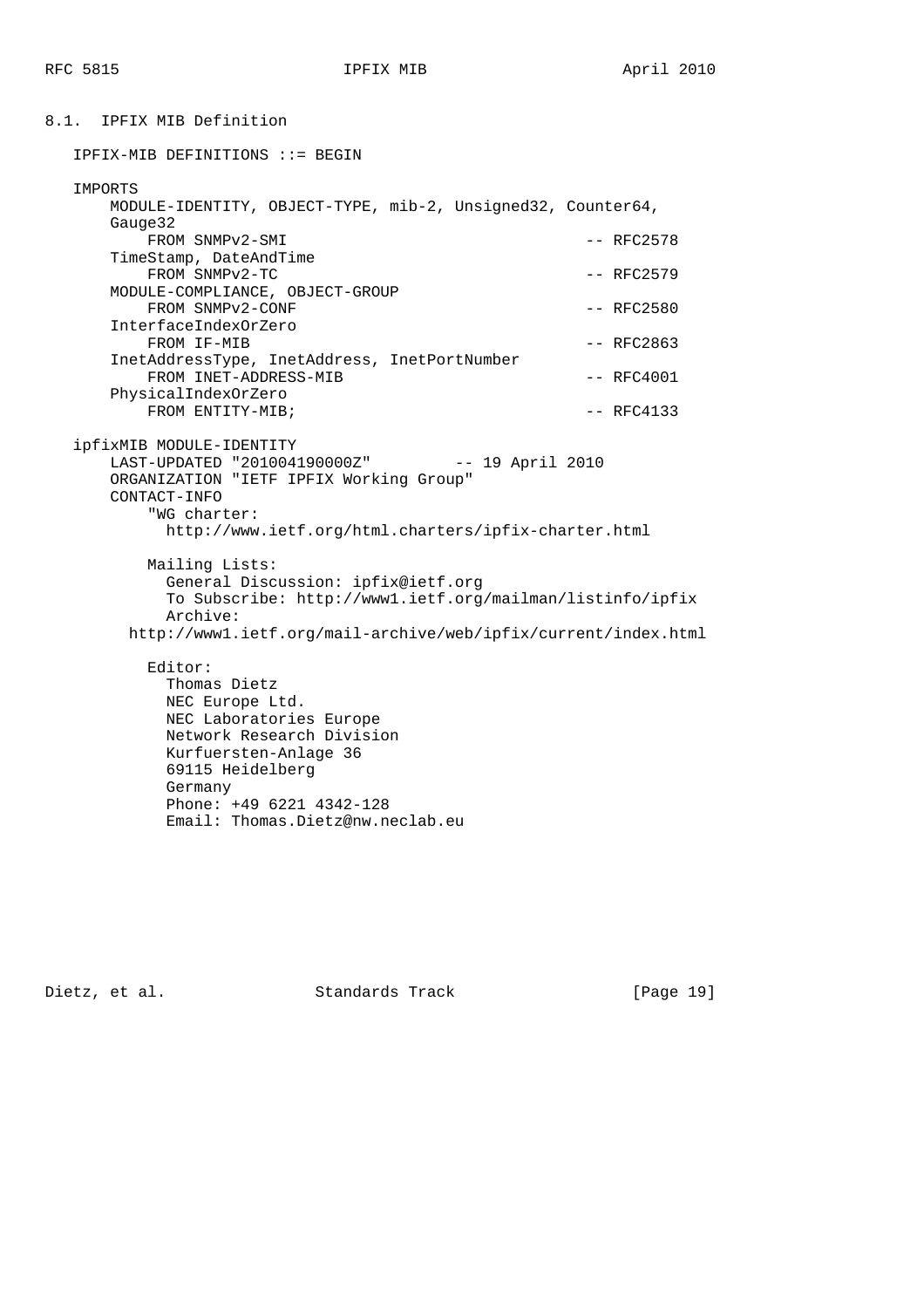Atsushi Kobayashi NTT Information Sharing Platform Laboratories 3-9-11 Midori-cho Musashino-shi 180-8585 Japan Phone: +81-422-59-3978 Email: akoba@nttv6.net Benoit Claise Cisco Systems, Inc. De Kleetlaan 6a b1 Degem 1831 Belgium Phone: +32 2 704 5622 Email: bclaise@cisco.com Gerhard Muenz Technische Universitaet Muenchen Department of Informatics Chair for Network Architectures and Services (I8) Boltzmannstr. 3 85748 Garching Germany Phone: +49 89 289-18008 Email: muenz@net.in.tum.de URI: http://www.net.in.tum.de/˜muenz" DESCRIPTION "The IPFIX MIB defines managed objects for IP Flow Information eXport. These objects provide information about managed nodes supporting the IPFIX protocol, for Exporters as well as for Collectors. Copyright (c) 2010 IETF Trust and the persons identified as authors of the code. All rights reserved.

 Redistribution and use in source and binary forms, with or without modification, is permitted pursuant to, and subject to the license terms contained in, the Simplified BSD License set forth in Section 4.c of the IETF Trust's Legal Provisions Relating to IETF Documents (http://trustee.ietf.org/license-info)."

Dietz, et al. Standards Track [Page 20]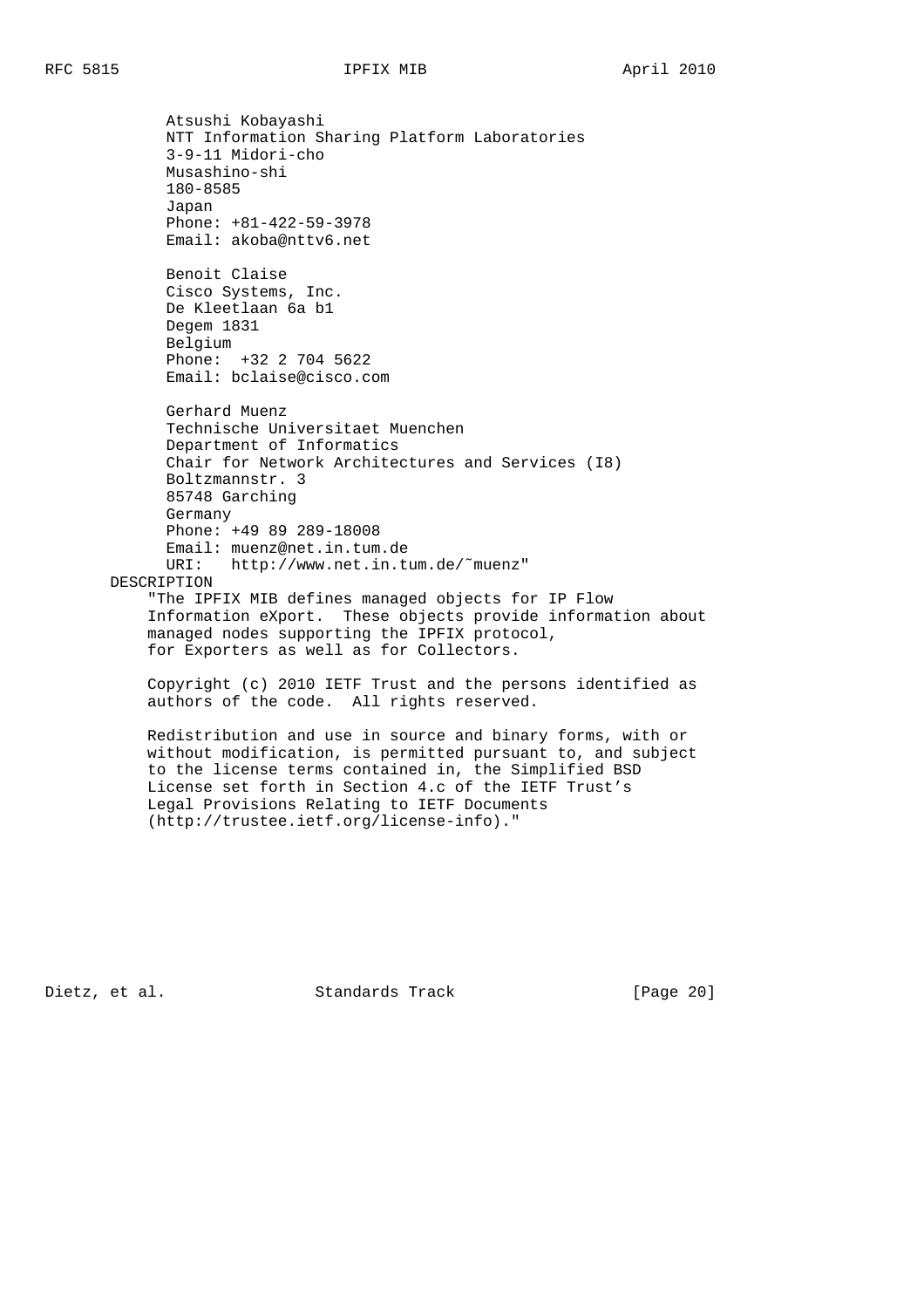```
 -- Revision history
        REVISION "201004190000Z" -- 19 April 2010
        DESCRIPTION
           "Initial version, published as RFC 5815."
       ::= { mib-2 193 }
   --******************************************************************
   -- Top Level Structure of the MIB
   --******************************************************************
 ipfixObjects OBJECT IDENTIFIER ::= { ipfixMIB 1 }
 ipfixConformance OBJECT IDENTIFIER ::= { ipfixMIB 2 }
   ipfixMainObjects OBJECT IDENTIFIER ::= { ipfixObjects 1 }
  ipfixStatistics OBJECT IDENTIFIER ::= { ipfixObjects 2 }
   --==================================================================
   -- 1.1: Objects used by all IPFIX implementations
   --==================================================================
    --------------------------------------------------------------------
   -- 1.1.1: Transport Session Table
    --------------------------------------------------------------------
   ipfixTransportSessionTable OBJECT-TYPE
       SYNTAX SEQUENCE OF IpfixTransportSessionEntry
       MAX-ACCESS not-accessible
       STATUS current
       DESCRIPTION
           "This table lists the currently established Transport
           Sessions between an Exporting Process and a Collecting
           Process."
       ::= { ipfixMainObjects 1 }
   ipfixTransportSessionEntry OBJECT-TYPE
       SYNTAX IpfixTransportSessionEntry
       MAX-ACCESS not-accessible
       STATUS current
       DESCRIPTION
          "Defines an entry in the ipfixTransportSessionTable."
       INDEX { ipfixTransportSessionIndex }
       ::= { ipfixTransportSessionTable 1 }
```
Dietz, et al. Standards Track [Page 21]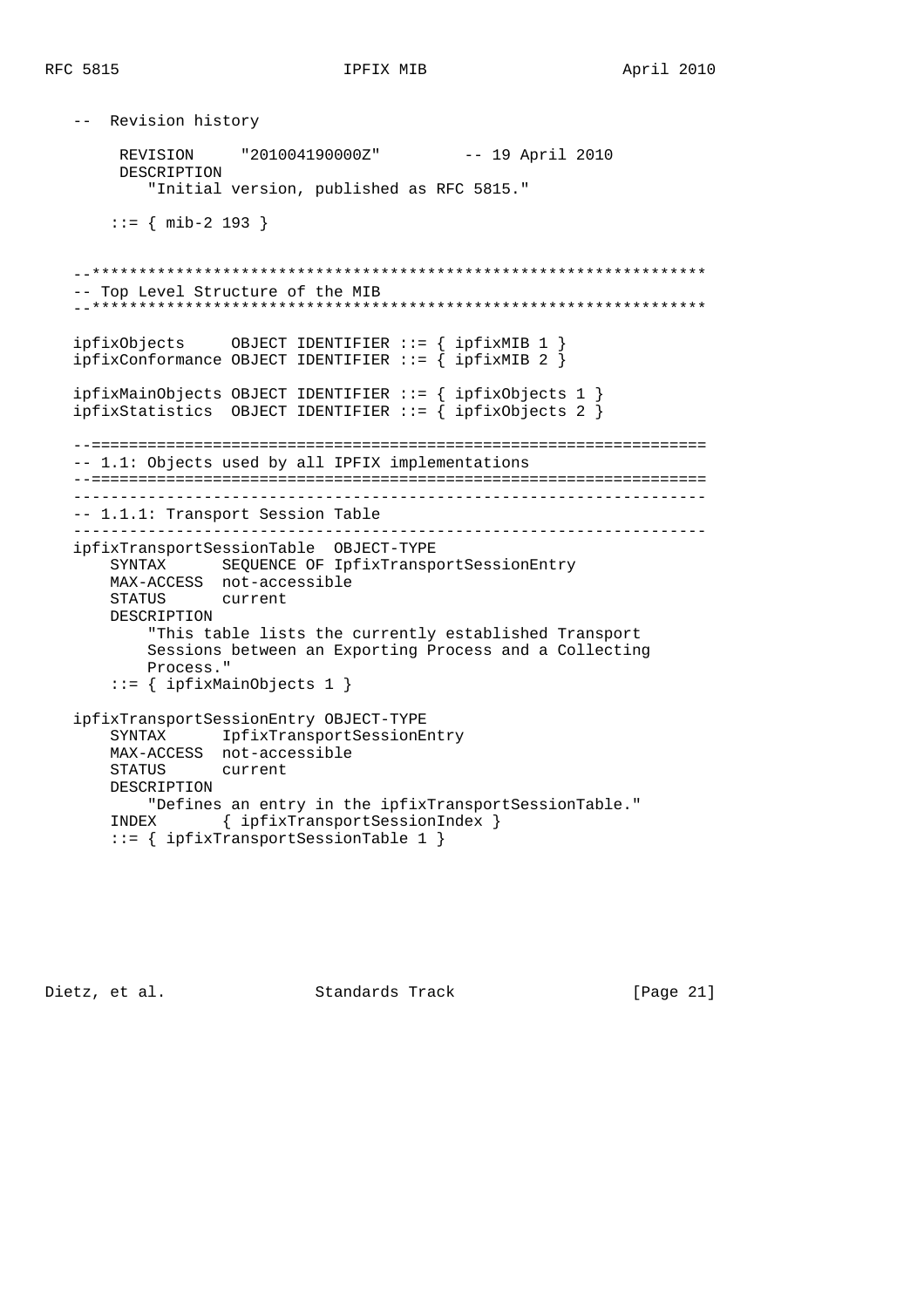IpfixTransportSessionEntry ::= SEQUENCE { ipfixTransportSessionIndex Unsigned32, ipfixTransportSessionProtocol Unsigned32, ipfixTransportSessionSourceAddressType InetAddressType, ipfixTransportSessionSourceAddress InetAddress, ipfixTransportSessionDestinationAddressType InetAddressType, ipfixTransportSessionDestinationAddress InetAddress, ipfixTransportSessionSourcePort InetPortNumber, ipfixTransportSessionDestinationPort ipfixTransportSessionSctpAssocId Unsigned32, ipfixTransportSessionDeviceMode INTEGER, ipfixTransportSessionTemplateRefreshTimeout Unsigned32, ipfixTransportSessionOptionsTemplateRefreshTimeout Unsigned32, ipfixTransportSessionTemplateRefreshPacket Unsigned32, ipfixTransportSessionOptionsTemplateRefreshPacket Unsigned32, ipfixTransportSessionIpfixVersion Unsigned32, ipfixTransportSessionStatus INTEGER } ipfixTransportSessionIndex OBJECT-TYPE SYNTAX Unsigned32 (1..4294967295) MAX-ACCESS not-accessible STATUS current DESCRIPTION "Locally arbitrary, but unique identifier of an entry in the ipfixTransportSessionTable. The value is expected to remain constant from a re-initialization of the entity's network management agent to the next re-initialization." ::= { ipfixTransportSessionEntry 1 } ipfixTransportSessionProtocol OBJECT-TYPE SYNTAX Unsigned32 (1..255) MAX-ACCESS read-only STATUS current DESCRIPTION "The transport protocol used for receiving or transmitting IPFIX Messages. Protocol numbers are assigned by IANA. A current list of all assignments is available from <http://www.iana.org/>." REFERENCE "RFC 5101, Specification of the IP Flow Information Export (IPFIX) Protocol for the Exchange of IP Traffic Flow Information, Section 10." ::= { ipfixTransportSessionEntry 2 }

Dietz, et al. Standards Track [Page 22]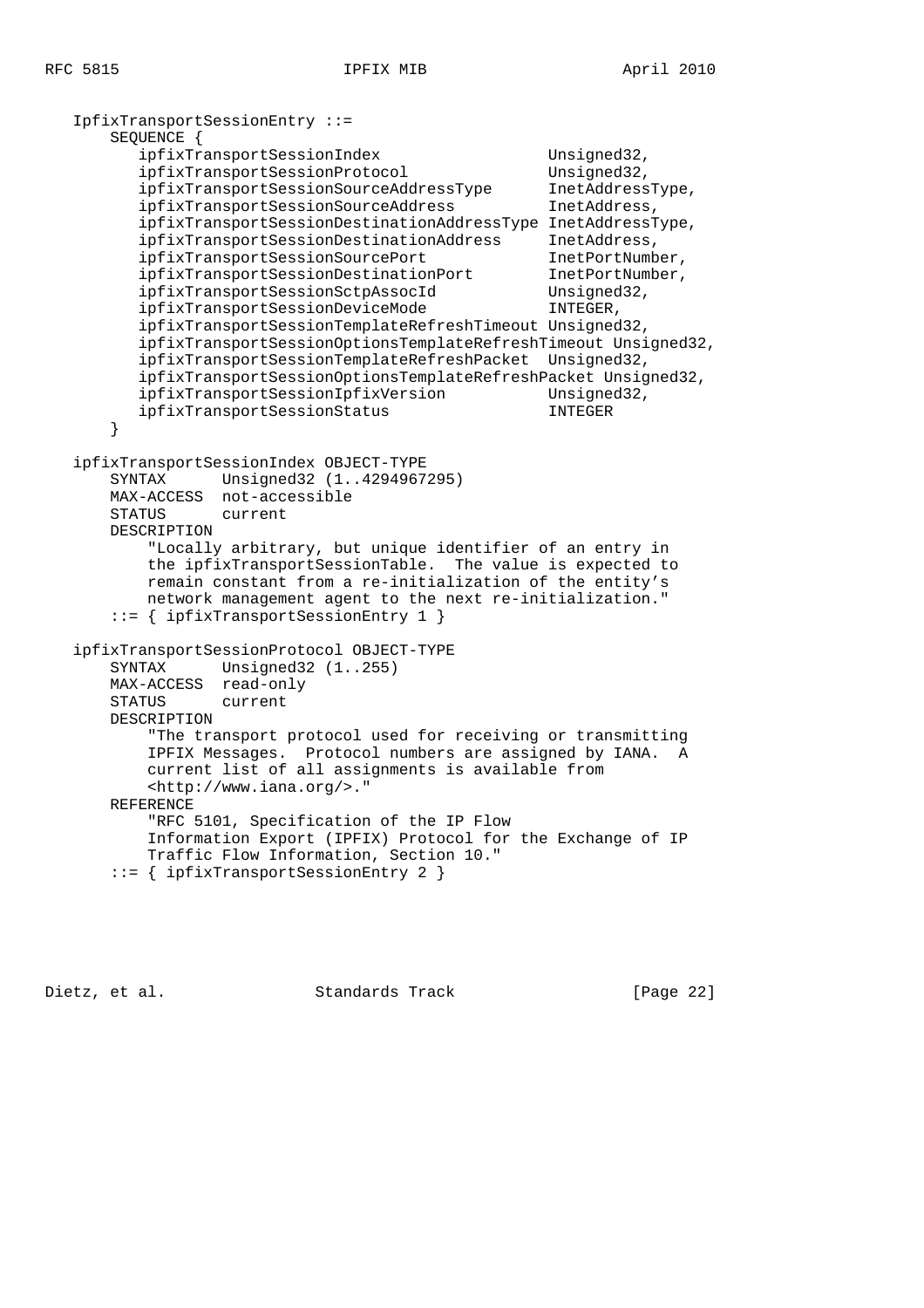```
 ipfixTransportSessionSourceAddressType OBJECT-TYPE
    SYNTAX InetAddressType
    MAX-ACCESS read-only
    STATUS current
    DESCRIPTION
        "The type of address used for the source address,
        as specified in RFC 4001. This object is used with protocols
        (specified in ipfixTransportSessionProtocol) like TCP (6)
        and UDP (17) that have the notion of addresses. SCTP (132)
        should use the ipfixTransportSessionSctpAssocId instead.
        If SCTP (132) or any other protocol without the notion of
        addresses is used, the object MUST be set to unknown(0)."
     ::= { ipfixTransportSessionEntry 3 }
 ipfixTransportSessionSourceAddress OBJECT-TYPE
    SYNTAX InetAddress
    MAX-ACCESS read-only
    STATUS current
    DESCRIPTION
         "The source address of the Exporter of the IPFIX Transport
        Session. This value is interpreted according to the value of
        ipfixTransportSessionAddressType as specified in RFC 4001.
        This object is used with protocols (specified in
        ipfixTransportSessionProtocol) like TCP (6) and UDP (17) that
        have the notion of addresses. SCTP (132) should use the
        ipfixTransportSessionSctpAssocId instead. If SCTP (132) or
        any other protocol without the notion of addresses is used,
        the object MUST be set to a zero-length string."
     ::= { ipfixTransportSessionEntry 4 }
 ipfixTransportSessionDestinationAddressType OBJECT-TYPE
    SYNTAX InetAddressType
    MAX-ACCESS read-only
    STATUS current
    DESCRIPTION
        "The type of address used for the destination address,
        as specified in RFC 4001. This object is used with protocols
        (specified in ipfixTransportSessionProtocol) like TCP (6)
        and UDP (17) that have the notion of addresses. SCTP (132)
        should use the ipfixTransportSessionSctpAssocId instead.
        If SCTP (132) or any other protocol without the notion of
        addresses is used, the object MUST be set to unknown(0)."
     ::= { ipfixTransportSessionEntry 5 }
 ipfixTransportSessionDestinationAddress OBJECT-TYPE
    SYNTAX InetAddress
    MAX-ACCESS read-only
    STATUS current
```
Dietz, et al. Standards Track [Page 23]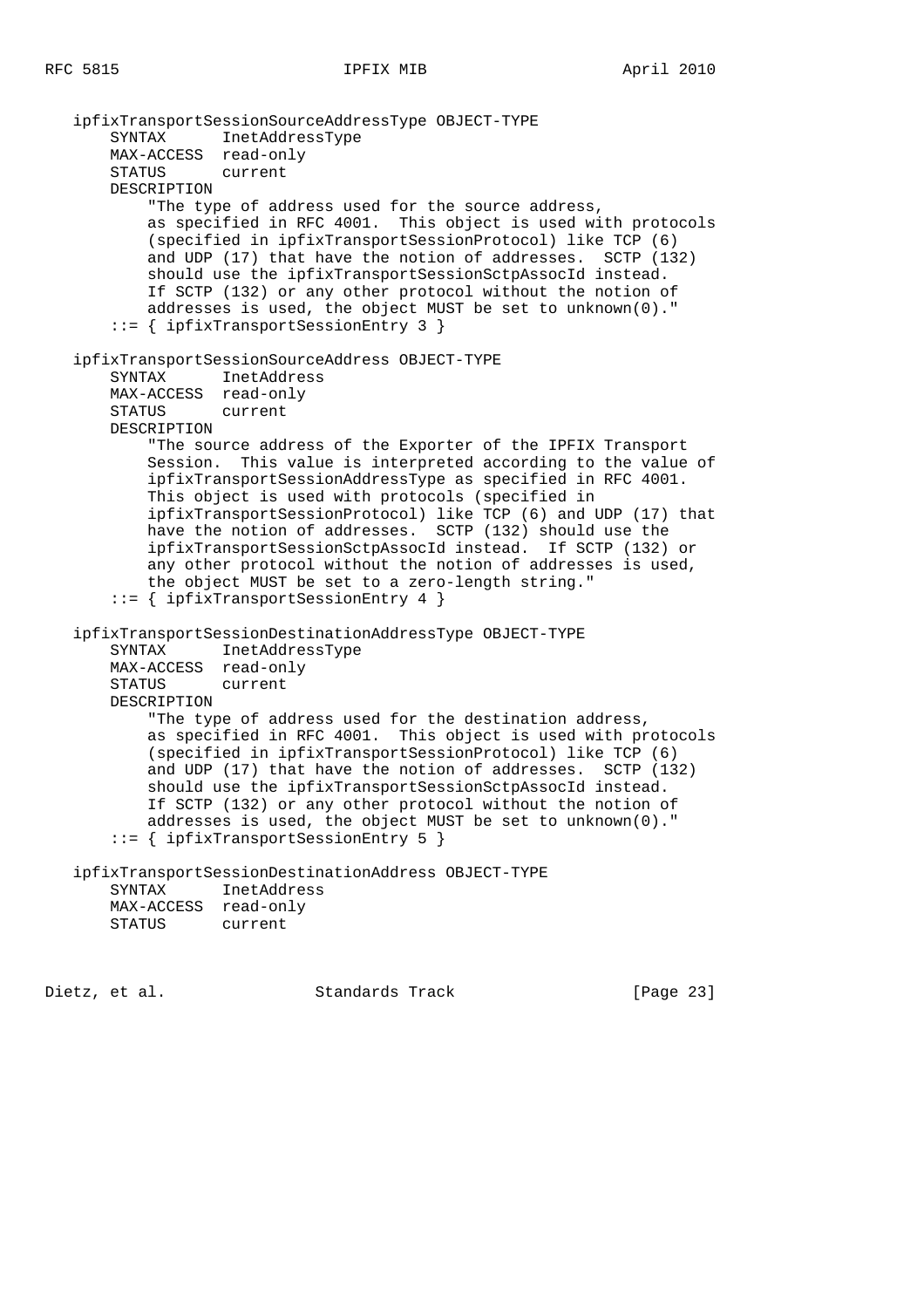DESCRIPTION "The destination address of the Collector of the IPFIX Transport Session. This value is interpreted according to the value of ipfixTransportSessionAddressType, as specified in RFC 4001. This object is used with protocols (specified in ipfixTransportSessionProtocol) like TCP (6) and UDP (17) that have the notion of addresses. SCTP (132) should use the ipfixTransportSessionSctpAssocId instead. If SCTP (132) or any other protocol without the notion of addresses is used, the object MUST be set to a zero-length string" ::= { ipfixTransportSessionEntry 6 } ipfixTransportSessionSourcePort OBJECT-TYPE SYNTAX InetPortNumber MAX-ACCESS read-only STATUS current DESCRIPTION "The transport protocol port number of the Exporter. This object is used with protocols (specified in ipfixTransportSessionProtocol) like TCP (6) and UDP (17) that have the notion of ports. SCTP (132) should copy the value of sctpAssocLocalPort if the Transport Session is in collecting mode or sctpAssocRemPort if the Transport Session is in exporting mode. The association is referenced by the ipfixTransportSessionSctpAssocId. If any other protocol without the notion of ports is used, the object MUST be set to zero." ::= { ipfixTransportSessionEntry 7 } ipfixTransportSessionDestinationPort OBJECT-TYPE SYNTAX InetPortNumber MAX-ACCESS read-only STATUS current DESCRIPTION "The transport protocol port number of the Collector. The default value is 4739 for all currently defined transport protocol types. This object is used with protocols (specified in ipfixTransportSessionProtocol) like TCP (6) and UDP (17) that have the notion of ports. SCTP (132) should copy the value of sctpAssocRemPort if the Transport Session is in collecting mode or sctpAssocLocalPort if the Transport Session is in exporting mode. The association is referenced by the ipfixTransportSessionSctpAssocId. If any other protocol without the notion of ports is used, the object MUST be set to zero."

Dietz, et al. Standards Track [Page 24]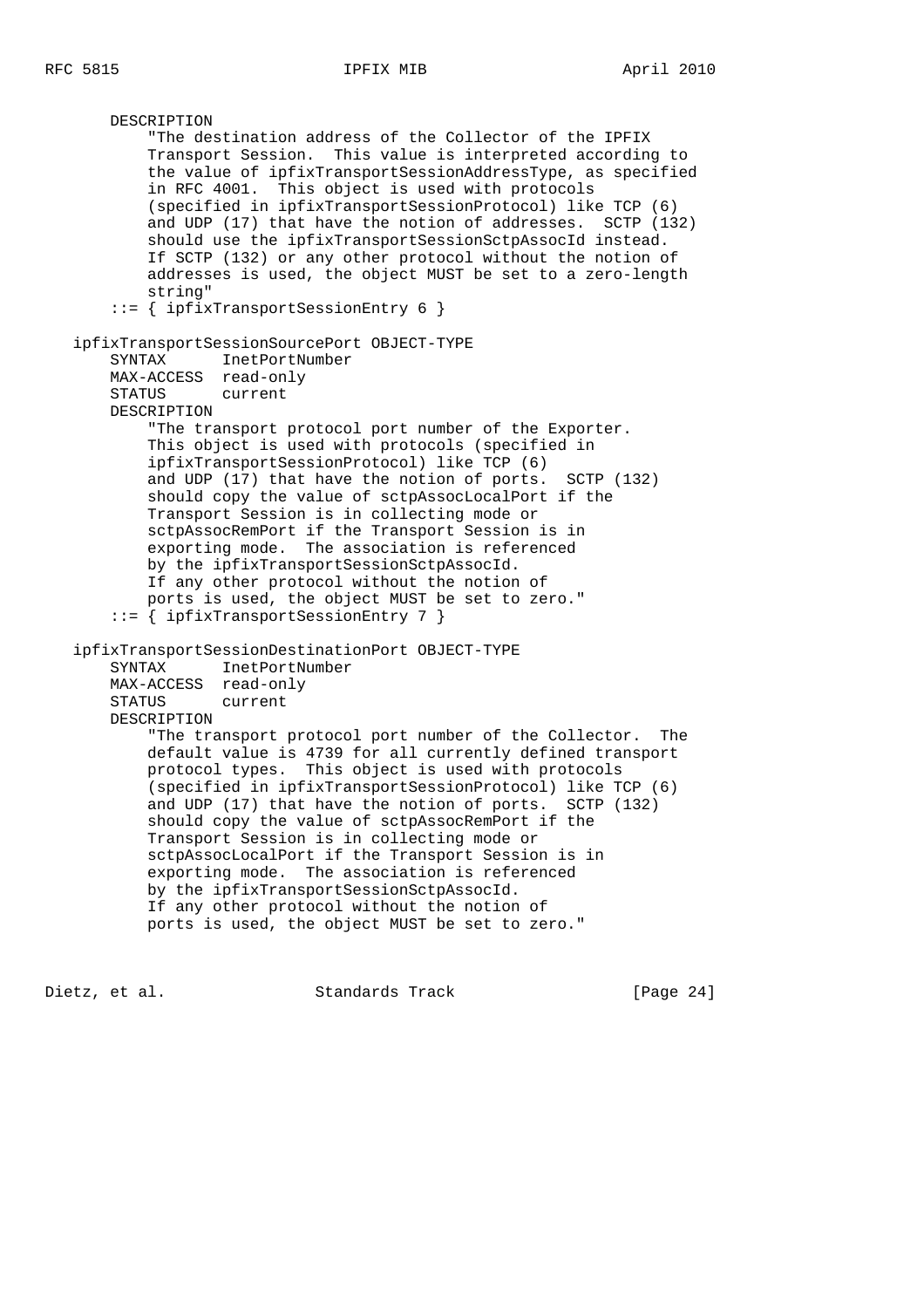```
 ::= { ipfixTransportSessionEntry 8 }
   ipfixTransportSessionSctpAssocId OBJECT-TYPE
       SYNTAX Unsigned32
       MAX-ACCESS read-only
       STATUS current
       DESCRIPTION
           "The association id used for the SCTP session between the
           Exporter and the Collector of the IPFIX Transport Session.
           It is equal to the sctpAssocId entry in the sctpAssocTable
           defined in the SCTP MIB. This object is only valid if
           ipfixTransportSessionProtocol has the value 132 (SCTP). In
           all other cases, the value MUST be zero."
       REFERENCE
           "RFC 3873, Stream Control Transmission Protocol (SCTP)
           Management Information Base (MIB)."
       ::= { ipfixTransportSessionEntry 9 }
   ipfixTransportSessionDeviceMode OBJECT-TYPE
      SYNTAX INTEGER {
                      exporting(1),
                      collecting(2)
 }
      MAX-ACCESS read-only
       STATUS current
       DESCRIPTION
           "The mode of operation of the device for the given Transport
           Session. This object can have the following values:
           exporting(1)
               This value MUST be used if the Transport Session is
               used for exporting Records to other IPFIX Devices,
               i.e., this device acts as Exporter.
           collecting(2)
               This value MUST be used if the Transport Session is
               used for collecting Records from other IPFIX Devices,
               i.e., this device acts as Collector."
       ::= { ipfixTransportSessionEntry 10 }
   ipfixTransportSessionTemplateRefreshTimeout OBJECT-TYPE
       SYNTAX Unsigned32
       UNITS "seconds"
```
MAX-ACCESS read-only<br>STATUS current STATUS

Dietz, et al. Standards Track [Page 25]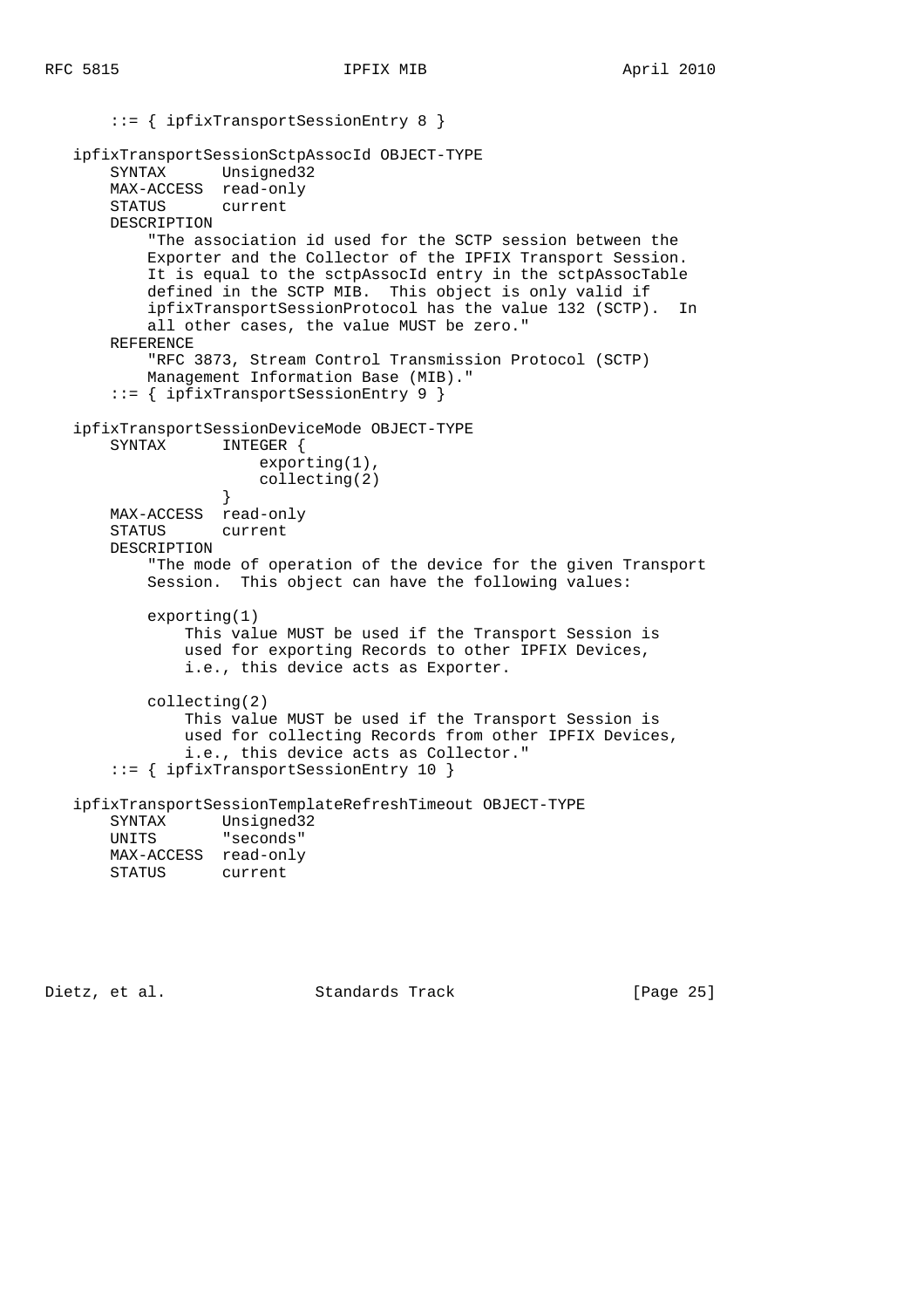DESCRIPTION "On Exporters, this object contains the time in seconds after which IPFIX Templates are resent by the Exporter. On Collectors, this object contains the lifetime in seconds after which a Template becomes invalid when it is not received again within this lifetime. This object is only valid if ipfixTransportSessionProtocol has the value 17 (UDP). In all other cases, the value MUST be zero." REFERENCE "RFC 5101, Specification of the IP Flow Information Export (IPFIX) Protocol for the Exchange of IP Traffic Flow Information, Sections 10.3.6 and 10.3.7." ::= { ipfixTransportSessionEntry 11 } ipfixTransportSessionOptionsTemplateRefreshTimeout OBJECT-TYPE SYNTAX Unsigned32 UNITS "seconds" MAX-ACCESS read-only STATUS current DESCRIPTION "On Exporters, this object contains the time in seconds after which IPFIX Options Templates are resent by the Exporter. On Collectors, this object contains the lifetime in seconds after which an Options Template becomes invalid when it is not received again within this lifetime. This object is only valid if ipfixTransportSessionProtocol has the value 17 (UDP). In all other cases the value MUST be zero." REFERENCE "RFC 5101, Specification of the IP Flow Information Export (IPFIX) Protocol for the Exchange of IP Traffic Flow Information, Sections 10.3.6 and 10.3.7." ::= { ipfixTransportSessionEntry 12 } ipfixTransportSessionTemplateRefreshPacket OBJECT-TYPE SYNTAX Unsigned32 UNITS "packets" MAX-ACCESS read-only STATUS current

Dietz, et al. Standards Track [Page 26]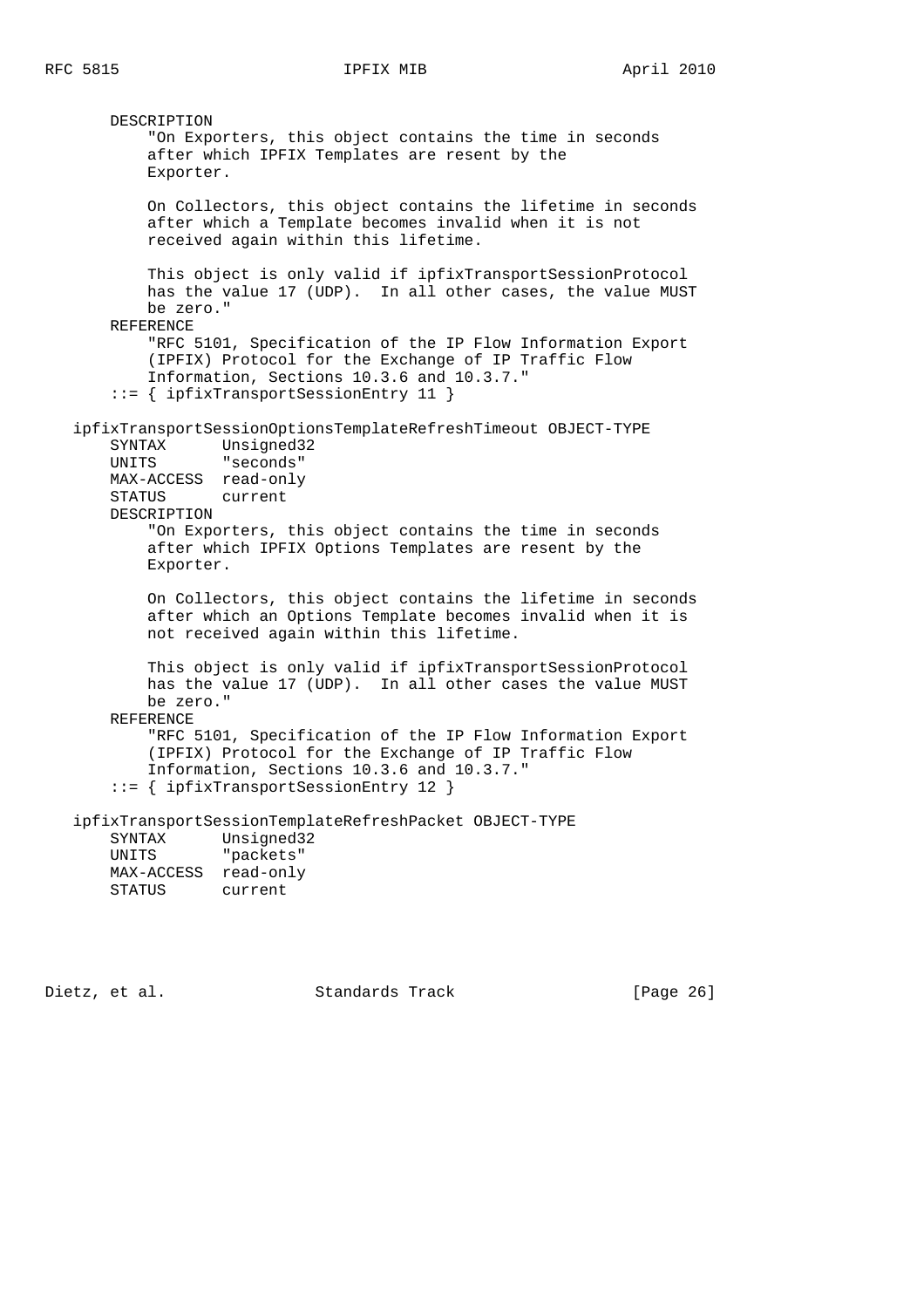DESCRIPTION "On Exporters, this object contains the number of exported IPFIX Messages after which IPFIX Templates are resent by the Exporter. On Collectors, this object contains the lifetime in number of exported IPFIX Messages after which a Template becomes invalid when it is not received again within this lifetime. This object is only valid if ipfixTransportSessionProtocol has the value 17 (UDP). In all other cases the value MUST be zero." REFERENCE "RFC 5101, Specification of the IP Flow Information Export (IPFIX) Protocol for the Exchange of IP Traffic Flow Information, Sections 10.3.6 and 10.3.7." ::= { ipfixTransportSessionEntry 13 } ipfixTransportSessionOptionsTemplateRefreshPacket OBJECT-TYPE SYNTAX Unsigned32 UNITS "packets" MAX-ACCESS read-only STATUS current DESCRIPTION "On Exporters, this object contains the number of exported IPFIX Messages after which IPFIX Options Templates are resent by the Exporter. On Collectors, this object contains the lifetime in number of exported IPFIX Messages after which an Options Template becomes invalid when it is not received again within this lifetime. This object is only valid if ipfixTransportSessionProtocol has the value 17 (UDP). In all other cases the value MUST be zero." REFERENCE "RFC 5101, Specification of the IP Flow Information Export (IPFIX) Protocol for the Exchange of IP Traffic Flow Information, Sections 10.3.6 and 10.3.7." ::= { ipfixTransportSessionEntry 14 } ipfixTransportSessionIpfixVersion OBJECT-TYPE SYNTAX Unsigned32 (0..65535) MAX-ACCESS read-only STATUS current

Dietz, et al. Standards Track [Page 27]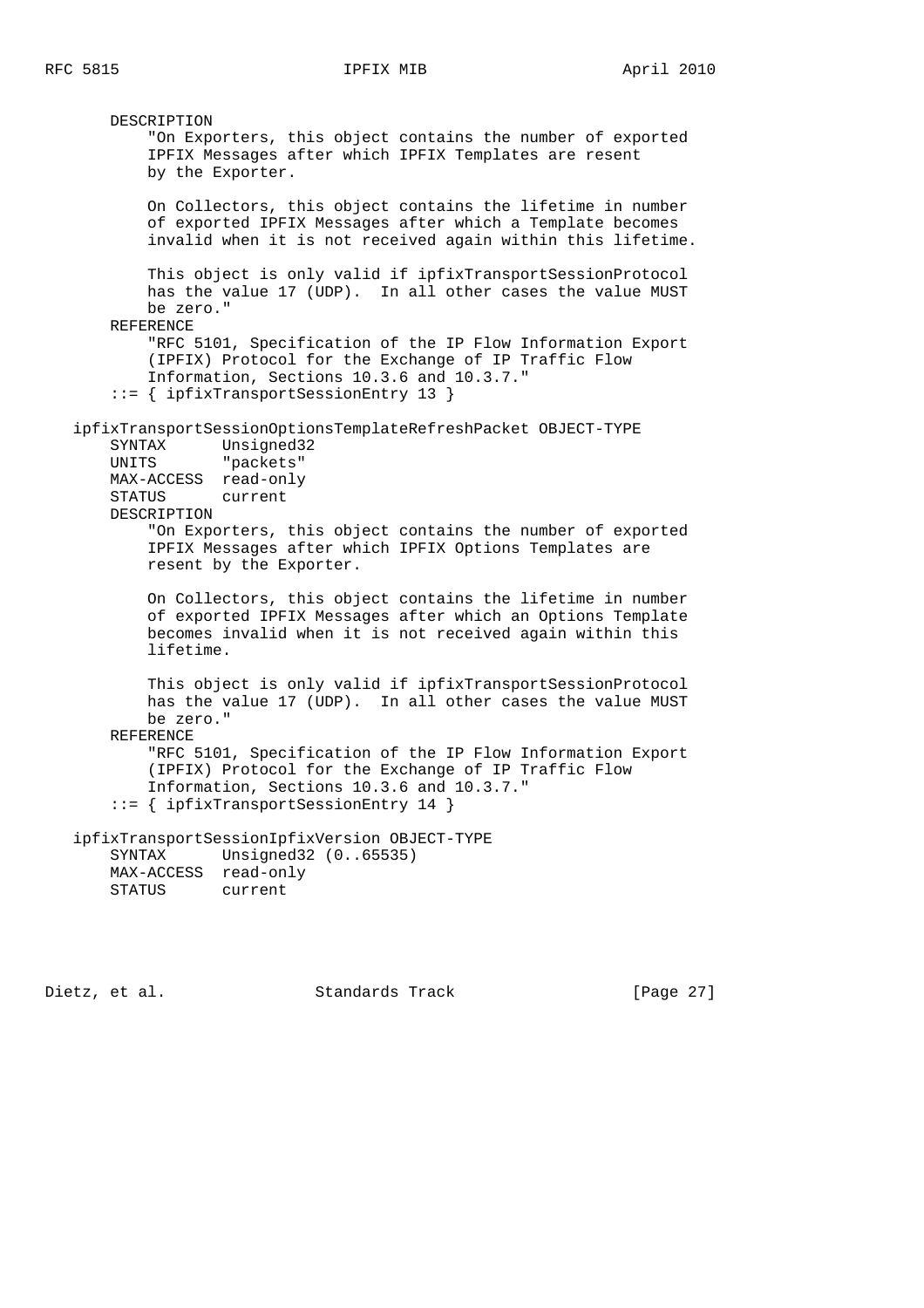DESCRIPTION "On Exporters the object contains the version number of the IPFIX protocol that the Exporter uses to export its data in this Transport Session. On Collectors the object contains the version number of the IPFIX protocol it receives for this Transport Session. If IPFIX Messages of different IPFIX protocol versions are transmitted or received in this Transport Session, this object contains the maximum version number." REFERENCE "RFC 5101, Specification of the IP Flow Information Export (IPFIX) Protocol for the Exchange of IP Traffic Flow Information, Section 3.1." ::= { ipfixTransportSessionEntry 15 } ipfixTransportSessionStatus OBJECT-TYPE SYNTAX INTEGER { unknown(0), inactive(1), active(2) } MAX-ACCESS read-only STATUS current DESCRIPTION "The status of a Transport Session. This object can have the following values: unknown(0) This value MUST be used if the status of the Transport Session cannot be detected by the equipment. This value should be avoided as far as possible. inactive(1) This value MUST be used for Transport Sessions that are specified in the system but are not currently active. The value can be used, e.g., for Transport Sessions that are backup (secondary) sessions in a Transport Session group. active(2) This value MUST be used for Transport Sessions that are currently active and transmitting or receiving data." ::= { ipfixTransportSessionEntry 16 }

Dietz, et al. Standards Track [Page 28]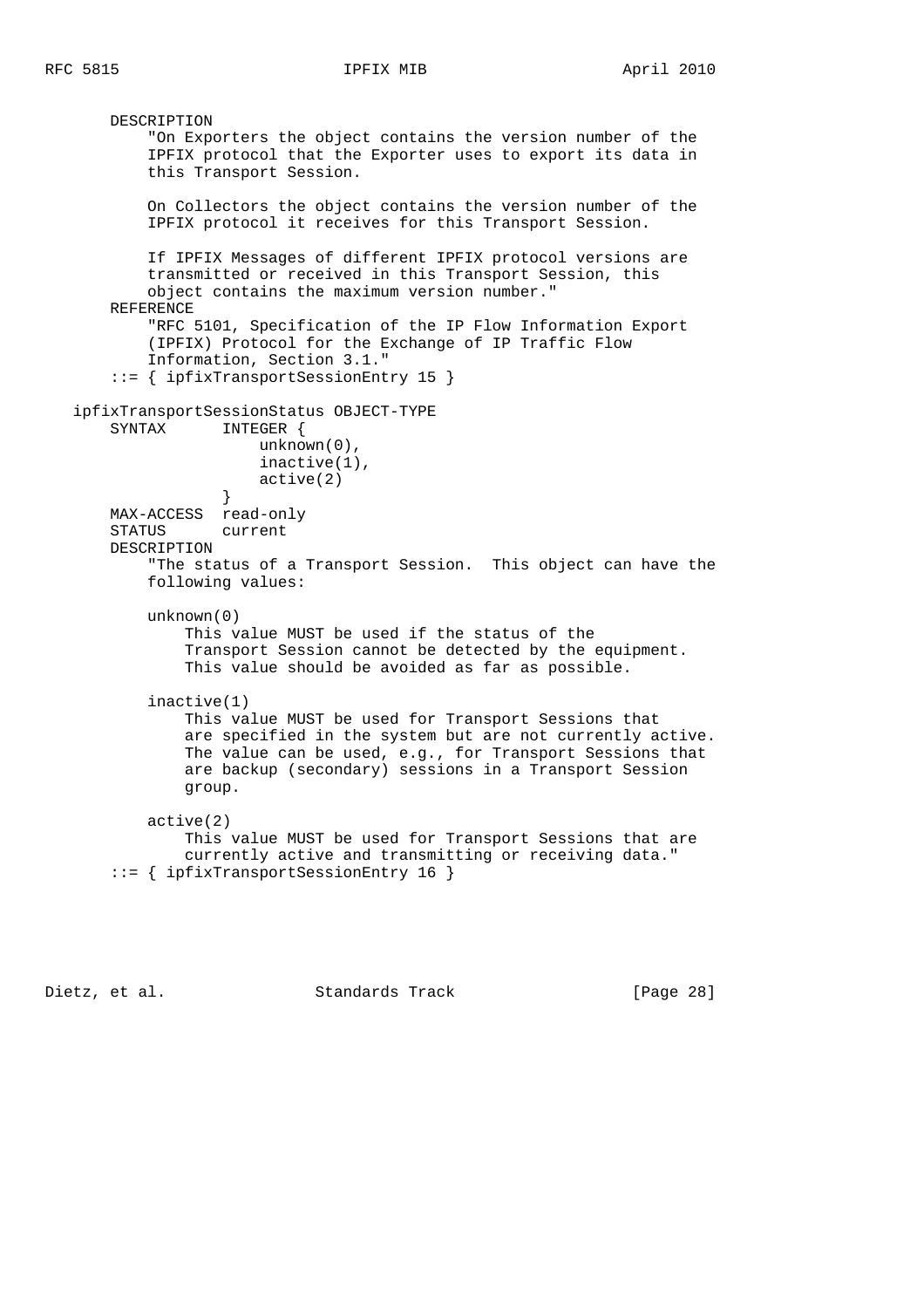```
 --------------------------------------------------------------------
   -- 1.1.2: Template Table
   --------------------------------------------------------------------
   ipfixTemplateTable OBJECT-TYPE
       SYNTAX SEQUENCE OF IpfixTemplateEntry
       MAX-ACCESS not-accessible
       STATUS current
       DESCRIPTION
           "This table lists the Templates and Options Templates that
           are transmitted by the Exporting Process or received by the
           Collecting Process.
           The table contains the Templates and Options Templates that
           are received or used for exporting data for a given
           Transport Session group and Observation Domain.
           Withdrawn or invalidated (Options) Template MUST be removed
           from this table."
       ::= { ipfixMainObjects 2 }
   ipfixTemplateEntry OBJECT-TYPE
 SYNTAX IpfixTemplateEntry
 MAX-ACCESS not-accessible
       STATUS current
       DESCRIPTION
           "Defines an entry in the ipfixTemplateTable."
       INDEX {
           ipfixTransportSessionIndex,
           ipfixTemplateObservationDomainId,
           ipfixTemplateId
       }
       ::= { ipfixTemplateTable 1 }
   IpfixTemplateEntry ::=
       SEQUENCE {
           ipfixTemplateObservationDomainId Unsigned32,
ipfixTemplateId Unsigned32,
ipfixTemplateSetId Unsigned32,
           ipfixTemplateAccessTime DateAndTime
       }
```
Dietz, et al. Standards Track [Page 29]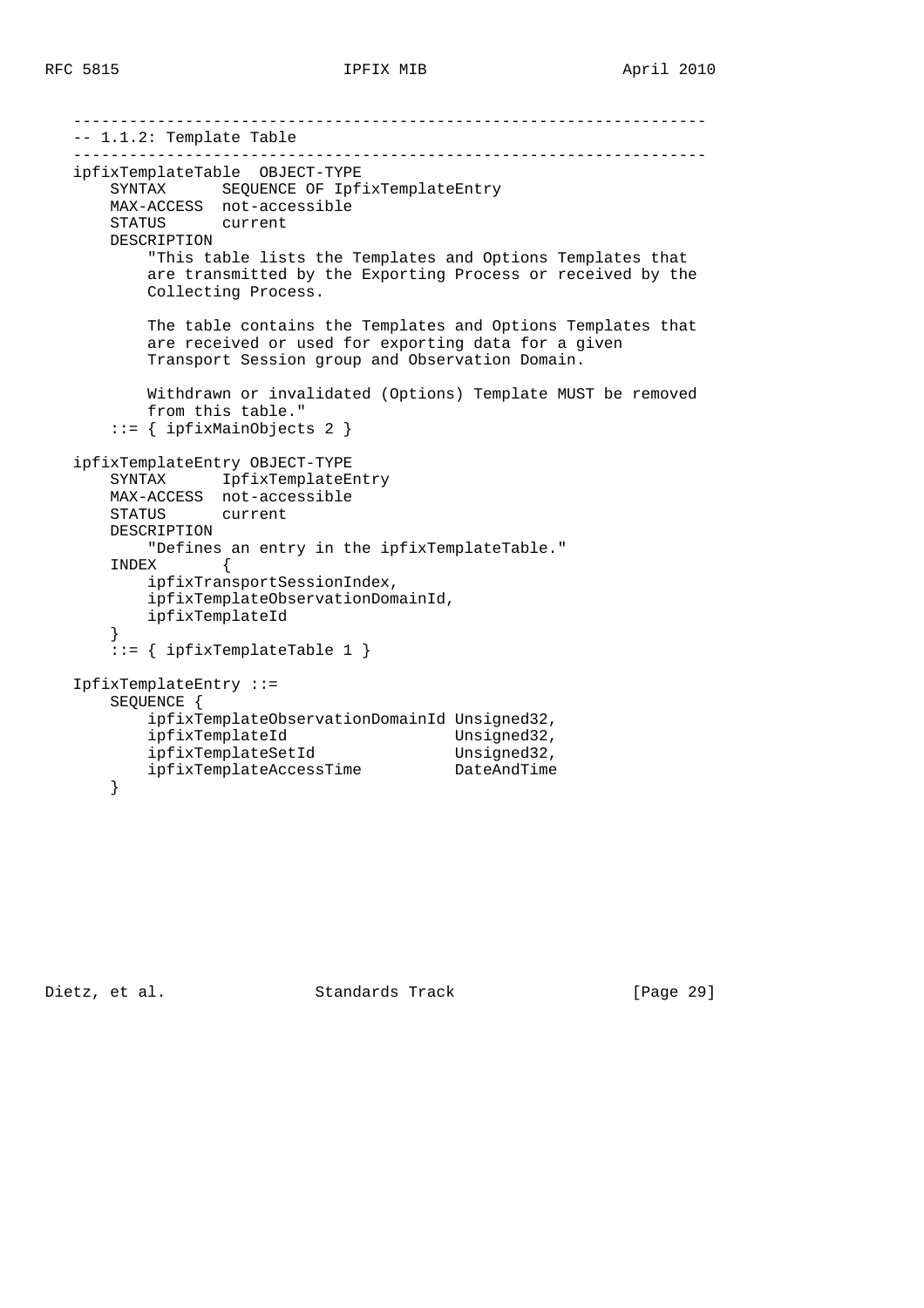ipfixTemplateObservationDomainId OBJECT-TYPE SYNTAX Unsigned32 (0..4294967295) MAX-ACCESS not-accessible STATUS current DESCRIPTION "The Id of the Observation Domain for which this Template is defined. This value is used when sending IPFIX Messages. The special value of 0 indicates that the Data Records exported with this (Option Template) cannot be applied to a single Observation Domain." REFERENCE "RFC 5101, Specification of the IP Flow Information Export (IPFIX) Protocol for the Exchange of IP Traffic Flow Information, Section 3.1." ::= { ipfixTemplateEntry 1 } ipfixTemplateId OBJECT-TYPE SYNTAX Unsigned32 (256..65535) MAX-ACCESS not-accessible STATUS current DESCRIPTION "This number indicates the Template Id in the IPFIX Message. Values from 0 to 255 are not allowed for Template Ids." REFERENCE "RFC 5101, Specification of the IP Flow Information Export (IPFIX) Protocol for the Exchange of IP Traffic Flow Information, Section 3.4.1." ::= { ipfixTemplateEntry 2 } ipfixTemplateSetId OBJECT-TYPE SYNTAX Unsigned32 (1..65535) MAX-ACCESS read-only STATUS current DESCRIPTION "This number indicates the Set Id of the Template. This object allows to easily retrieve the Template type. Currently, there are two values defined. The value 2 is used for Sets containing Template definitions. The value 3 is used for Sets containing Options Template definitions." REFERENCE "RFC 5101, Specification of the IP Flow Information Export (IPFIX) Protocol for the Exchange of IP Traffic Flow Information, Section 3.3.2." ::= { ipfixTemplateEntry 3 }

Dietz, et al. Standards Track [Page 30]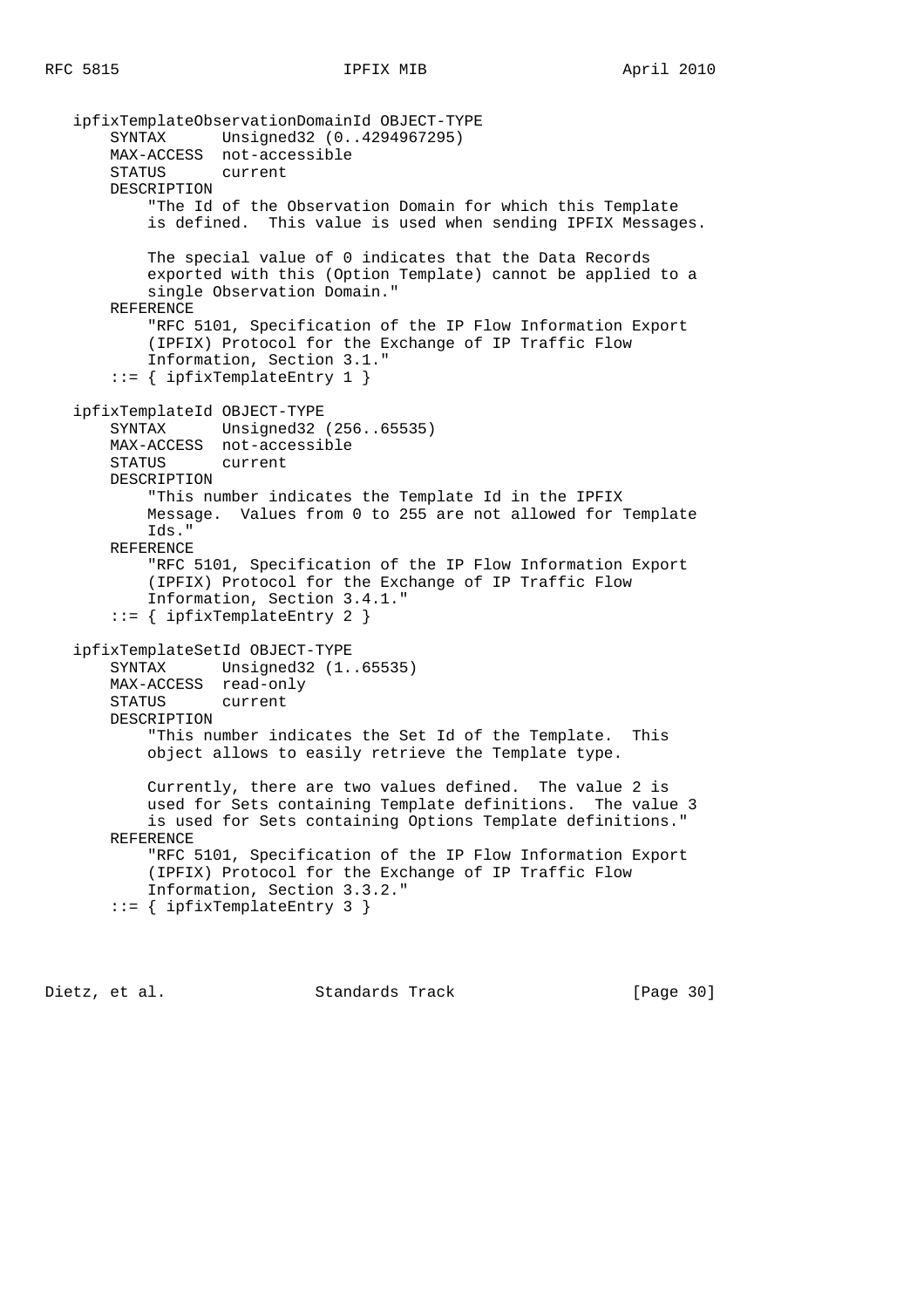ipfixTemplateAccessTime OBJECT-TYPE SYNTAX DateAndTime MAX-ACCESS read-only STATUS current DESCRIPTION "If the Transport Session is in exporting mode (ipfixTransportSessionDeviceMode) the time when this (Options) Template was last sent to the Collector(s). In the specific case of UDP as transport protocol, this time is used to know when a retransmission of the (Options) Template is needed. If it is in collecting mode, this object contains the time when this (Options) Template was last received from the Exporter. In the specific case of UDP as transport protocol, this time is used to know when this (Options) Template times out and thus is no longer valid."  $::=$  { ipfixTemplateEntry 4 } -------------------------------------------------------------------- -- 1.1.3: Exported Template Definition Table ------------------------------------------------------------------- ipfixTemplateDefinitionTable OBJECT-TYPE SYNTAX SEQUENCE OF IpfixTemplateDefinitionEntry MAX-ACCESS not-accessible STATUS current DESCRIPTION "On Exporters, this table lists the (Options) Template fields of which a (Options) Template is defined. It defines the (Options) Template given in the ipfixTemplateId specified in the ipfixTemplateTable. On Collectors, this table lists the (Options) Template fields of which a (Options) Template is defined. It defines the (Options) Template given in the ipfixTemplateId specified in the ipfixTemplateTable." ::= { ipfixMainObjects 3 } ipfixTemplateDefinitionEntry OBJECT-TYPE SYNTAX IpfixTemplateDefinitionEntry MAX-ACCESS not-accessible STATUS current DESCRIPTION "Defines an entry in the ipfixTemplateDefinitionTable."

Dietz, et al. Standards Track [Page 31]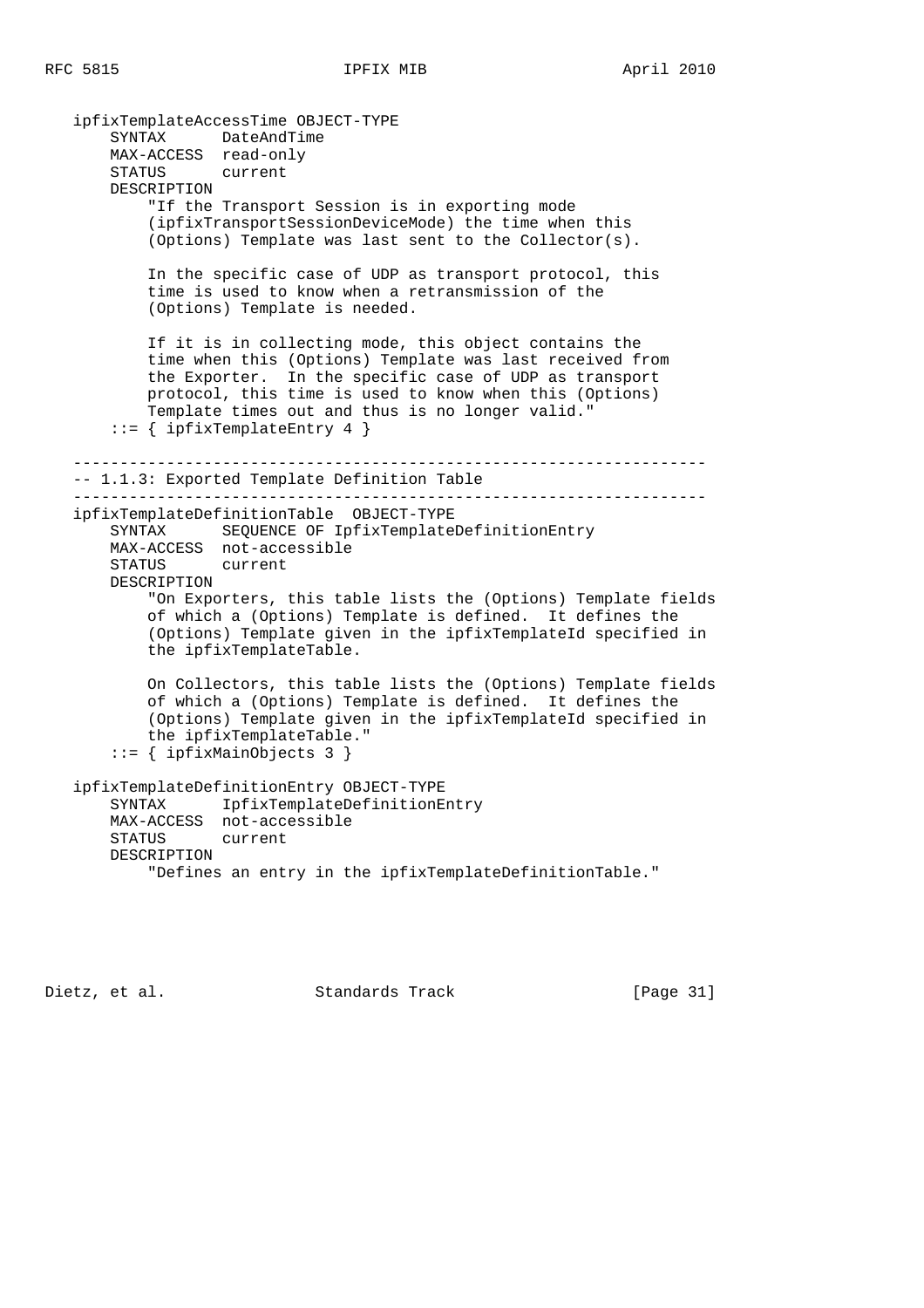```
RFC 5815 IPFIX MIB April 2010
```
 INDEX { ipfixTransportSessionIndex, ipfixTemplateObservationDomainId, ipfixTemplateId, ipfixTemplateDefinitionIndex } ::= { ipfixTemplateDefinitionTable 1 } IpfixTemplateDefinitionEntry ::= SEQUENCE { ipfixTemplateDefinitionIndex Unsigned32, ipfixTemplateDefinitionIeId Unsigned32, ipfixTemplateDefinitionIeLength Unsigned32, ipfixTemplateDefinitionEnterpriseNumber Unsigned32, ipfixTemplateDefinitionFlags BITS } ipfixTemplateDefinitionIndex OBJECT-TYPE SYNTAX Unsigned32 (1..65535) MAX-ACCESS not-accessible STATUS current DESCRIPTION "The ipfixTemplateDefinitionIndex specifies the order in which the Information Elements are used in the (Options) Template Record. Since a Template Record can contain a maximum of 65535 Information Elements, the index is limited to this value." REFERENCE "RFC 5101, Specification of the IP Flow Information Export (IPFIX) Protocol for the Exchange of IP Traffic Flow Information, Sections 3.4.1 and 3.4.2." ::= { ipfixTemplateDefinitionEntry 1 } ipfixTemplateDefinitionIeId OBJECT-TYPE SYNTAX Unsigned32 (1..65535) MAX-ACCESS read-only STATUS current DESCRIPTION "This indicates the Information Element Id at position ipfixTemplateDefinitionIndex in the (Options) Template ipfixTemplateId. This implicitly specifies the data type of the Information Element. The elements are registered at IANA. A current list of assignments can be found at <http://www.iana.org/assignments/ipfix>"

Dietz, et al. Standards Track [Page 32]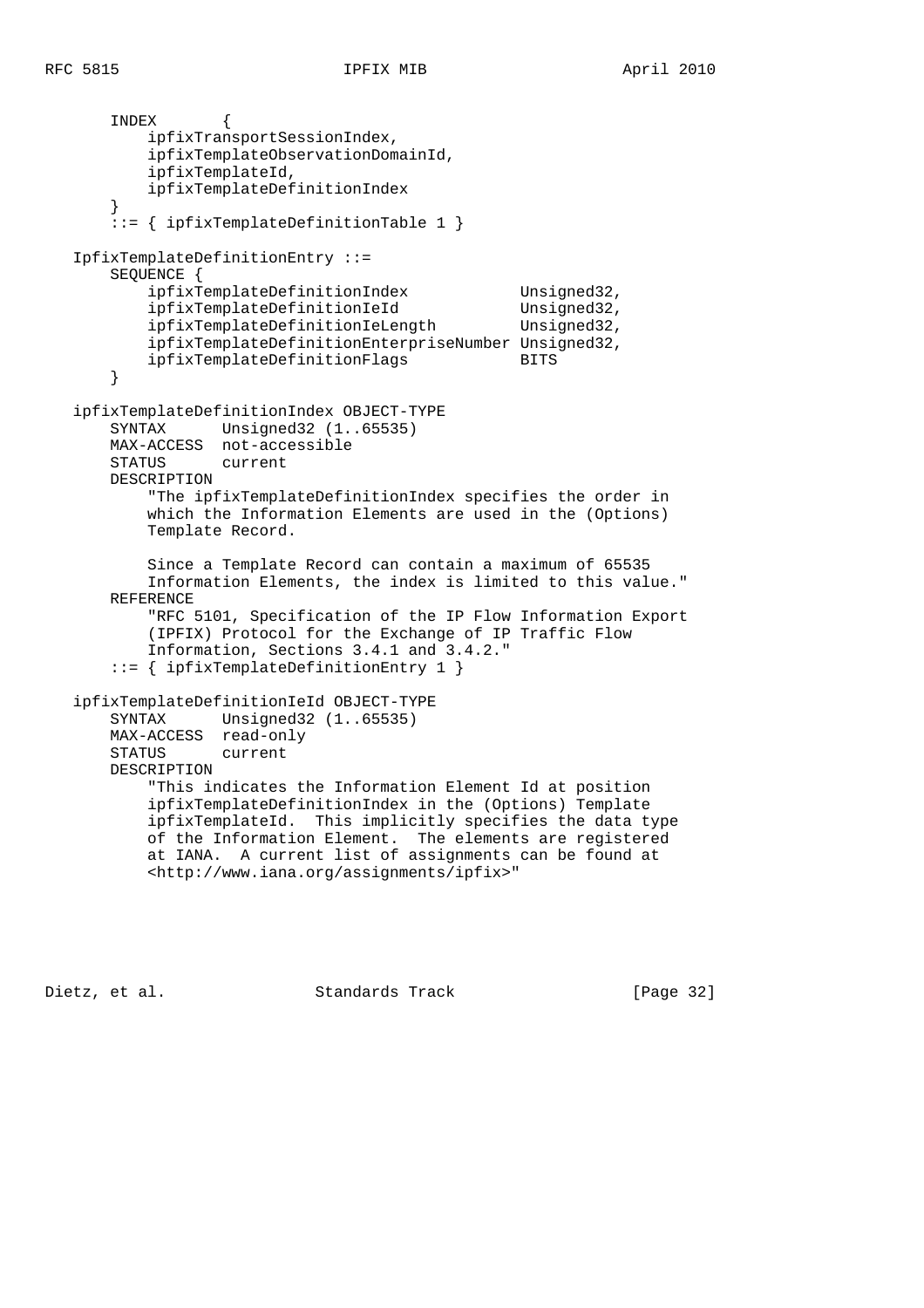REFERENCE "RFC 5101, Specification of the IP Flow Information Export (IPFIX) Protocol for the Exchange of IP Traffic Flow Information, Section 3.2. RFC 5102, Information Model for IP Flow Information Export." ::= { ipfixTemplateDefinitionEntry 2 } ipfixTemplateDefinitionIeLength OBJECT-TYPE SYNTAX Unsigned32 (0..65535) MAX-ACCESS read-only STATUS current DESCRIPTION "This indicates the length of the Information Element Id at position ipfixTemplateDefinitionIndex in the (Options) Template ipfixTemplateId." REFERENCE "RFC 5101, Specification of the IP Flow Information Export (IPFIX) Protocol for the Exchange of IP Traffic Flow Information, Section 3.2. RFC 5102, Information Model for IP Flow Information Export." ::= { ipfixTemplateDefinitionEntry 3 } ipfixTemplateDefinitionEnterpriseNumber OBJECT-TYPE SYNTAX Unsigned32 MAX-ACCESS read-only STATUS current DESCRIPTION "IANA enterprise number of the authority defining the Information Element identifier in this Template Record. Enterprise numbers are assigned by IANA. A current list of all assignments is available from <http://www.iana.org/assignments/enterprise-numbers/>. This object must be zero(0) for all standard Information Elements registered with IANA. A current list of these elements is available from <http://www.iana.org/assignments/ipfix/ipfix.xhtml>." REFERENCE "RFC 5101, Specification of the IP Flow Information Export (IPFIX) Protocol for the Exchange of IP Traffic Flow Information, Section 3.2. RFC 5102, Information Model for IP Flow Information Export." ::= { ipfixTemplateDefinitionEntry 4 }

Dietz, et al. Standards Track [Page 33]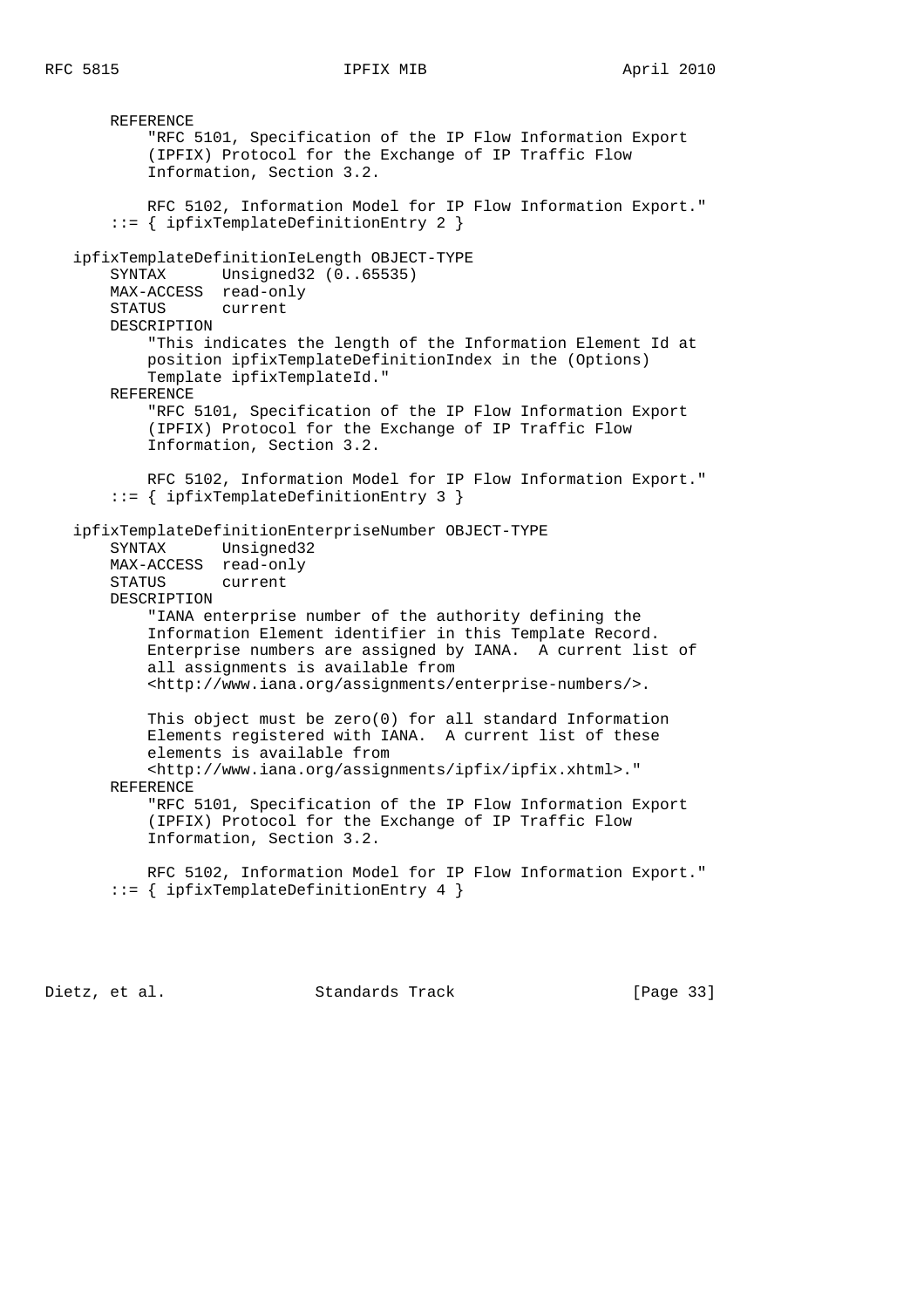```
 ipfixTemplateDefinitionFlags OBJECT-TYPE
      SYNTAX BITS {
                      scope(0),
                   flowKey(1)
 }
       MAX-ACCESS read-only
       STATUS current
       DESCRIPTION
           "This bitmask indicates special attributes for the
           Information Element:
           scope(0)
               This Information Element is used for scope.
           flowKey(1)
               This Information Element is a Flow Key.
           Thus, we get the following values for an Information Element:
           If neither bit scope(0) nor bit flowKey(1) are set
               The Information Element is neither used for scoping nor
               as Flow Key.
           If only bit scope(0) is set
               The Information Element is used for scoping.
           If only bit flowKey(1) is set
               The Information Element is used as Flow Key.
          Both bit scope(0) and flowKey(1) MUST NOT be set at the same
           time. This combination is not allowed."
       REFERENCE
           "RFC 5101, Specification of the IP Flow Information
           Export (IPFIX) Protocol for the Exchange of IP Traffic Flow
           Information, Sections 2 and 3.4.2.1.
           RFC 5102, Information Model for IP Flow Information Export."
       ::= { ipfixTemplateDefinitionEntry 5 }
   --------------------------------------------------------------------
   -- 1.1.4: Export Table
   --------------------------------------------------------------------
   ipfixExportTable OBJECT-TYPE
       SYNTAX SEQUENCE OF IpfixExportEntry
       MAX-ACCESS not-accessible
       STATUS current
       DESCRIPTION
           "This table lists all exports of an IPFIX device.
```
Dietz, et al. Standards Track [Page 34]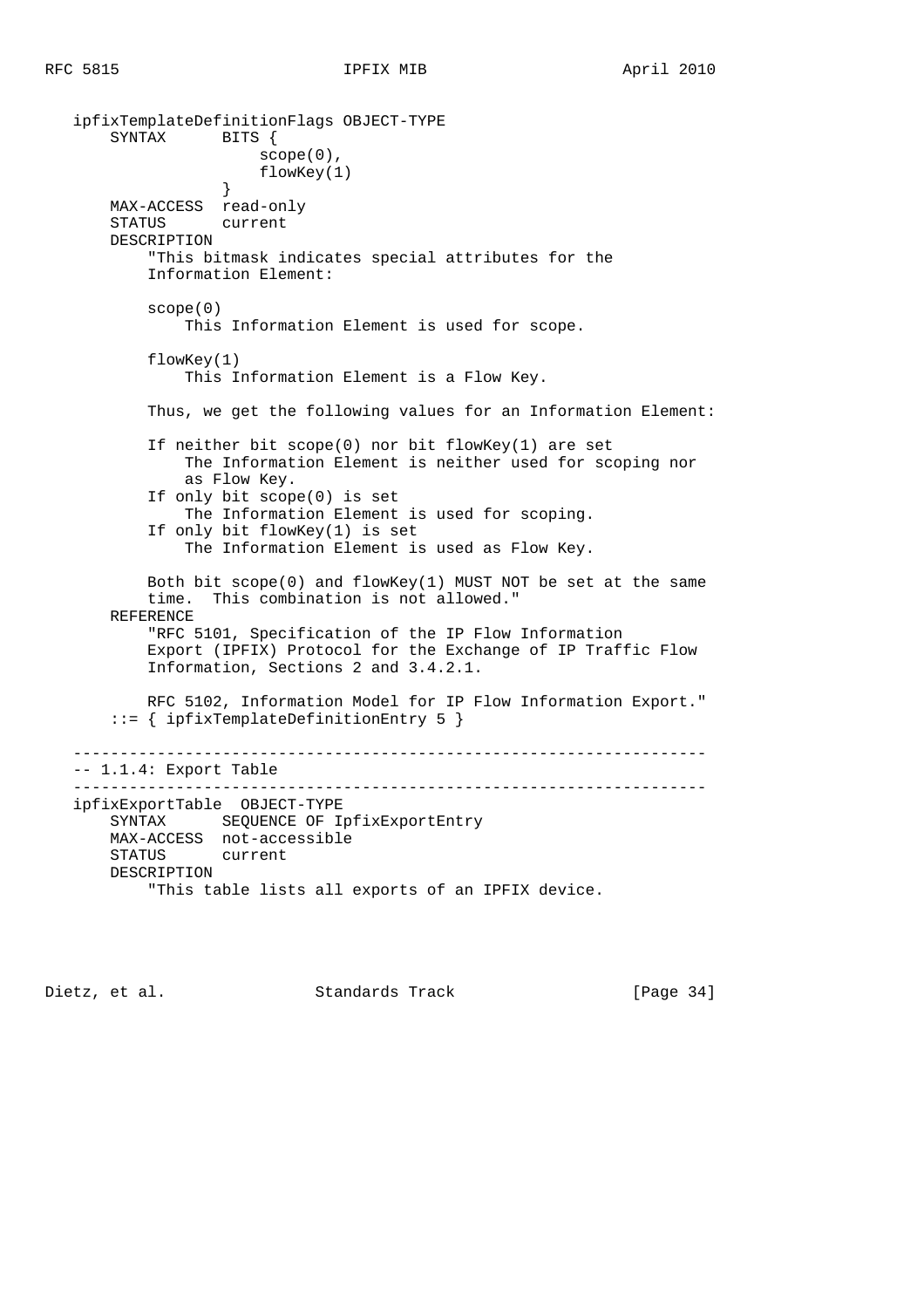On Exporters, this table contains all exports grouped by Transport Session, Observation Domain Id, Template Id, and Metering Process represented by the ipfixMeteringProcessCacheId. Thanks to the ipfixExportIndex, the exports can group one or more Transport Sessions to achieve a special functionality like failover management, load-balancing, etc. The entries with the same ipfixExportIndex, ipfixObservationDomainId, and ipfixMeteringProcessCacheId define a Transport Session group. If the Exporter does not use Transport Session grouping, then each ipfixExportIndex contains a single ipfixMeteringProcessCacheId and thus a singe Transport Session, and this session MUST have the member type primary(1). Transport Sessions referenced in this table MUST have the ipfixTransportSessionDeviceMode exporting(1). On Collectors, this table is not needed." ::= { ipfixMainObjects 4 } ipfixExportEntry OBJECT-TYPE SYNTAX IpfixExportEntry MAX-ACCESS not-accessible STATUS current DESCRIPTION "Defines an entry in the ipfixExportTable." INDEX { ipfixExportIndex, ipfixMeteringProcessCacheId, ipfixTransportSessionIndex } ::= { ipfixExportTable 1 } IpfixExportEntry ::= SEQUENCE { ipfixExportIndex Unsigned32, ipfixExportMemberType INTEGER } ipfixExportIndex OBJECT-TYPE SYNTAX Unsigned32 (1..4294967295) MAX-ACCESS not-accessible STATUS current DESCRIPTION "Locally arbitrary, but unique identifier of an entry in the ipfixExportTable. The value is expected to remain constant from a re-initialization of the entity's network management agent to the next re-initialization.

Dietz, et al. Standards Track [Page 35]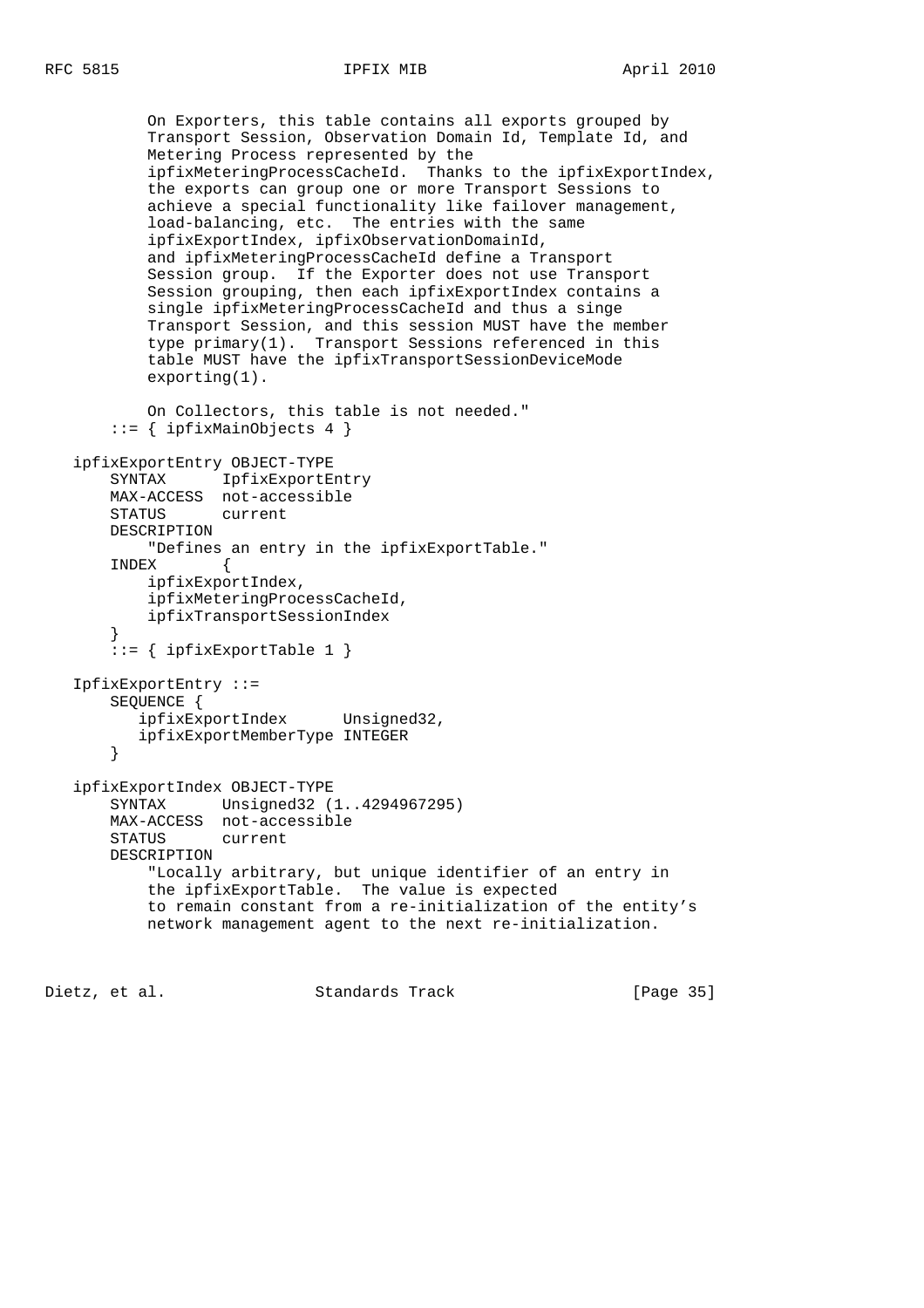```
 A common ipfixExportIndex between two entries from this
           table expresses that there is a relationship between the
           Transport Sessions in ipfixTransportSessionIndex. The type
           of relationship is expressed by the value of
           ipfixExportMemberType."
        ::= { ipfixExportEntry 1 }
   ipfixExportMemberType OBJECT-TYPE
       SYNTAX INTEGER {
                       unknown(0),
                       primary(1),
                       secondary(2),
                       parallel(3),
                       loadBalancing(4)
 }
       MAX-ACCESS read-only
       STATUS current
       DESCRIPTION
            "The type of a member Transport Session in a Transport
           Session group (identified by the value of ipfixExportIndex,
           ipfixObservationDomainId, and ipfixMeteringProcessCacheId).
           The following values are valid:
           unknown(0)
                This value MUST be used if the status of the group
               membership cannot be detected by the equipment. This
               value should be avoided as far as possible.
           primary(1)
               This value is used for a group member that is used as
               the primary target of an Exporter. Other group members
                (with the same ipfixExportIndex and
               ipfixMeteringProcessCacheId) MUST NOT have the value
              primary(1) but MUST have the value secondary(2).
               This value MUST also be specified if the Exporter does
               not support Transport Session grouping. In this case,
               the group contains only one Transport Session.
           secondary(2)
               This value is used for a group member that is used as a
               secondary target of an Exporter. The Exporter will use
               one of the targets specified as secondary(2) within the
               same Transport Session group when the primary target is
               not reachable.
```
Dietz, et al. Standards Track [Page 36]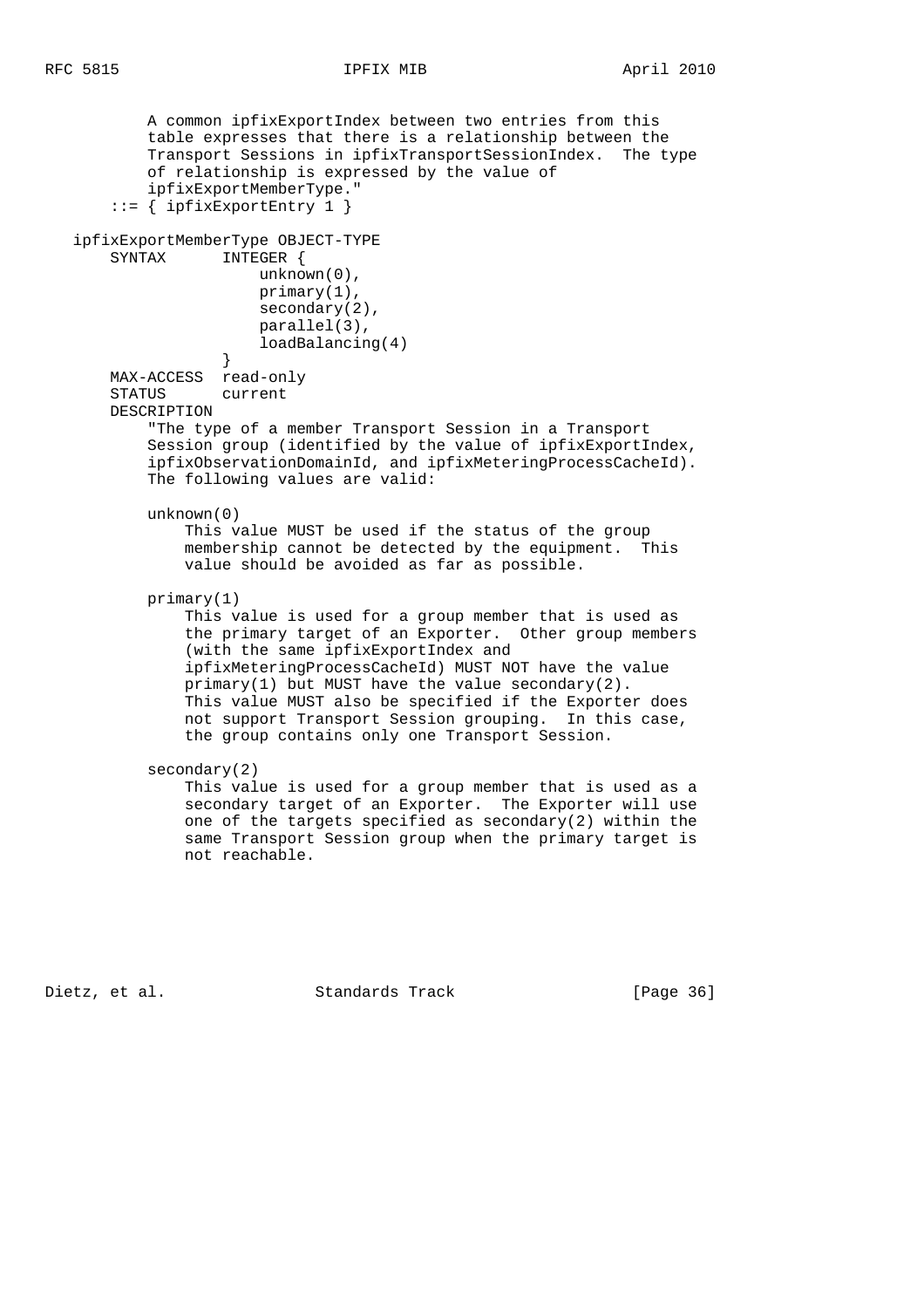parallel(3) This value is used for a group member that is used for duplicate exporting, i.e., all group members identified by the ipfixExportIndex are exporting the same Records in parallel. This implies that all group members MUST have the same membertype parallel(3). loadBalancing(4) This value is used for a group member that is used as one target for load-balancing. This means that a Record is sent to one of the group members in this group identified by ipfixExportIndex. This implies that all group members MUST have the same membertype loadBalancing(4)." ::= { ipfixExportEntry 2 } -------------------------------------------------------------------- -- 1.1.5: Metering Process Table ------------------------------------------------------------------- ipfixMeteringProcessTable OBJECT-TYPE SYNTAX SEQUENCE OF IpfixMeteringProcessEntry MAX-ACCESS not-accessible STATUS current DESCRIPTION "This table lists so-called caches used at the Metering Process to store the metering data of Flows observed at the Observation Points given in the ipfixObservationPointGroupReference. The table lists the timeouts that specify when the cached metering data is expired. On Collectors, the table is not needed." ::= { ipfixMainObjects 5 } ipfixMeteringProcessEntry OBJECT-TYPE SYNTAX IpfixMeteringProcessEntry MAX-ACCESS not-accessible STATUS current DESCRIPTION "Defines an entry in the ipfixMeteringProcessTable." INDEX { ipfixMeteringProcessCacheId }

```
 ::= { ipfixMeteringProcessTable 1 }
```
Dietz, et al. Standards Track [Page 37]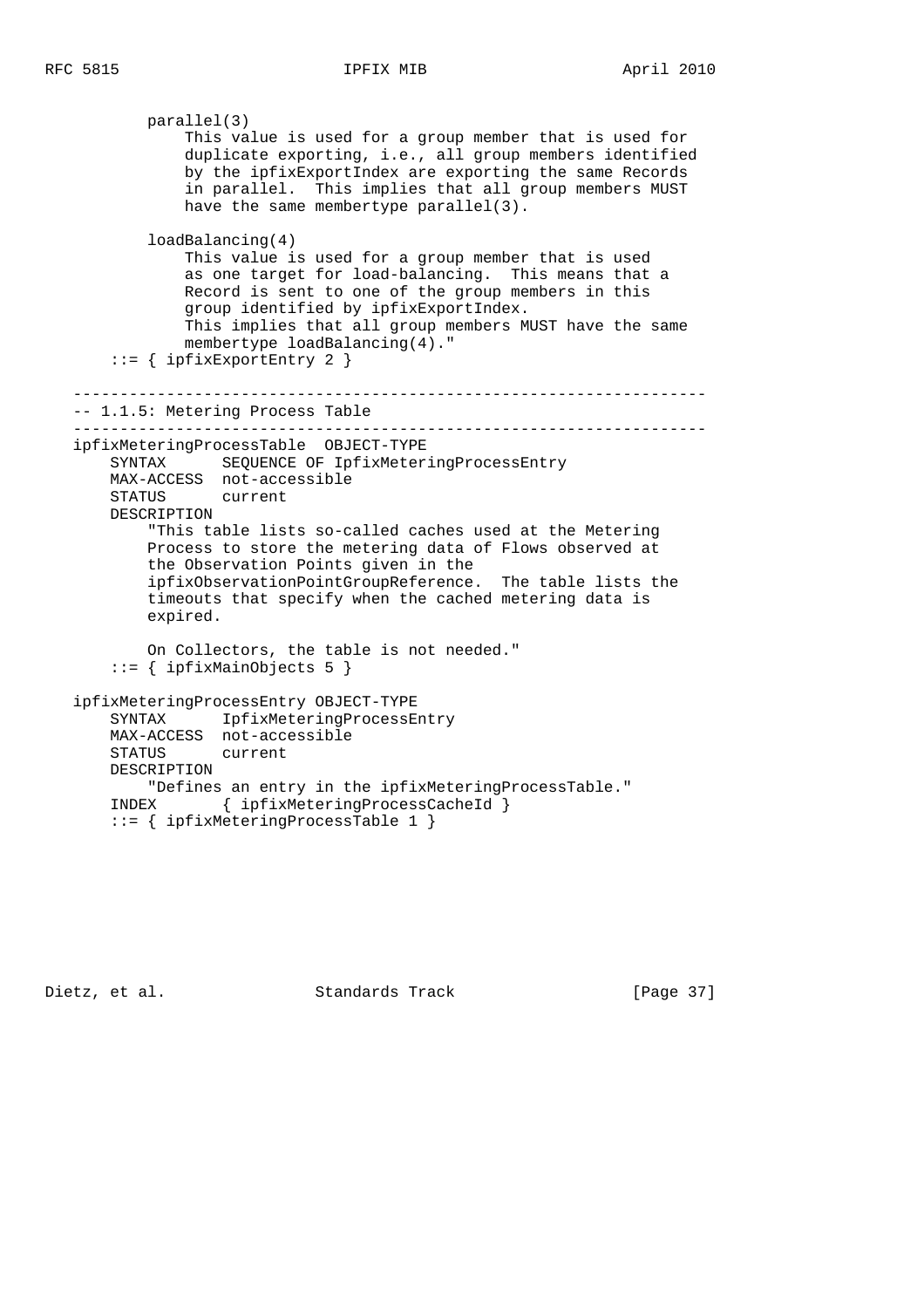```
 IpfixMeteringProcessEntry ::=
     SEQUENCE {
       ipfixMeteringProcessCacheId Unsigned32,
         ipfixMeteringProcessObservationPointGroupRef Unsigned32,
         ipfixMeteringProcessCacheActiveTimeout Unsigned32,
         ipfixMeteringProcessCacheInactiveTimeout Unsigned32
     }
 ipfixMeteringProcessCacheId OBJECT-TYPE
     SYNTAX Unsigned32 (1..4294967295)
    MAX-ACCESS not-accessible
    STATUS current
    DESCRIPTION
         "Locally arbitrary, but unique identifier of an entry in the
         ipfixMeterinProcessTable. The value is expected to remain
        constant from a re-initialization of the entity's network
        management agent to the next re-initialization."
     ::= { ipfixMeteringProcessEntry 1 }
 ipfixMeteringProcessObservationPointGroupRef OBJECT-TYPE
    SYNTAX Unsigned32
    MAX-ACCESS read-only
    STATUS current
    DESCRIPTION
         "The Observation Point Group Id that links this table entry
         to the ipfixObservationPointTable. The matching
         ipfixObservationPointGroupId in that table gives the
        Observation Points used in that cache. If the Observation
        Points are unknown, the
        ipfixMeteringProcessObservationPointGroupRef MUST be zero."
     ::= { ipfixMeteringProcessEntry 2 }
 ipfixMeteringProcessCacheActiveTimeout OBJECT-TYPE
    SYNTAX Unsigned32
    UNITS "seconds"
    MAX-ACCESS read-only
    STATUS current
    DESCRIPTION
         "On the Exporter, this object contains the time after which a
         Flow is expired (and a Data Record for the template is sent)
         even though packets matching this Flow are still received by
         the Metering Process. If this value is 0, the Flow is not
        prematurely expired."
    REFERENCE
        "RFC 5470, Architecture for IP Flow Information Export,
        Section 5.1.1, item 3."
     ::= { ipfixMeteringProcessEntry 3 }
```
Dietz, et al. Standards Track [Page 38]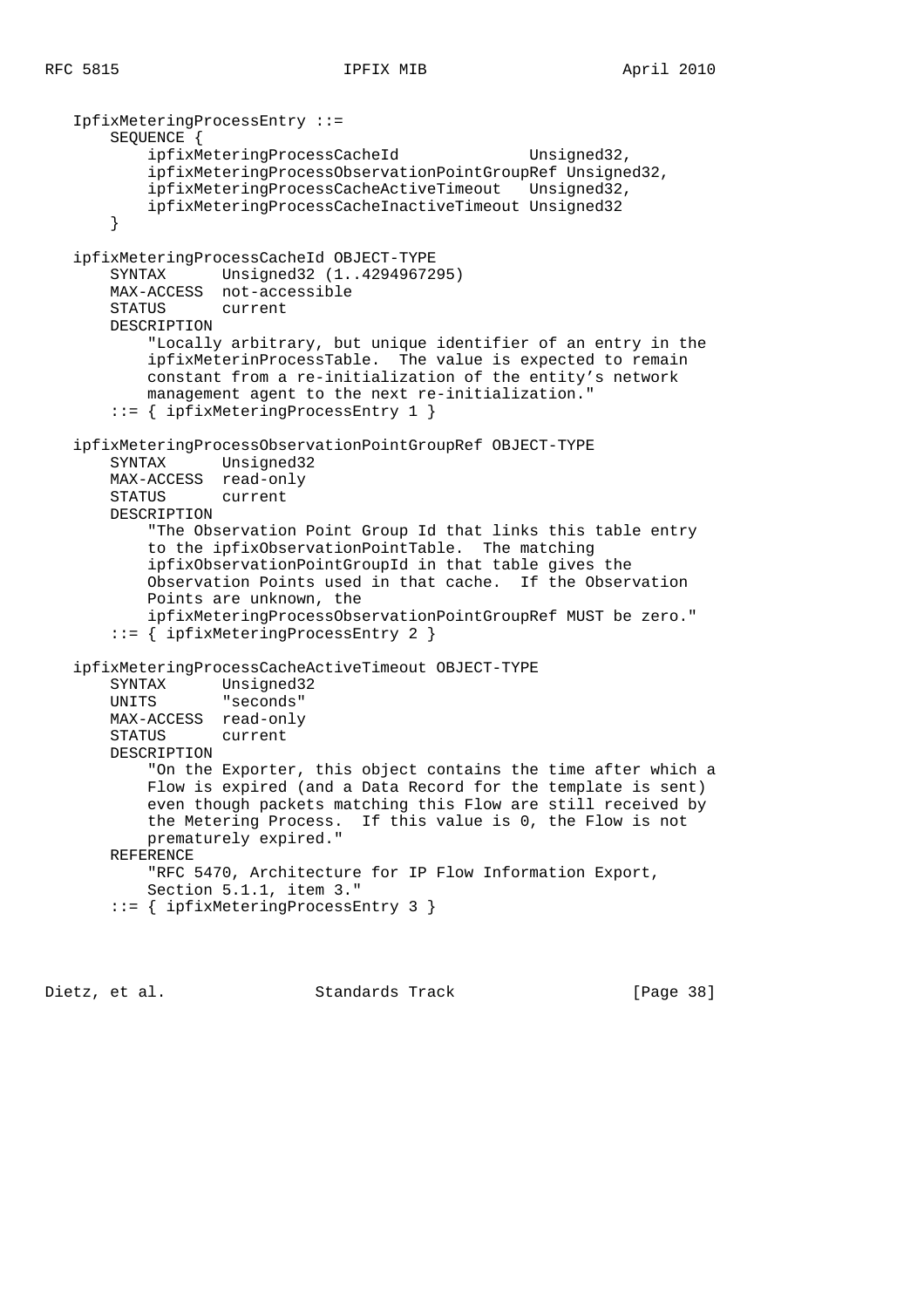ipfixMeteringProcessCacheInactiveTimeout OBJECT-TYPE SYNTAX Unsigned32 UNITS "seconds" MAX-ACCESS read-only STATUS current DESCRIPTION "On the Exporter. this object contains the time after which a Flow is expired (and a Data Record for the template is sent) when no packets matching this Flow are received by the Metering Process for the given number of seconds. If this value is zero, the Flow is expired immediately, i.e., a Data Record is sent for every packet received by the Metering Process." REFERENCE "RFC 5470, Architecture for IP Flow Information Export, Section 5.1.1, item 1" ::= { ipfixMeteringProcessEntry 4 } -------------------------------------------------------------------- -- 1.1.6: Observation Point Table ------------------------------------------------------------------- ipfixObservationPointTable OBJECT-TYPE SYNTAX SEQUENCE OF IpfixObservationPointEntry MAX-ACCESS not-accessible STATUS current DESCRIPTION "This table lists the Observation Points used within an Exporter by the Metering Process. The index ipfixObservationPointGroupId groups Observation Points and is referenced in the Metering Process table. On Collectors this table is not needed." ::= { ipfixMainObjects 6 } ipfixObservationPointEntry OBJECT-TYPE SYNTAX IpfixObservationPointEntry MAX-ACCESS not-accessible STATUS current DESCRIPTION "Defines an entry in the ipfixObservationPointTable." INDEX { ipfixObservationPointGroupId, ipfixObservationPointIndex } ::= { ipfixObservationPointTable 1 }

Dietz, et al. Standards Track [Page 39]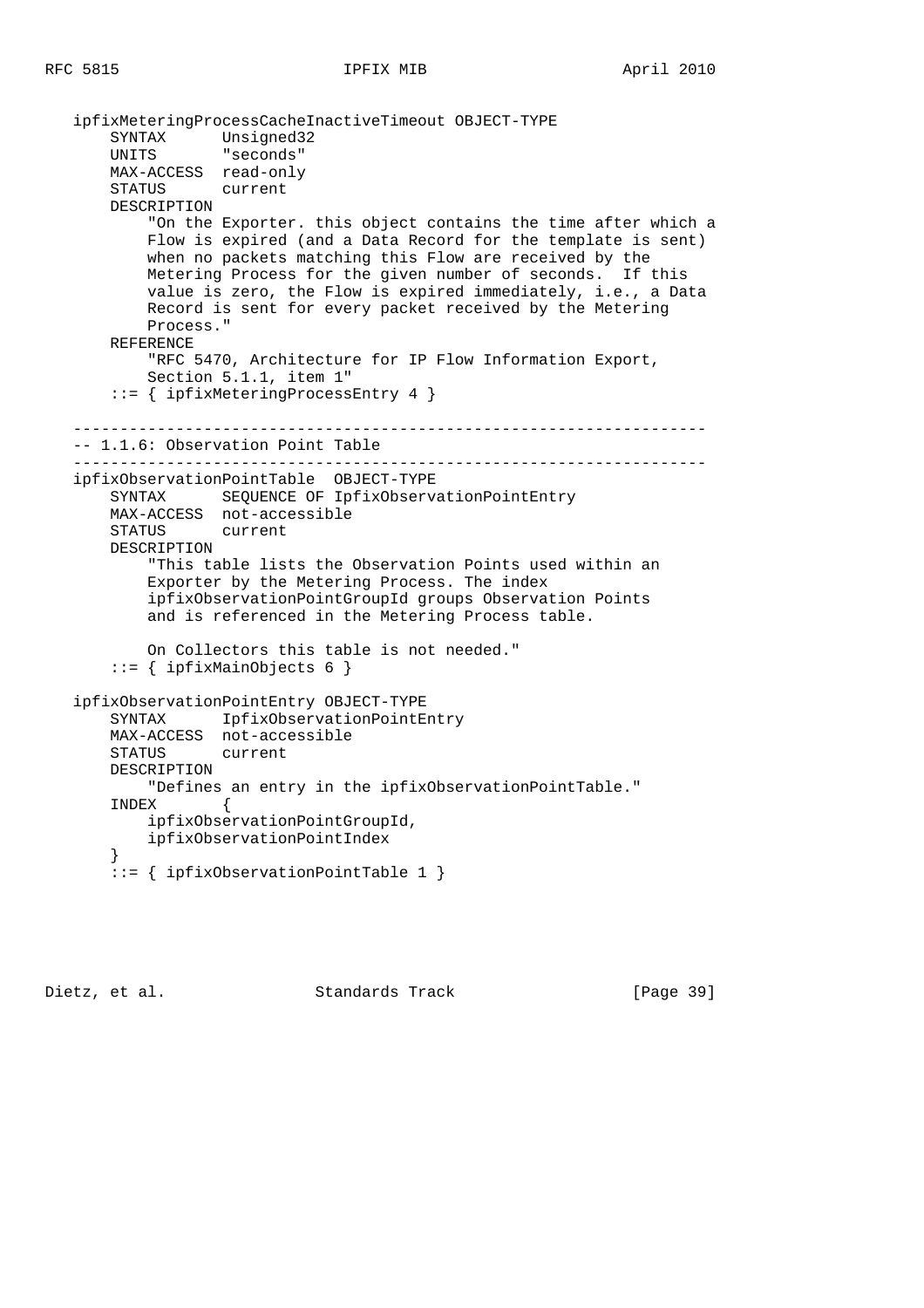```
 IpfixObservationPointEntry ::=
        SEQUENCE {
           ipfixObservationPointGroupId Unsigned32,
           ipfixObservationPointIndex Unsigned32,
            ipfixObservationPointObservationDomainId Unsigned32,
            ipfixObservationPointPhysicalEntity PhysicalIndexOrZero,
            ipfixObservationPointPhysicalInterface InterfaceIndexOrZero,
            ipfixObservationPointPhysicalEntityDirection INTEGER
        }
    ipfixObservationPointGroupId OBJECT-TYPE
        SYNTAX Unsigned32 (1..4294967295)
       MAX-ACCESS not-accessible
       STATUS current
       DESCRIPTION
            "Locally arbitrary, but unique identifier of an entry in the
            ipfixObservationPointTable. The value is expected to remain
            constant from a re-initialization of the entity's network
            management agent to the next re-initialization.
            This index represents a group of Observation Points.
            The special value of 0 MUST NOT be used within this table
            but is reserved for the usage in the
            ipfixMeteringProcessTable. An index of 0 for the
            ipfixObservationPointGroupReference index in that table
            indicates that an Observation Point is unknown or
            unspecified for a Metering Process cache."
        ::= { ipfixObservationPointEntry 1 }
    ipfixObservationPointIndex OBJECT-TYPE
        SYNTAX Unsigned32 (1..4294967295)
       MAX-ACCESS not-accessible
        STATUS current
        DESCRIPTION
            "Locally arbitrary, but unique identifier of an entry in the
            ipfixObservationPointTable. The value is expected to remain
            constant from a re-initialization of the entity's network
           management agent to the next re-initialization.
           This index represents a single Observation Point in an
            Observation Point group."
        ::= { ipfixObservationPointEntry 2 }
    ipfixObservationPointObservationDomainId OBJECT-TYPE
        SYNTAX Unsigned32
        MAX-ACCESS read-only
        STATUS current
Dietz, et al.                 Standards Track               [Page 40]
```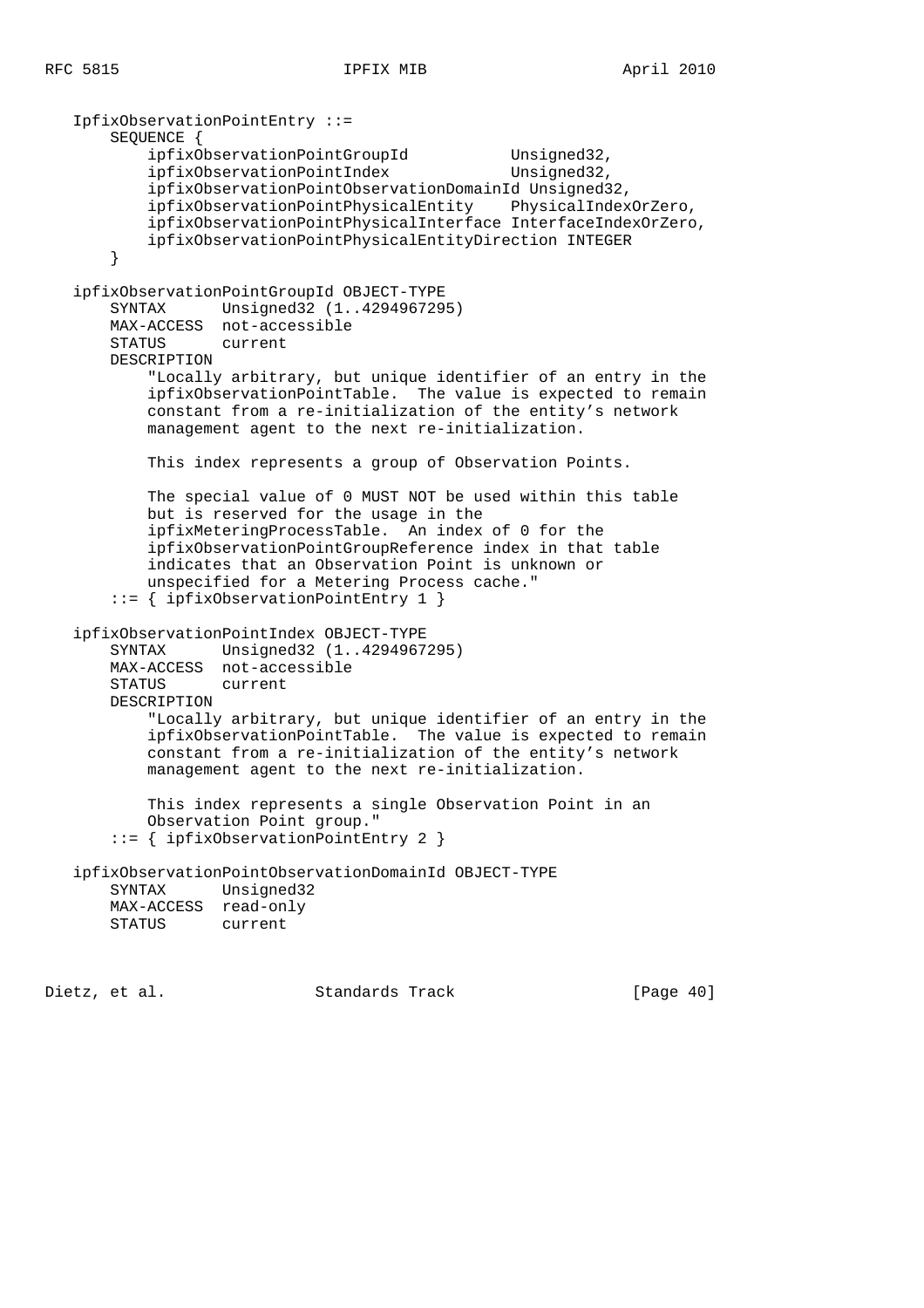DESCRIPTION "The Id of the Observation Domain in which this Observation Point is included. The special value of 0 indicates that the Observation Points within this group cannot be applied to a single Observation Domain." REFERENCE "RFC 5101, Specification of the IP Flow Information Export (IPFIX) Protocol for the Exchange of IP Traffic Flow Information, Section 3.1." ::= { ipfixObservationPointEntry 3 } ipfixObservationPointPhysicalEntity OBJECT-TYPE SYNTAX PhysicalIndexOrZero MAX-ACCESS read-only STATUS current DESCRIPTION "This object contains the index of a physical entity in the ENTITY MIB. This physical entity is the given Observation Point. If such a physical entity cannot be specified or is not known, then the object is zero." ::= { ipfixObservationPointEntry 4 } ipfixObservationPointPhysicalInterface OBJECT-TYPE SYNTAX InterfaceIndexOrZero MAX-ACCESS read-only STATUS current DESCRIPTION "This object contains the index of a physical interface in the IF MIB. This physical interface is the given Observation Point. If such a physical interface cannot be specified or is not known, then the object is zero. This object MAY be used stand alone or in addition to ipfixObservationPointPhysicalEntity. If ipfixObservationPointPhysicalEntity is not zero, this object MUST point to the same physical interface that is referenced in ipfixObservationPointPhysicalEntity. Otherwise, it may reference any interface in the IF MIB."

::= { ipfixObservationPointEntry 5 }

Dietz, et al. Standards Track [Page 41]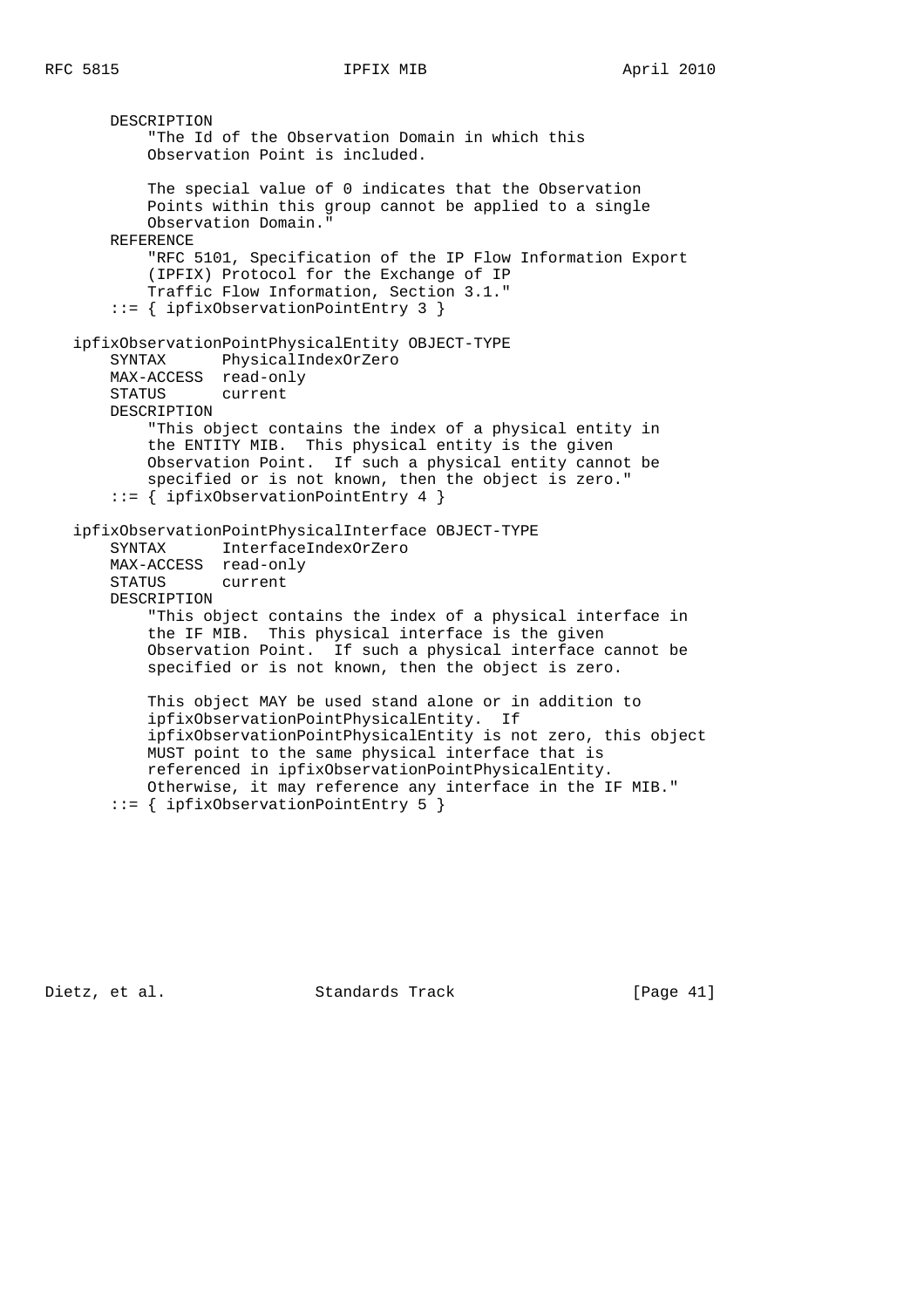```
 ipfixObservationPointPhysicalEntityDirection OBJECT-TYPE
       SYNTAX INTEGER {
                       unknown(0),
                       ingress(1),
                       egress(2),
                      both(3) }
       MAX-ACCESS read-only
       STATUS current
       DESCRIPTION
            "The direction of the Flow that is monitored on the given
           physical entity. The following values are valid:
           unknown(0)
               This value MUST be used if a direction is not
               known for the given physical entity.
           ingress(1)
               This value is used for monitoring incoming Flows on the
               given physical entity.
           egress(2)
               This value is used for monitoring outgoing Flows on the
               given physical entity.
          both(3) This value is used for monitoring incoming and outgoing
               Flows on the given physical entity."
       ::= { ipfixObservationPointEntry 6 }
    --------------------------------------------------------------------
   -- 1.1.7: Selection Process Table
    --------------------------------------------------------------------
   ipfixSelectionProcessTable OBJECT-TYPE
       SYNTAX SEQUENCE OF IpfixSelectionProcessEntry
       MAX-ACCESS not-accessible
       STATUS current
       DESCRIPTION
           "This table contains Selector Functions connected to a
           Metering Process by the index ipfixMeteringProcessCacheId.
           The Selector Functions are grouped into Selection Processes
           by the ipfixSelectionProcessIndex. The Selector Functions
           are applied within the Selection Process to the packets
           observed for the given Metering Process cache in increasing
           order implied by the ipfixSelectionProcessSelectorIndex.
           This means Selector Functions with lower
           ipfixSelectionProcessSelectorIndex are applied first. The
           remaining packets are accounted for in Flow Records.
```
Dietz, et al. Standards Track [Page 42]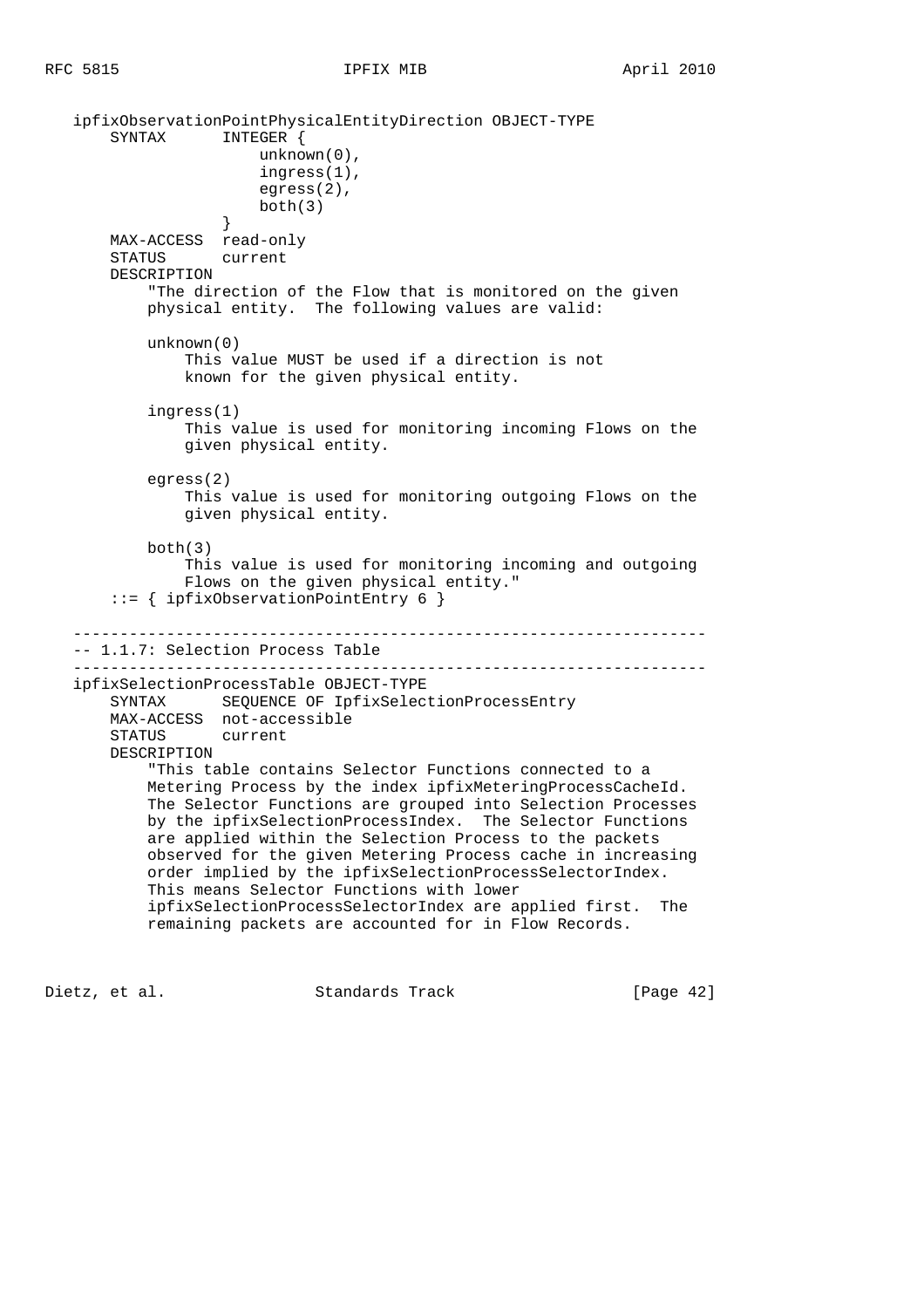Since IPFIX does not define any Selector Function (except selecting every packet), this is a placeholder for future use and a guideline for implementing enterprise-specific Selector Function objects. The following object tree should visualize how the Selector Function objects should be implemented: ipfixSelectorFunctions | +- ipfixFuncSelectAll | | | +- ipfixFuncSelectAllAvail (is the function available?) | +- ipfixFuncF2 | | | +- ipfixFuncF2Avail (is the function F2 available?) | | | +- ipfixFuncF2Parameters (a table with parameters) ... | +- ipfixFunFn... If a Selector Function takes parameters, the MIB should contain a table with an entry for each set of parameters used at the Exporter." ::= { ipfixMainObjects 7 } ipfixSelectionProcessEntry OBJECT-TYPE SYNTAX IpfixSelectionProcessEntry MAX-ACCESS not-accessible STATUS current DESCRIPTION "Defines an entry in the ipfixSelectionProcessTable." INDEX { ipfixMeteringProcessCacheId, ipfixSelectionProcessIndex, ipfixSelectionProcessSelectorIndex }  $\therefore$  := { ipfixSelectionProcessTable 1 } IpfixSelectionProcessEntry ::= SEQUENCE { ipfixSelectionProcessIndex Unsigned32, ipfixSelectionProcessSelectorIndex Unsigned32, ipfixSelectionProcessSelectorFunction OBJECT IDENTIFIER }

Dietz, et al. Standards Track [Page 43]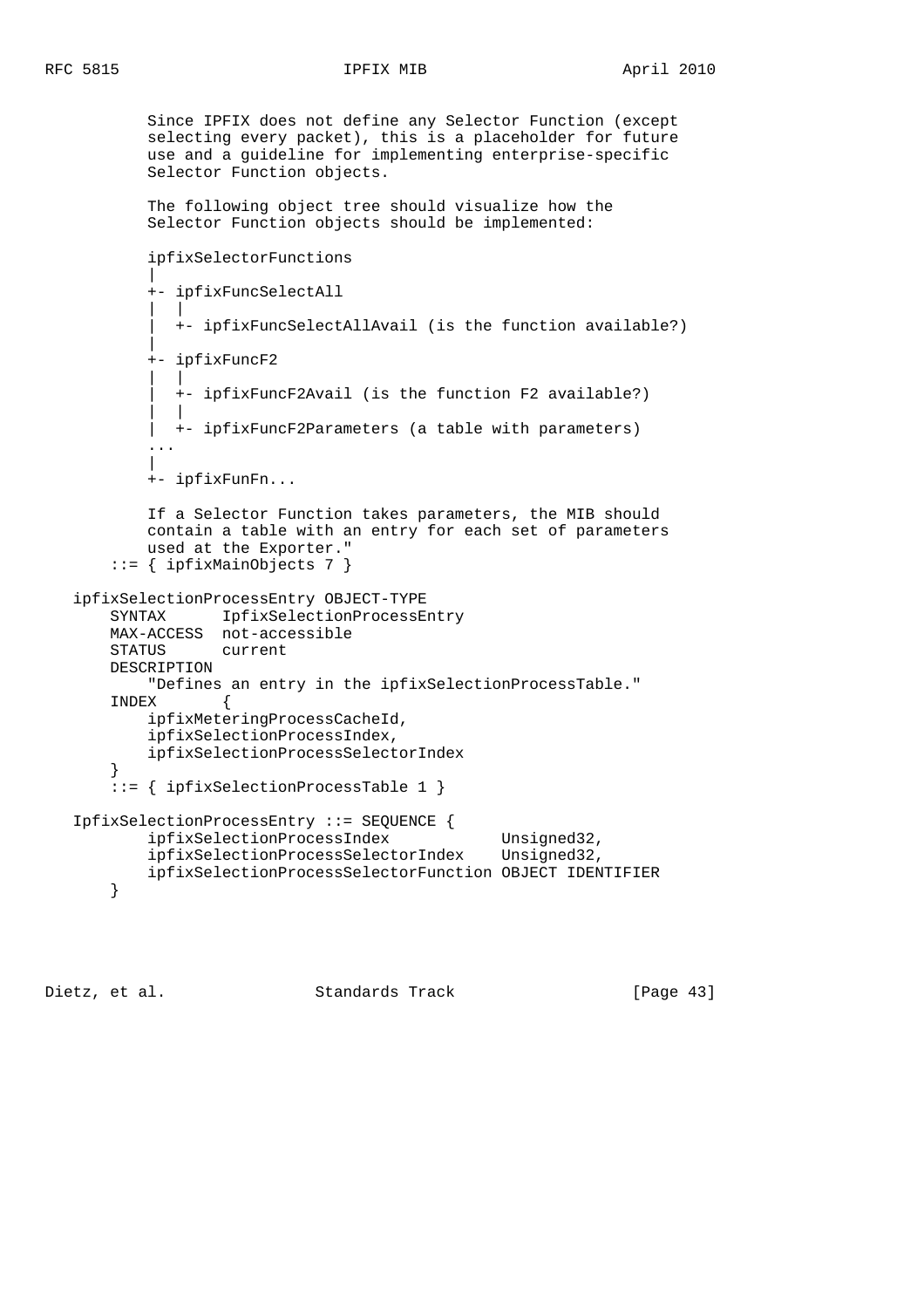ipfixSelectionProcessIndex OBJECT-TYPE SYNTAX Unsigned32 (1..4294967295) MAX-ACCESS not-accessible STATUS current DESCRIPTION "Locally arbitrary, but unique identifier of an entry in the ipfixSelectionProcessTable. The value is expected to remain constant from a re-initialization of the entity's network management agent to the next re-initialization." ::= { ipfixSelectionProcessEntry 1 } ipfixSelectionProcessSelectorIndex OBJECT-TYPE SYNTAX Unsigned32 (1..4294967295) MAX-ACCESS not-accessible STATUS current DESCRIPTION "Index specifying the order in which the referenced ipfixSelctionProcessSelectorFunctions are applied to the observed packet stream within the given Selection Process (identified by the ipfixSelectionProcessIndex). The Selector Functions are applied in increasing order, i.e., Selector Functions with lower index are applied first." ::= { ipfixSelectionProcessEntry 2 } ipfixSelectionProcessSelectorFunction OBJECT-TYPE SYNTAX OBJECT IDENTIFIER MAX-ACCESS read-only STATUS current DESCRIPTION "The pointer to the Selector Function used at position ipfixSelectionProcessSelectorIndex in the list of Selector Functions for the Metering Process cache specified by the index ipfixMeteringProcessCacheId and for the given Selection Process (identified by the ipfixSelectionProcessIndex). This usually points to an object in the IPFIX SELECTOR MIB. If the Selector Function does not take parameters, then it MUST point to the root of the function subtree. If the function takes parameters, then it MUST point to an entry

Dietz, et al. Standards Track [Page 44]

in the parameter table of the Selector Function."

::= { ipfixSelectionProcessEntry 3 }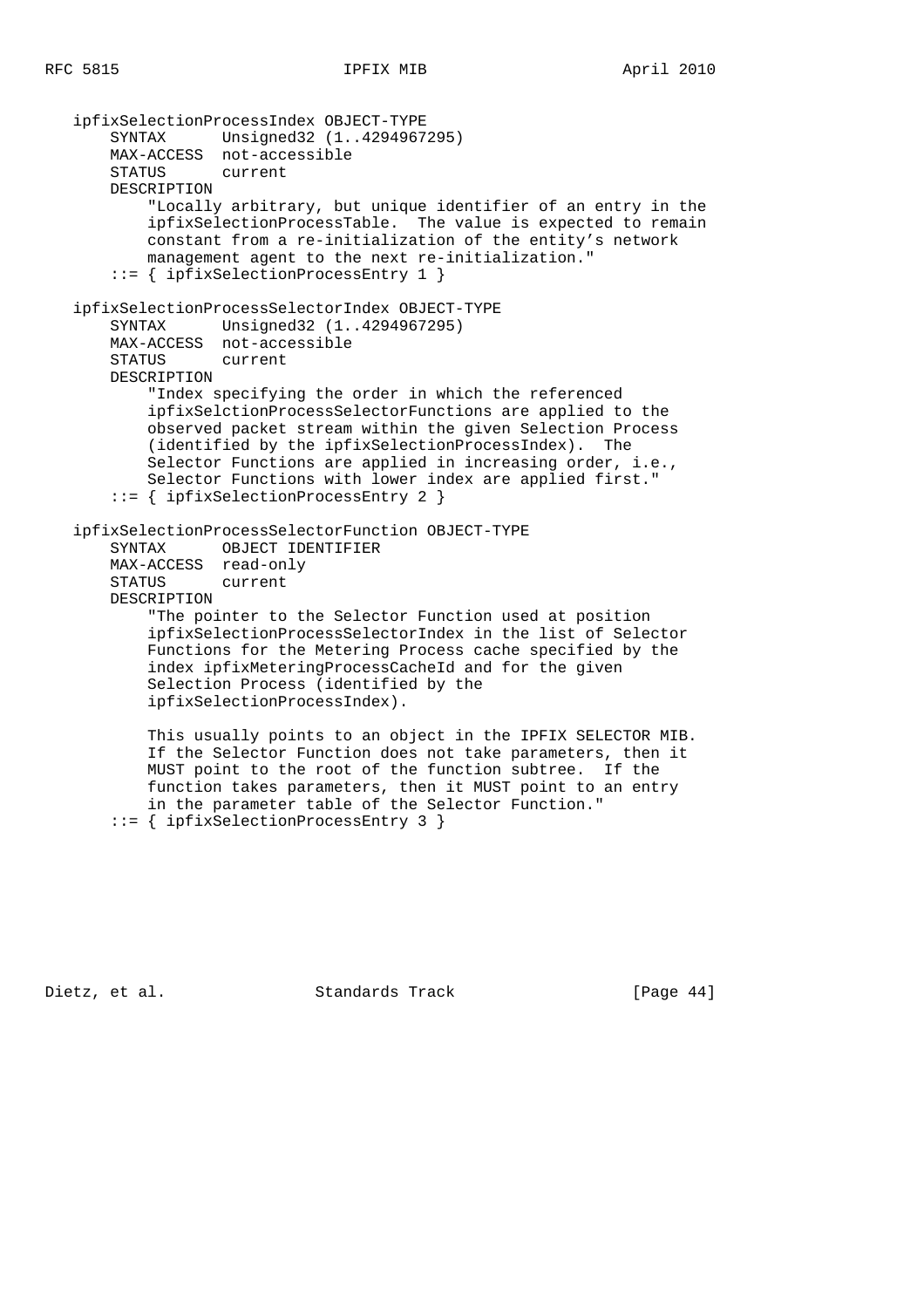-------------------------------------------------------------------- -- 1.2.1: Transport Session Statistics Table ------------------------------------------------------------------- ipfixTransportSessionStatsTable OBJECT-TYPE SYNTAX SEQUENCE OF IpfixTransportSessionStatsEntry MAX-ACCESS not-accessible STATUS current DESCRIPTION "This table lists Transport Sessions statistics between Exporting Processes and Collecting Processes."  $::=$  { ipfixStatistics 1 } ipfixTransportSessionStatsEntry OBJECT-TYPE SYNTAX IpfixTransportSessionStatsEntry MAX-ACCESS not-accessible STATUS current DESCRIPTION "Defines an entry in the ipfixTransportSessionStatsTable." AUGMENTS { ipfixTransportSessionEntry } ::= { ipfixTransportSessionStatsTable 1 } IpfixTransportSessionStatsEntry ::= SEQUENCE { ipfixTransportSessionRate Gauge32, ipfixTransportSessionPackets Counter64, ipfixTransportSessionBytes Counter64, ipfixTransportSessionMessages Counter64, ipfixTransportSessionDiscardedMessages Counter64, ipfixTransportSessionRecords Counter64, ipfixTransportSessionTemplates Counter64, ipfixTransportSessionOptionsTemplates Counter64, ipfixTransportSessionDiscontinuityTime TimeStamp } ipfixTransportSessionRate OBJECT-TYPE SYNTAX Gauge32<br>UNITS "bytes/ "bytes/second" MAX-ACCESS read-only STATUS current DESCRIPTION "The number of bytes per second received by the Collector or transmitted by the Exporter. A value of zero (0) means that no packets were sent or received, yet. This object is updated every second." ::= { ipfixTransportSessionStatsEntry 1 }

Dietz, et al. Standards Track [Page 45]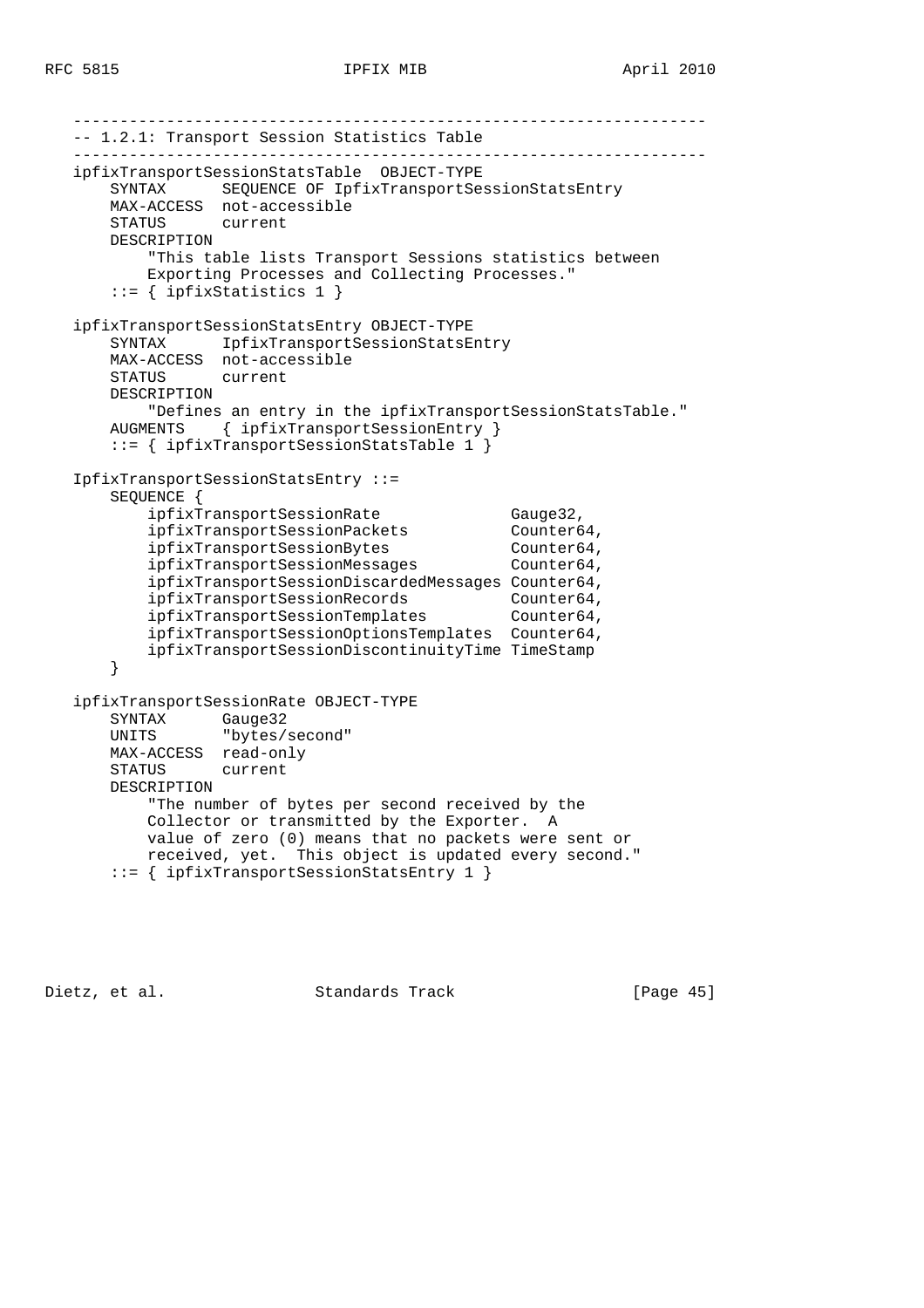ipfixTransportSessionPackets OBJECT-TYPE SYNTAX Counter64 UNITS "packets" MAX-ACCESS read-only STATUS current DESCRIPTION "The number of packets received by the Collector or transmitted by the Exporter. Discontinuities in the value of this counter can occur at re-initialization of the management system and at other times as indicated by the value of ipfixTransportSessionDiscontinuityTime." ::= { ipfixTransportSessionStatsEntry 2 } ipfixTransportSessionBytes OBJECT-TYPE SYNTAX Counter64 UNITS "bytes" MAX-ACCESS read-only STATUS current DESCRIPTION "The number of bytes received by the Collector or transmitted by the Exporter. Discontinuities in the value of this counter can occur at re-initialization of the management system and at other times as indicated by the value of ipfixTransportSessionDiscontinuityTime." ::= { ipfixTransportSessionStatsEntry 3 } ipfixTransportSessionMessages OBJECT-TYPE SYNTAX Counter64 MAX-ACCESS read-only STATUS current DESCRIPTION "The number of IPFIX Messages received by the Collector or transmitted by the Exporter. Discontinuities in the value of this counter can occur at re-initialization of the management system and at other times as indicated by the value of ipfixTransportSessionDiscontinuityTime." ::= { ipfixTransportSessionStatsEntry 4 } ipfixTransportSessionDiscardedMessages OBJECT-TYPE SYNTAX Counter64 MAX-ACCESS read-only<br>STATUS current STATUS

Dietz, et al. Standards Track [Page 46]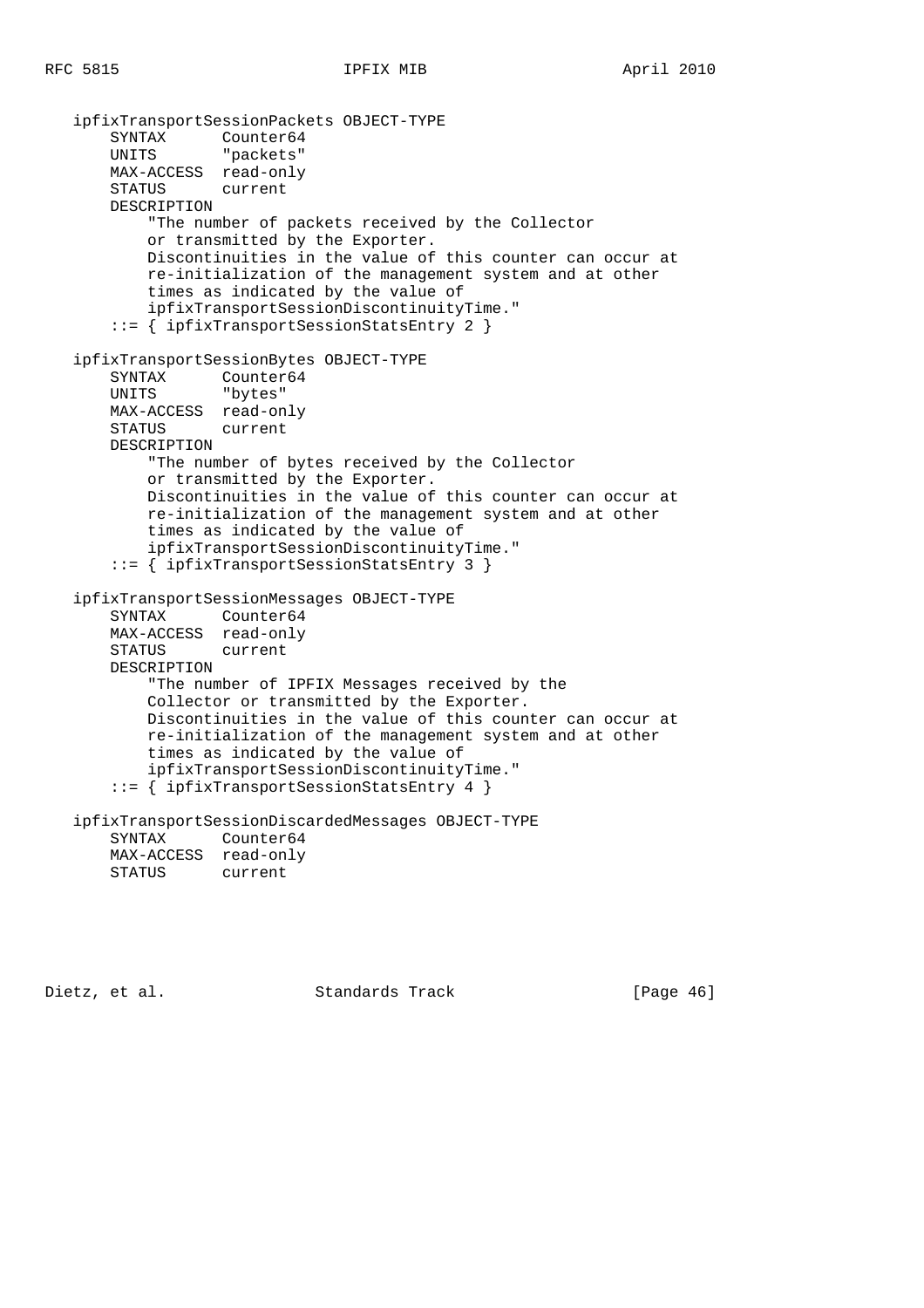```
 DESCRIPTION
         "The number of received IPFIX Message that are malformed,
         cannot be decoded, are received in the wrong order, or are
        missing according to the sequence number.
        If used at the Exporter, the number of messages that could
        not be sent due to, e.g., internal buffer overflows, network
        congestion, or routing issues.
        Discontinuities in the value of this counter can occur at
        re-initialization of the management system and at other
         times as indicated by the value of
         ipfixTransportSessionDiscontinuityTime."
     ::= { ipfixTransportSessionStatsEntry 5 }
 ipfixTransportSessionRecords OBJECT-TYPE
    SYNTAX Counter64
    MAX-ACCESS read-only
    STATUS current
    DESCRIPTION
         "The number of Data Records received by the Collector or
         transmitted by the Exporter.
        Discontinuities in the value of this counter can occur at
        re-initialization of the management system and at other
         times as indicated by the value of
         ipfixTransportSessionDiscontinuityTime."
     ::= { ipfixTransportSessionStatsEntry 6 }
 ipfixTransportSessionTemplates OBJECT-TYPE
    SYNTAX Counter64
    MAX-ACCESS read-only
    STATUS current
    DESCRIPTION
         "The number of Templates received or transmitted.
        Discontinuities in the value of this counter can occur at
        re-initialization of the management system and at other
         times as indicated by the value of
        ipfixTransportSessionDiscontinuityTime."
     ::= { ipfixTransportSessionStatsEntry 7 }
 ipfixTransportSessionOptionsTemplates OBJECT-TYPE
    SYNTAX Counter64
   MAX-ACCESS read-only<br>STATUS current
   STATUS
```
Dietz, et al. Standards Track [Page 47]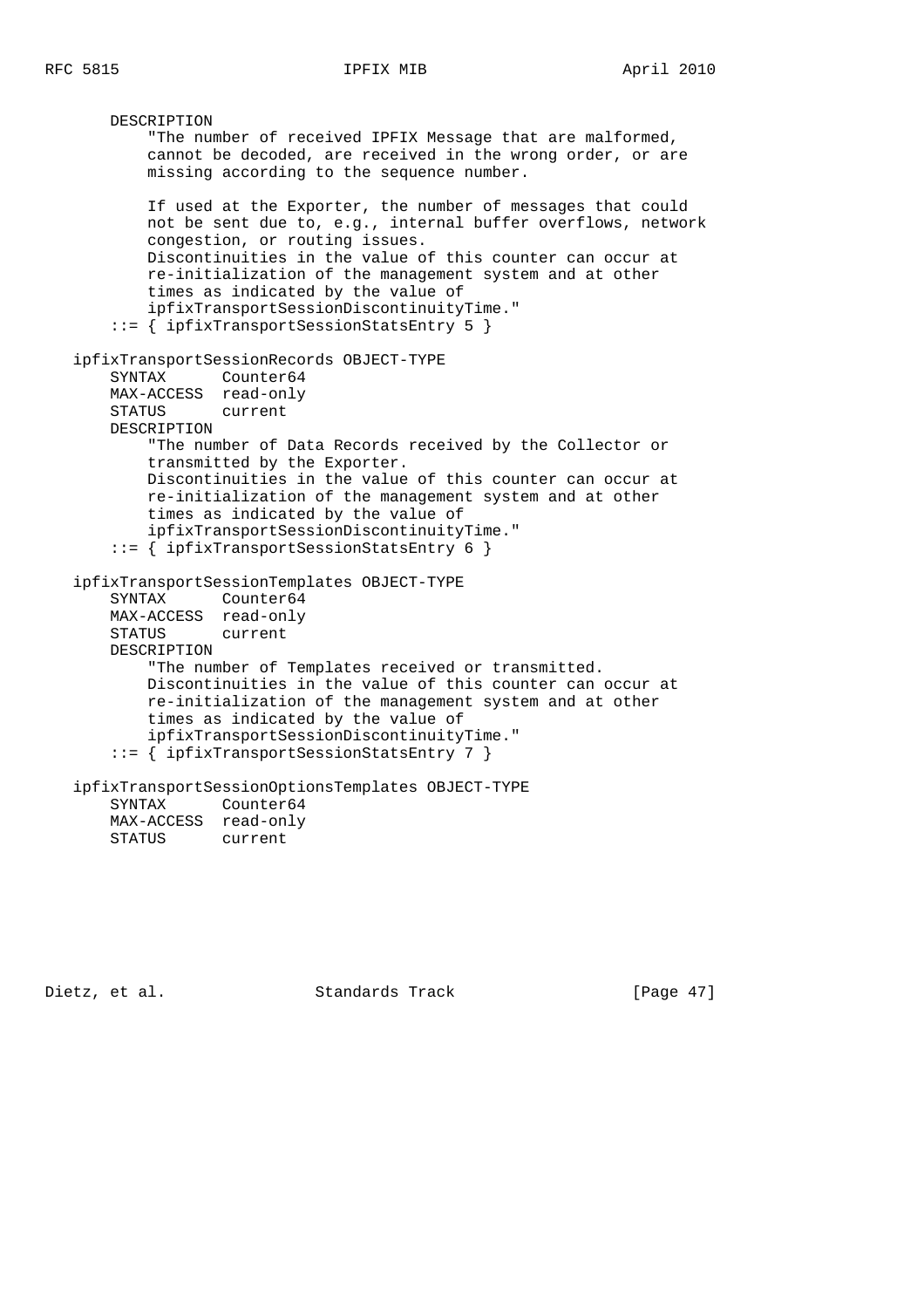```
 DESCRIPTION
           "The number of Options Templates received or transmitted.
           Discontinuities in the value of this counter can occur at
           re-initialization of the management system and at other
           times as indicated by the value of
           ipfixTransportSessionDiscontinuityTime."
       ::= { ipfixTransportSessionStatsEntry 8 }
   ipfixTransportSessionDiscontinuityTime OBJECT-TYPE
       SYNTAX TimeStamp
       MAX-ACCESS read-only
       STATUS current
       DESCRIPTION
           "The value of sysUpTime at the most recent occasion at which
           one or more of the Transport Session counters suffered a
           discontinuity.
           A value of zero indicates no such discontinuity has
           occurred since the last re-initialization of the local
           management subsystem."
       ::= { ipfixTransportSessionStatsEntry 9 }
    --------------------------------------------------------------------
   -- 1.2.2: Template Statistics Table
    --------------------------------------------------------------------
   ipfixTemplateStatsTable OBJECT-TYPE
 SYNTAX SEQUENCE OF IpfixTemplateStatsEntry
 MAX-ACCESS not-accessible
       STATUS current
       DESCRIPTION
           "This table lists statistics objects per Template."
       ::= { ipfixStatistics 2 }
   ipfixTemplateStatsEntry OBJECT-TYPE
       SYNTAX IpfixTemplateStatsEntry
       MAX-ACCESS not-accessible
       STATUS current
       DESCRIPTION
           "Defines an entry in the ipfixTemplateStatsTable."
       AUGMENTS { ipfixTemplateEntry }
       ::= { ipfixTemplateStatsTable 1 }
   IpfixTemplateStatsEntry ::=
       SEQUENCE {
           ipfixTemplateDataRecords Counter64,
           ipfixTemplateDiscontinuityTime TimeStamp
       }
```
Dietz, et al. Standards Track [Page 48]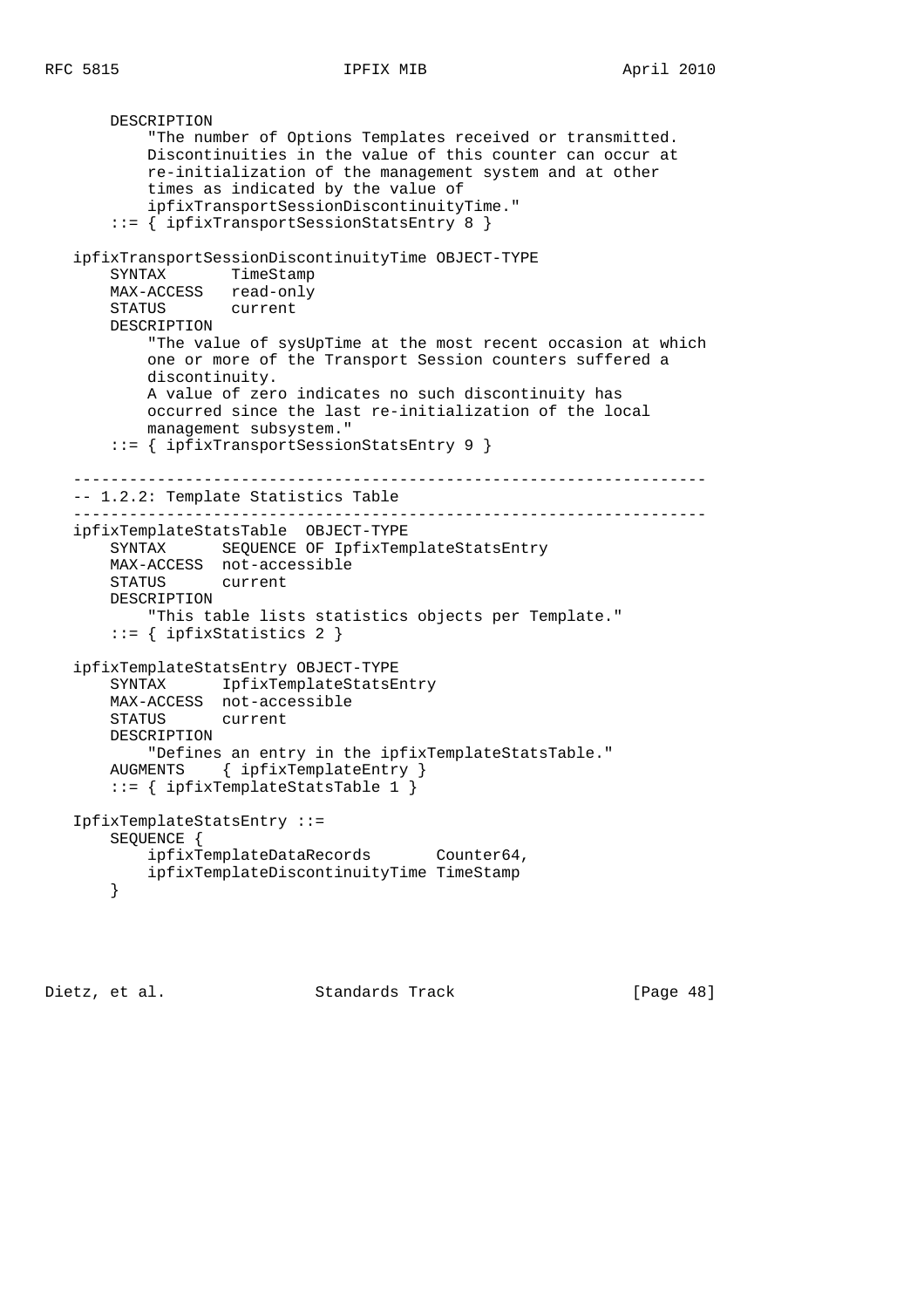```
 ipfixTemplateDataRecords OBJECT-TYPE
    SYNTAX Counter64
    MAX-ACCESS read-only
    STATUS current
    DESCRIPTION
        "The number of Data Records that are transmitted or received
        per Template.
        Discontinuities in the value of this counter can occur at
        re-initialization of the management system, and at other
        times as indicated by the value of
        ipfixTemplateDiscontinuityTime."
     ::= { ipfixTemplateStatsEntry 1 }
 ipfixTemplateDiscontinuityTime OBJECT-TYPE
    SYNTAX TimeStamp
    MAX-ACCESS read-only
    STATUS current
    DESCRIPTION
         "The value of sysUpTime at the most recent occasion at which
        the Template counter suffered a discontinuity.
        A value of zero indicates no such discontinuity has
        occurred since the last re-initialization of the local
        management subsystem."
    ::= { ipfixTemplateStatsEntry 2 }
 --------------------------------------------------------------------
 -- 1.2.3: Metering Process Statistics Table
 --------------------------------------------------------------------
 ipfixMeteringProcessStatsTable OBJECT-TYPE
    SYNTAX SEQUENCE OF IpfixMeteringProcessStatsEntry
    MAX-ACCESS not-accessible
    STATUS current
    DESCRIPTION
        "This table lists statistic objects that have data per
        Metering Process cache.
        On Collectors, this table is not needed."
    ::= { ipfixStatistics 3 }
```
Dietz, et al. Standards Track [Page 49]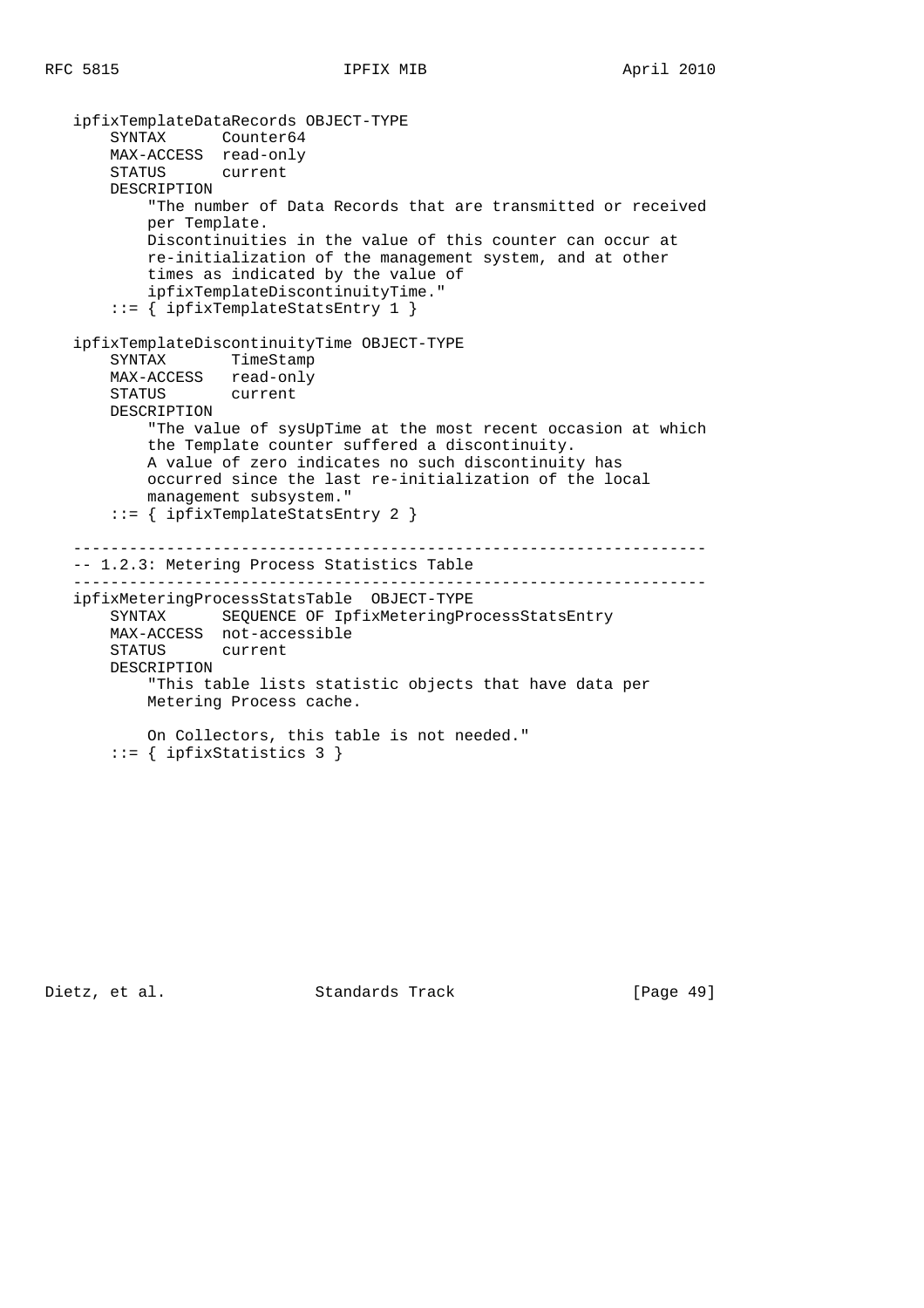```
 ipfixMeteringProcessStatsEntry OBJECT-TYPE
    SYNTAX IpfixMeteringProcessStatsEntry
    MAX-ACCESS not-accessible
    STATUS current
    DESCRIPTION
        "Defines an entry in the ipfixMeteringProcessStatsTable."
    AUGMENTS { ipfixMeteringProcessEntry }
    ::= { ipfixMeteringProcessStatsTable 1 }
 IpfixMeteringProcessStatsEntry ::=
    SEQUENCE {
        ipfixMeteringProcessCacheActiveFlows Gauge32,
        ipfixMeteringProcessCacheUnusedCacheEntries Gauge32,
       ipfixMeteringProcessCacheDataRecords Counter64,
        ipfixMeteringProcessCacheDiscontinuityTime TimeStamp
     }
 ipfixMeteringProcessCacheActiveFlows OBJECT-TYPE
    SYNTAX Gauge32
    MAX-ACCESS read-only
    STATUS current
    DESCRIPTION
        "The number of Flows currently active at this cache."
     ::= { ipfixMeteringProcessStatsEntry 1 }
 ipfixMeteringProcessCacheUnusedCacheEntries OBJECT-TYPE
    SYNTAX Gauge32
    MAX-ACCESS read-only
    STATUS current
    DESCRIPTION
        "The number of unused cache entries."
     ::= { ipfixMeteringProcessStatsEntry 2 }
 ipfixMeteringProcessCacheDataRecords OBJECT-TYPE
    SYNTAX Counter64
    MAX-ACCESS read-only
    STATUS current
    DESCRIPTION
        "The number of Data Records generated.
        Discontinuities in the value of this counter can occur at
        re-initialization of the management system and at other
        times as indicated by the value of
        ipfixTemplateDiscontinuityTime."
     ::= { ipfixMeteringProcessStatsEntry 3 }
```
Dietz, et al. Standards Track [Page 50]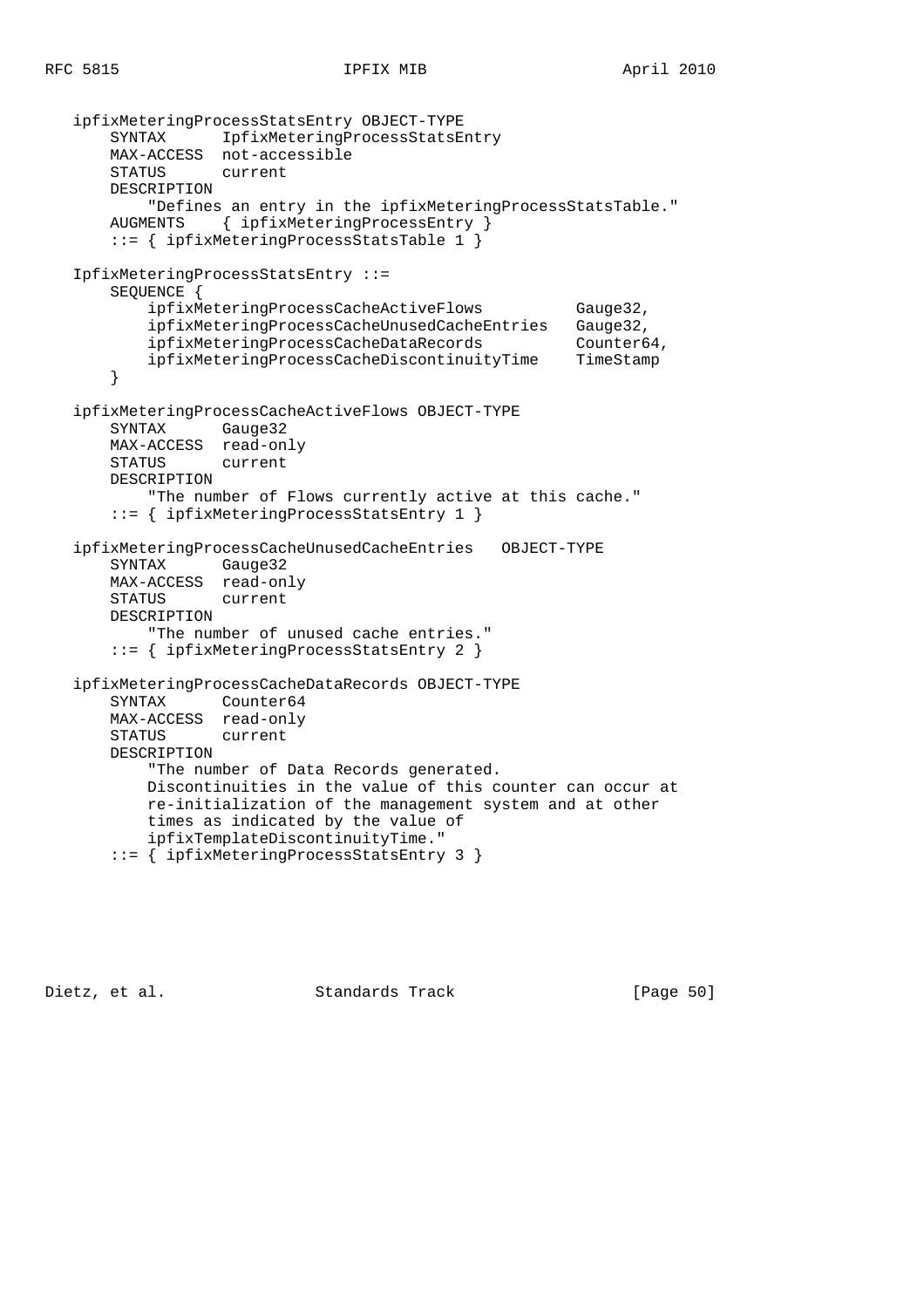|                                | ipfixMeteringProcessCacheDiscontinuityTime OBJECT-TYPE                                                                                                                                                                                                                                                                |  |  |  |
|--------------------------------|-----------------------------------------------------------------------------------------------------------------------------------------------------------------------------------------------------------------------------------------------------------------------------------------------------------------------|--|--|--|
| SYNTAX                         | TimeStamp                                                                                                                                                                                                                                                                                                             |  |  |  |
| MAX-ACCESS read-only<br>STATUS | current                                                                                                                                                                                                                                                                                                               |  |  |  |
| DESCRIPTION                    |                                                                                                                                                                                                                                                                                                                       |  |  |  |
|                                | "The value of sysUpTime at the most recent occasion at which<br>the Metering Process counter suffered a discontinuity.<br>A value of zero indicates no such discontinuity has<br>occurred since the last re-initialization of the local<br>management subsystem."<br>$ ::= \{ \text{ipfixMeteringProcessStatus} 4 \}$ |  |  |  |
|                                | -- 1.2.4: Selection Process Statistics Table                                                                                                                                                                                                                                                                          |  |  |  |
|                                | ipfixSelectionProcessStatsTable OBJECT-TYPE                                                                                                                                                                                                                                                                           |  |  |  |
| SYNTAX                         | SEQUENCE OF IpfixSelectionProcessStatsEntry                                                                                                                                                                                                                                                                           |  |  |  |
|                                | MAX-ACCESS not-accessible                                                                                                                                                                                                                                                                                             |  |  |  |
| STATUS                         | current                                                                                                                                                                                                                                                                                                               |  |  |  |
| DESCRIPTION                    |                                                                                                                                                                                                                                                                                                                       |  |  |  |
|                                | "This table contains statistics for the Selector Functions<br>connected to Metering Process by the index                                                                                                                                                                                                              |  |  |  |
|                                | ipfixMeteringProcessCacheId.                                                                                                                                                                                                                                                                                          |  |  |  |
|                                |                                                                                                                                                                                                                                                                                                                       |  |  |  |
|                                | The indexes MUST match an entry in the                                                                                                                                                                                                                                                                                |  |  |  |
|                                | ipfixSelectionProcessTable."                                                                                                                                                                                                                                                                                          |  |  |  |
|                                | $::=$ { ipfixStatistics 4 }                                                                                                                                                                                                                                                                                           |  |  |  |
|                                |                                                                                                                                                                                                                                                                                                                       |  |  |  |
|                                | ipfixSelectionProcessStatsEntry OBJECT-TYPE<br>SYNTAX IpfixSelectionProcessStatsEntry                                                                                                                                                                                                                                 |  |  |  |
|                                | MAX-ACCESS not-accessible                                                                                                                                                                                                                                                                                             |  |  |  |
| STATUS                         | current                                                                                                                                                                                                                                                                                                               |  |  |  |
| DESCRIPTION                    |                                                                                                                                                                                                                                                                                                                       |  |  |  |
|                                | "Defines an entry in the ipfixSelectionProcessStatsTable."                                                                                                                                                                                                                                                            |  |  |  |
| AUGMENTS                       | { ipfixSelectionProcessEntry }                                                                                                                                                                                                                                                                                        |  |  |  |
|                                | $::=$ { ipfixSelectionProcessStatsTable 1 }                                                                                                                                                                                                                                                                           |  |  |  |
|                                | IpfixSelectionProcessStatsEntry ::= SEQUENCE {                                                                                                                                                                                                                                                                        |  |  |  |
|                                | ipfixSelectionProcessStatsPacketsObserved Counter64,                                                                                                                                                                                                                                                                  |  |  |  |
|                                | ipfixSelectionProcessStatsPacketsDropped Counter64,                                                                                                                                                                                                                                                                   |  |  |  |
|                                | ipfixSelectionProcessStatsDiscontinuityTime TimeStamp                                                                                                                                                                                                                                                                 |  |  |  |
| $\}$                           |                                                                                                                                                                                                                                                                                                                       |  |  |  |
|                                | ipfixSelectionProcessStatsPacketsObserved OBJECT-TYPE                                                                                                                                                                                                                                                                 |  |  |  |
| SYNTAX                         | Counter64                                                                                                                                                                                                                                                                                                             |  |  |  |
| MAX-ACCESS read-only           |                                                                                                                                                                                                                                                                                                                       |  |  |  |
| STATUS                         | current                                                                                                                                                                                                                                                                                                               |  |  |  |
|                                |                                                                                                                                                                                                                                                                                                                       |  |  |  |

Dietz, et al. Standards Track [Page 51]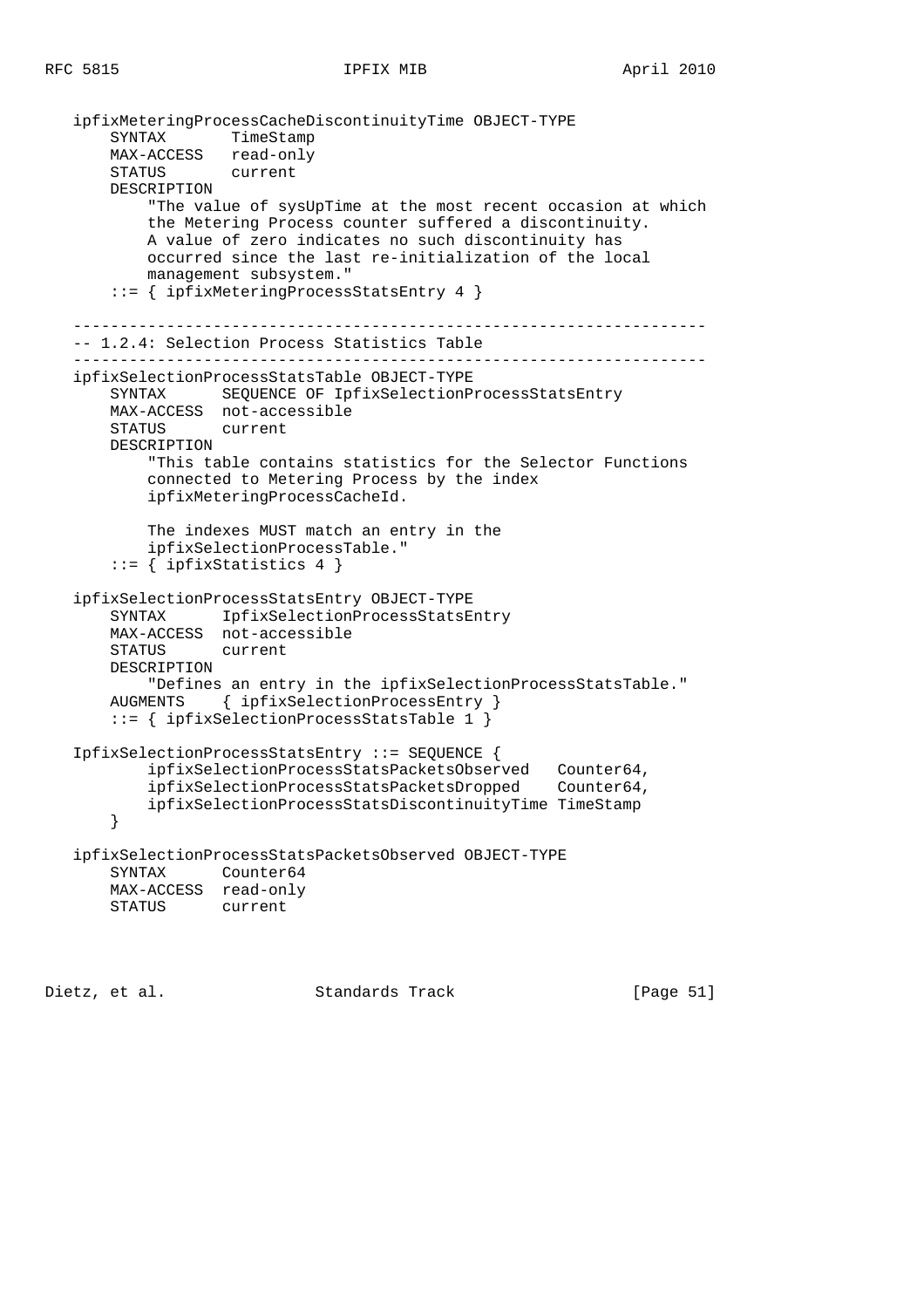```
 DESCRIPTION
           "The number of packets observed at the entry point of the
           function. The entry point may be the Observation Point or
           the exit point of another Selector Function.
           Discontinuities in the value of this counter can occur at
           re-initialization of the management system and at other
           times as indicated by the value of
           ipfixSelectionProcessStatsDiscontinuityTime."
       ::= { ipfixSelectionProcessStatsEntry 1 }
   ipfixSelectionProcessStatsPacketsDropped OBJECT-TYPE
       SYNTAX Counter64
       MAX-ACCESS read-only
       STATUS current
       DESCRIPTION
           "The number of packets dropped while selecting packets.
           Discontinuities in the value of this counter can occur at
           re-initialization of the management system and at other
           times as indicated by the value of
           ipfixSelectionProcessStatsDiscontinuityTime."
       ::= { ipfixSelectionProcessStatsEntry 2 }
   ipfixSelectionProcessStatsDiscontinuityTime OBJECT-TYPE
 SYNTAX TimeStamp
 MAX-ACCESS read-only
       STATUS current
       DESCRIPTION
           "The value of sysUpTime at the most recent occasion at which
           one or more of the Selector counters suffered a
           discontinuity.
           A value of zero indicates no such discontinuity has
           occurred since the last re-initialization of the local
           management subsystem."
       ::= { ipfixSelectionProcessStatsEntry 3 }
```
Dietz, et al. Standards Track [Page 52]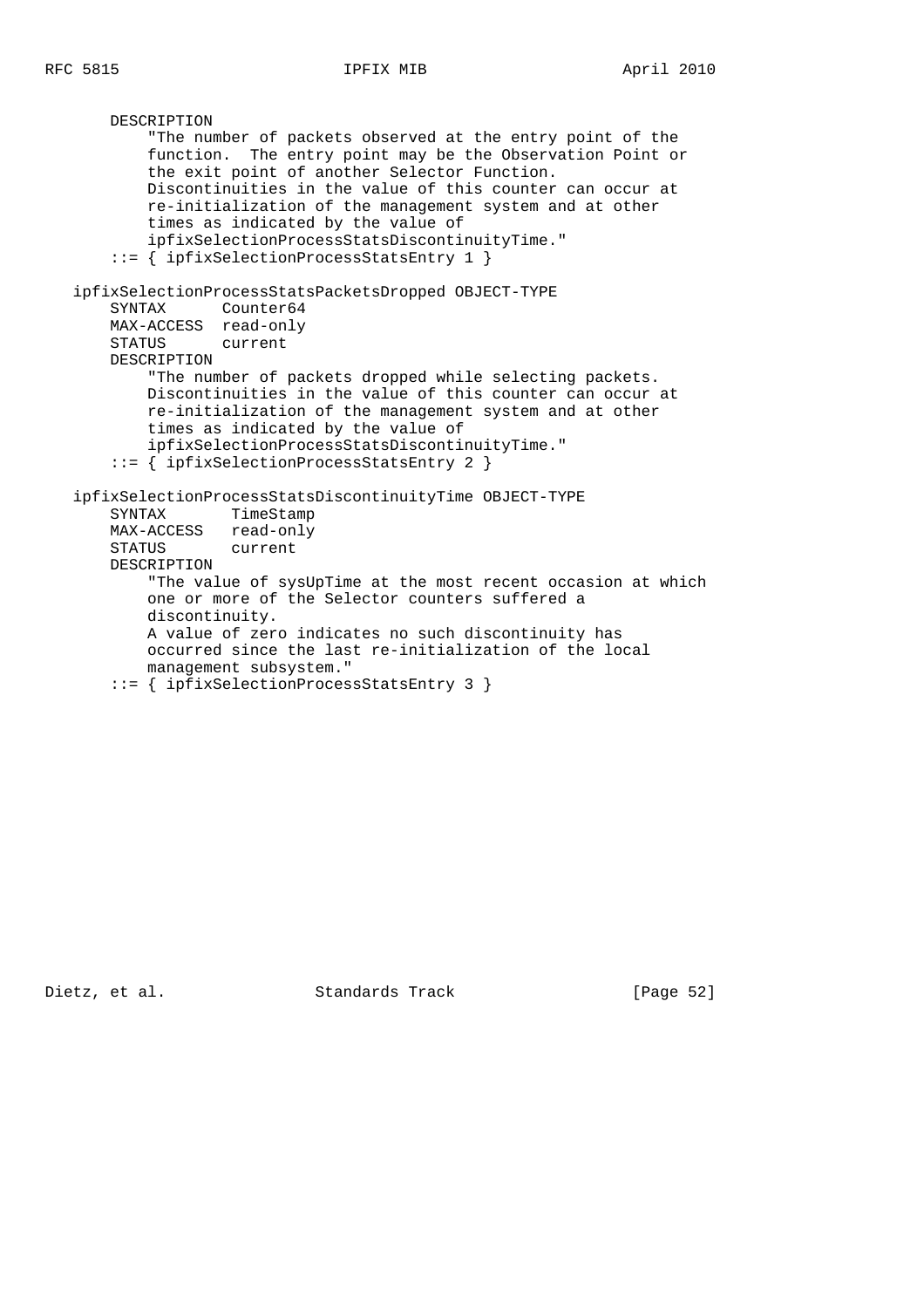```
 --==================================================================
 -- 2: Conformance Information
 --==================================================================
 ipfixCompliances OBJECT IDENTIFIER ::= { ipfixConformance 1 }
 ipfixGroups OBJECT IDENTIFIER ::= { ipfixConformance 2 }
  --------------------------------------------------------------------
 -- 2.1: Compliance Statements
 --------------------------------------------------------------------
 ipfixCollectorCompliance MODULE-COMPLIANCE
    STATUS current
    DESCRIPTION
         "An implementation that builds an IPFIX Collector
         that complies to this module MUST implement the objects
        defined in the mandatory group ipfixCommonGroup.
        The implementation of all objects in the other groups is
         optional and depends on the corresponding functionality
         implemented in the equipment.
        An implementation that is compliant to this MIB module
         is limited to use only the values TCP (6), UDP (17), and
         SCTP (132) in the ipfixTransportSessionProtocol object
        because these are the only protocol currently specified
        for usage within IPFIX (see RFC 5101)."
    MODULE -- this module
    MANDATORY-GROUPS {
        ipfixCommonGroup
    }
    GROUP ipfixCommonStatsGroup
    DESCRIPTION
         "These objects should be implemented if the statistics
         function is implemented in the equipment."
     ::= { ipfixCompliances 1 }
 ipfixExporterCompliance MODULE-COMPLIANCE
    STATUS current
    DESCRIPTION
         "An implementation that builds an IPFIX Exporter that
         complies to this module MUST implement the objects defined
         in the mandatory group ipfixCommonGroup. The implementation
        of all other objects depends on the implementation of the
        corresponding functionality in the equipment."
    MODULE -- this module
```
Dietz, et al. Standards Track [Page 53]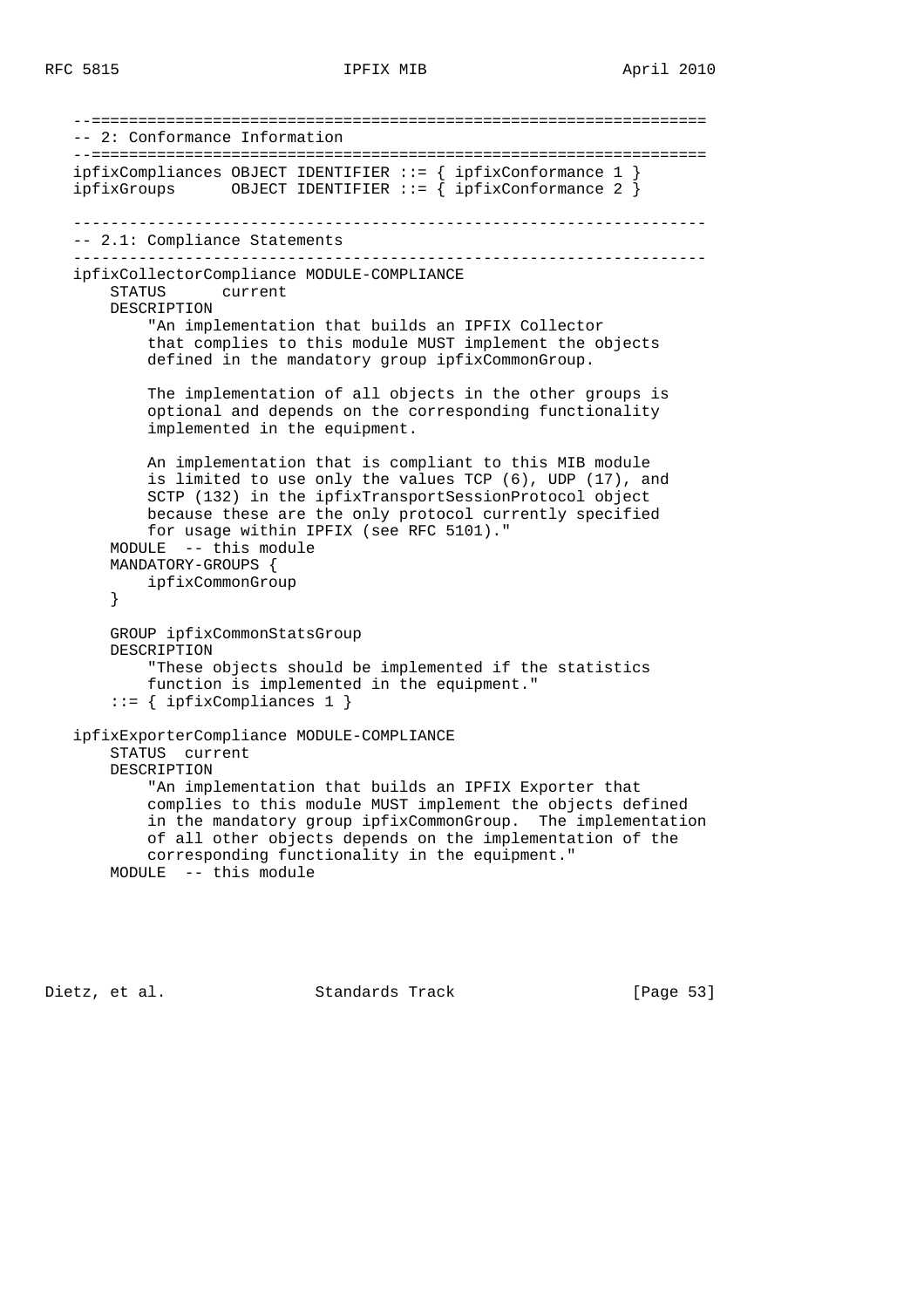MANDATORY-GROUPS { ipfixCommonGroup, ipfixExporterGroup } GROUP ipfixCommonStatsGroup DESCRIPTION "These objects should be implemented if the statistics function is implemented in the equipment." GROUP ipfixExporterStatsGroup DESCRIPTION "These objects MUST be implemented if statistical functions are implemented on the equipment." ::= { ipfixCompliances 2 } -------------------------------------------------------------------- -- 2.2: MIB Grouping ------------------------------------------------------------------- ipfixCommonGroup OBJECT-GROUP OBJECTS { ipfixTransportSessionProtocol, ipfixTransportSessionSourceAddressType, ipfixTransportSessionSourceAddress, ipfixTransportSessionDestinationAddressType, ipfixTransportSessionDestinationAddress, ipfixTransportSessionSourcePort, ipfixTransportSessionDestinationPort, ipfixTransportSessionSctpAssocId, ipfixTransportSessionDeviceMode, ipfixTransportSessionTemplateRefreshTimeout, ipfixTransportSessionOptionsTemplateRefreshTimeout, ipfixTransportSessionTemplateRefreshPacket, ipfixTransportSessionOptionsTemplateRefreshPacket, ipfixTransportSessionIpfixVersion, ipfixTransportSessionStatus, ipfixTemplateSetId, ipfixTemplateAccessTime, ipfixTemplateDefinitionIeId, ipfixTemplateDefinitionIeLength, ipfixTemplateDefinitionEnterpriseNumber, ipfixTemplateDefinitionFlags } STATUS current

Dietz, et al. Standards Track [Page 54]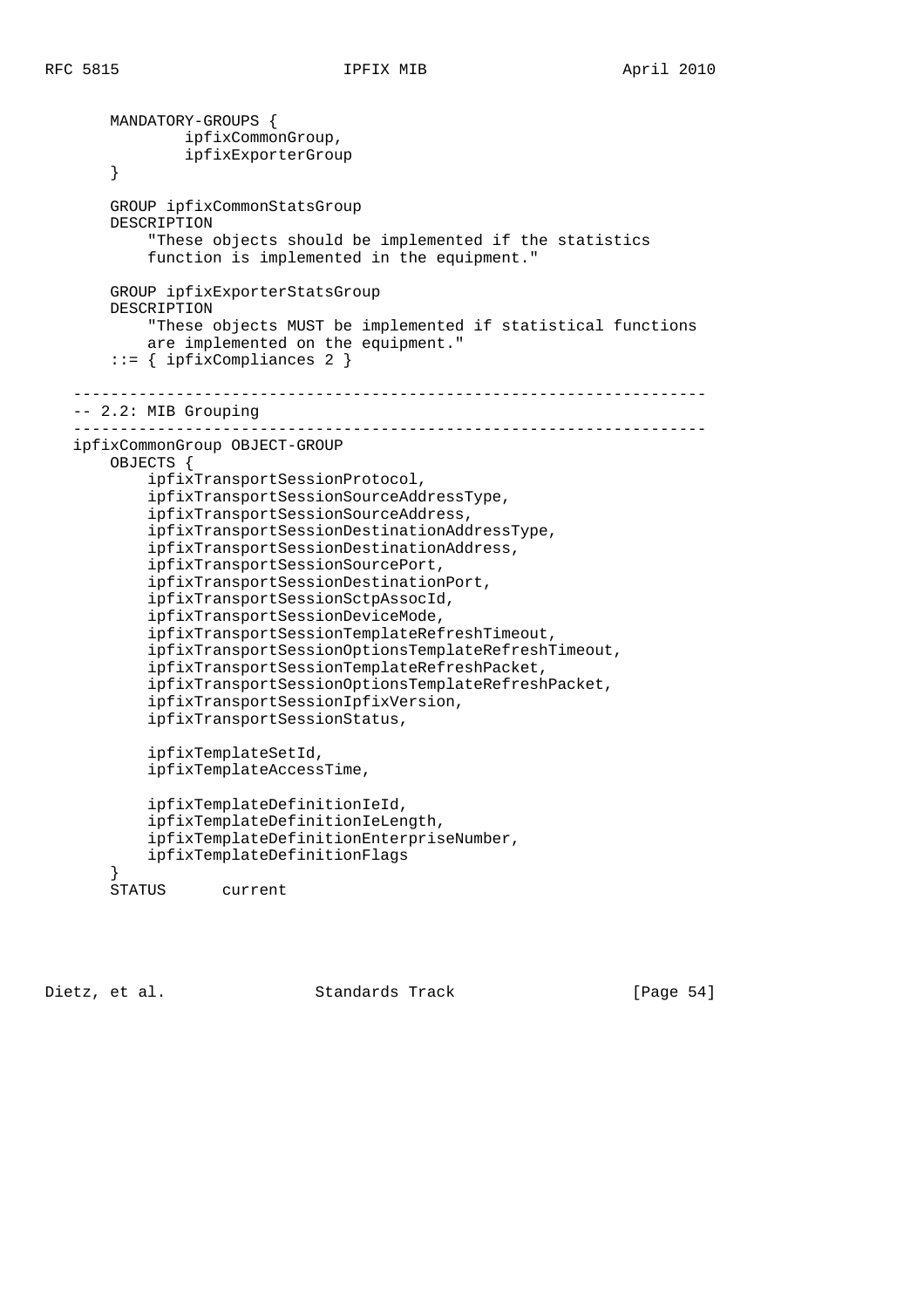```
 DESCRIPTION
            "The main IPFIX objects."
        ::= { ipfixGroups 1 }
   ipfixCommonStatsGroup OBJECT-GROUP
        OBJECTS {
            ipfixTransportSessionRate,
            ipfixTransportSessionPackets,
            ipfixTransportSessionBytes,
            ipfixTransportSessionMessages,
            ipfixTransportSessionDiscardedMessages,
            ipfixTransportSessionRecords,
            ipfixTransportSessionTemplates,
            ipfixTransportSessionOptionsTemplates,
            ipfixTransportSessionDiscontinuityTime,
            ipfixTemplateDataRecords,
            ipfixTemplateDiscontinuityTime
        }
       STATUS current
       DESCRIPTION
            "Common statistical objects."
       ::= { ipfixGroups 2 }
    ipfixExporterGroup OBJECT-GROUP
        OBJECTS {
            ipfixExportMemberType,
            ipfixMeteringProcessObservationPointGroupRef,
            ipfixMeteringProcessCacheActiveTimeout,
            ipfixMeteringProcessCacheInactiveTimeout,
            ipfixObservationPointObservationDomainId,
            ipfixObservationPointPhysicalEntity,
            ipfixObservationPointPhysicalInterface,
            ipfixObservationPointPhysicalEntityDirection,
            ipfixSelectionProcessSelectorFunction
 }
        STATUS current
       DESCRIPTION
           "The main objects for Exporters."
```
 $::=$  { ipfixGroups 3 }

Dietz, et al. Standards Track [Page 55]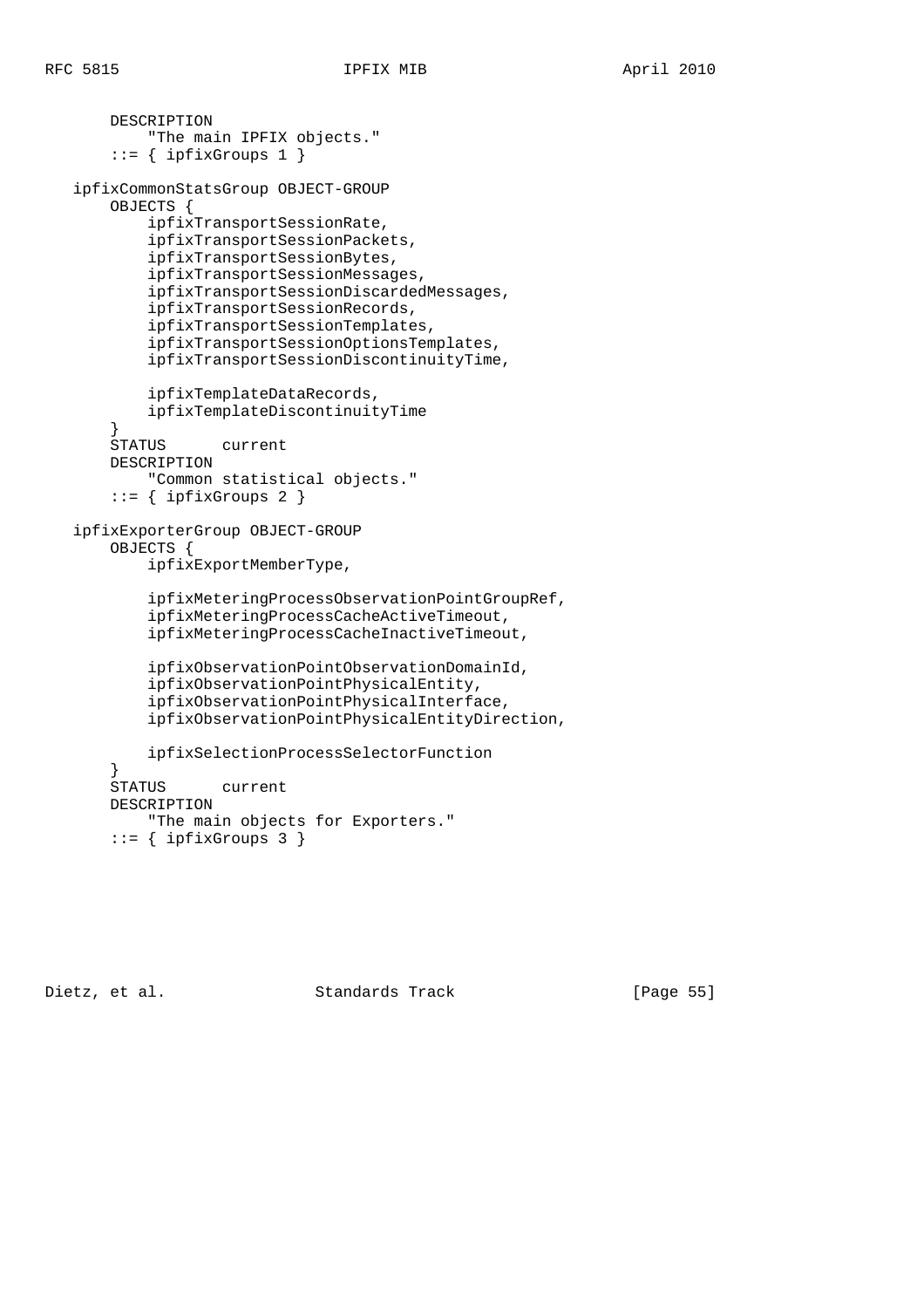RFC 5815 IPFIX MIB April 2010

```
 ipfixExporterStatsGroup OBJECT-GROUP
       OBJECTS {
           ipfixMeteringProcessCacheActiveFlows,
           ipfixMeteringProcessCacheUnusedCacheEntries,
           ipfixMeteringProcessCacheDataRecords,
           ipfixMeteringProcessCacheDiscontinuityTime,
           ipfixSelectionProcessStatsPacketsObserved,
           ipfixSelectionProcessStatsPacketsDropped,
           ipfixSelectionProcessStatsDiscontinuityTime
       }
       STATUS current
       DESCRIPTION
           "The statistical objects for Exporters."
      ::= { ipfixGroups 4 }
   END
8.2. IPFIX SELECTOR MIB Definition
   IPFIX-SELECTOR-MIB DEFINITIONS ::= BEGIN
   IMPORTS
       MODULE-IDENTITY, OBJECT-TYPE, mib-2
          FROM SNMPv2-SMI - RFC2578
       TruthValue
          FROM SNMPv2-TC - RFC2579
       MODULE-COMPLIANCE, OBJECT-GROUP
          FROM SNMPv2-CONF; - RFC2580
   ipfixSelectorMIB MODULE-IDENTITY
       LAST-UPDATED "201003150000Z" -- 15 March 2010
       ORGANIZATION "IETF IPFIX Working Group"
       CONTACT-INFO
           "WG charter:
            http://www.ietf.org/html.charters/ipfix-charter.html
           Mailing Lists:
             General Discussion: ipfix@ietf.org
             To Subscribe: http://www1.ietf.org/mailman/listinfo/ipfix
             Archive:
         http://www1.ietf.org/mail-archive/web/ipfix/current/index.html
```
Dietz, et al. Standards Track [Page 56]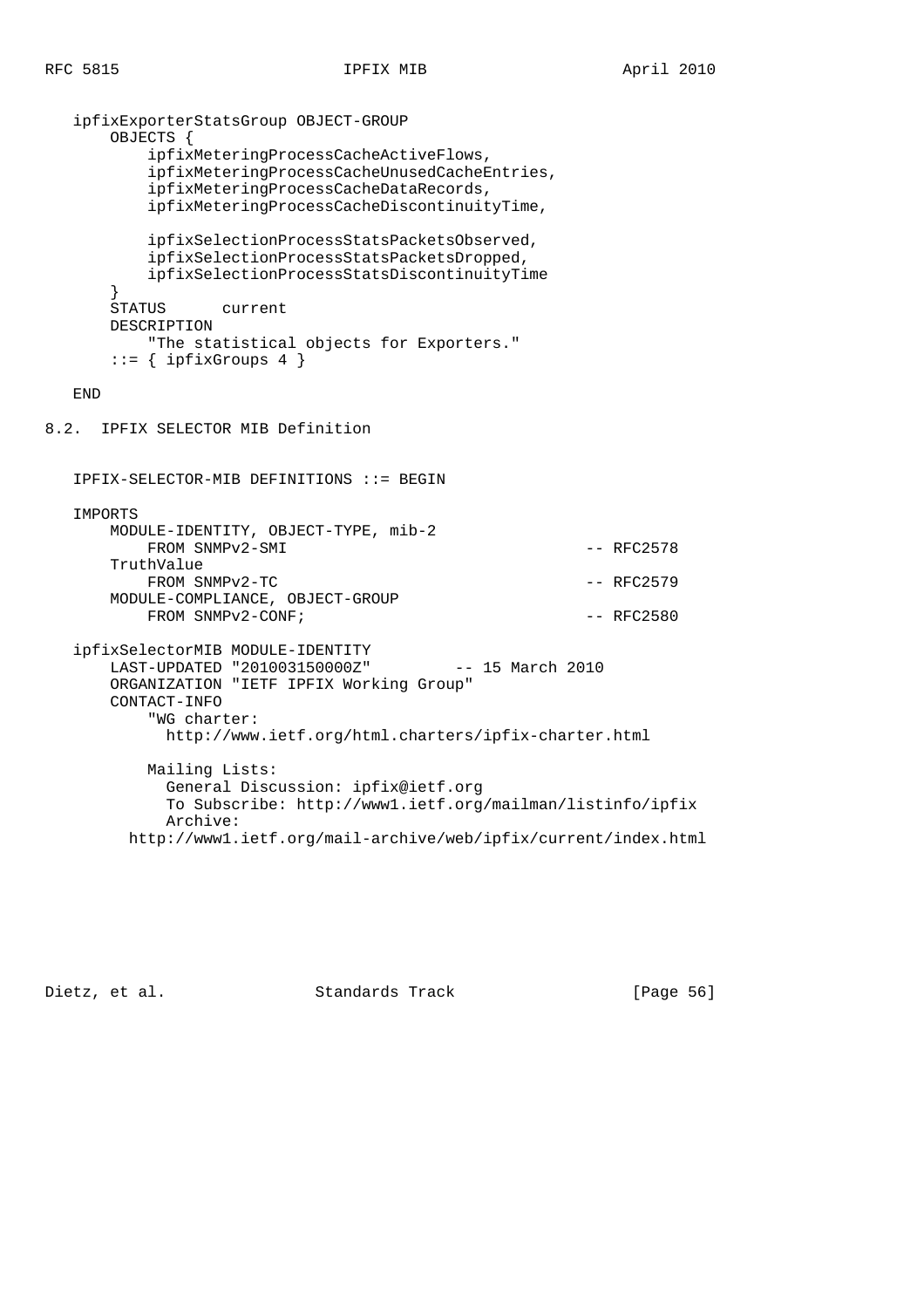Editor: Thomas Dietz NEC Europe Ltd. NEC Laboratories Europe Network Research Division Kurfuersten-Anlage 36 69115 Heidelberg Germany Phone: +49 6221 4342-128 Email: Thomas.Dietz@nw.neclab.eu Atsushi Kobayashi NTT Information Sharing Platform Laboratories 3-9-11 Midori-cho Musashino-shi 180-8585 Japan Phone: +81-422-59-3978 Email: akoba@nttv6.net Benoit Claise Cisco Systems, Inc. De Kleetlaan 6a b1 Degem 1831 Belgium Phone: +32 2 704 5622 Email: bclaise@cisco.com Gerhard Muenz Technische Universitaet Muenchen Department of Informatics Chair for Network Architectures and Services (I8) Boltzmannstr. 3 85748 Garching Germany Phone: +49 89 289-18008 Email: muenz@net.in.tum.de URI: http://www.net.in.tum.de/˜muenz" DESCRIPTION "The IPFIX SELECTOR MIB module defines the standard filtering and sampling functions that can be referenced in the ipfixSelectorTable of the IPFIX MIB. The subtree ipfixSelectorFunctions is a placeholder where all standard filtering and sampling functions should be located. The IPFIX SELECTOR MIB module is maintained by IANA and can

 be extended through Expert Review [RFC5226], i.e., review by one of a group of experts designated by an IETF Area

Dietz, et al. Standards Track [Page 57]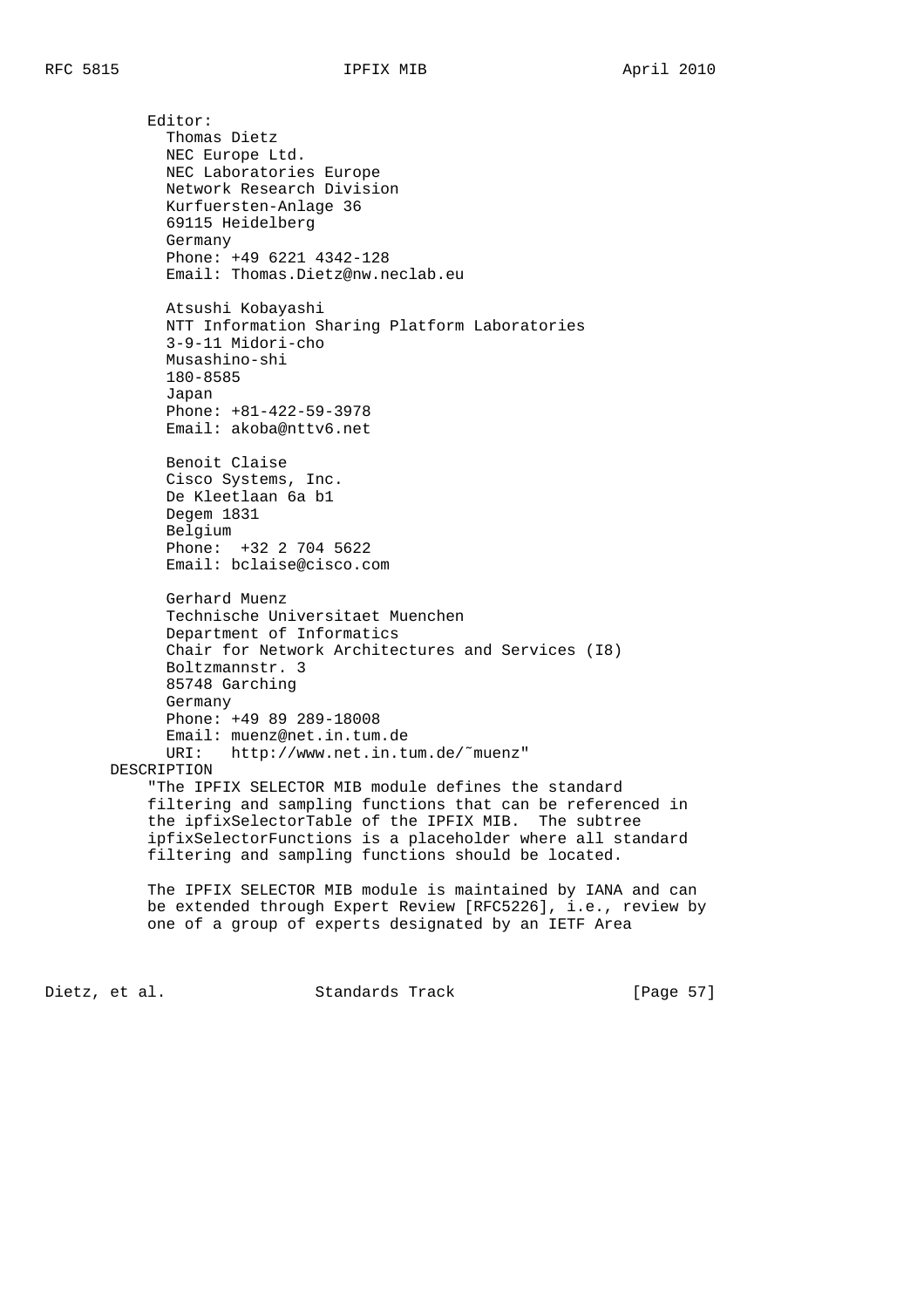Director. The group of experts MUST check the requested MIB objects for completeness and accuracy of the description. Requests for MIB objects that duplicate the functionality of existing objects SHOULD be declined. The smallest available OID SHOULD be assigned to a new MIB objects. The specification of new MIB objects SHOULD follow the structure specified in RFC 5815 and MUST be published using a well-established and persistent publication medium. The experts will initially be drawn from the Working Group Chairs and document editors of the IPFIX and PSAMP Working Groups.

 Copyright (c) 2010 IETF Trust and the persons identified as authors of the code. All rights reserved.

 Redistribution and use in source and binary forms, with or without modification, is permitted pursuant to, and subject to the license terms contained in, the Simplified BSD License set forth in Section 4.c of the IETF Trust's Legal Provisions Relating to IETF Documents (http://trustee.ietf.org/license-info)."

```
 -- Revision history
```
 REVISION "201003150000Z" -- 15 March 2010 DESCRIPTION "Initial version, published as RFC 5815."

::= { mib-2 194 }

 --\*\*\*\*\*\*\*\*\*\*\*\*\*\*\*\*\*\*\*\*\*\*\*\*\*\*\*\*\*\*\*\*\*\*\*\*\*\*\*\*\*\*\*\*\*\*\*\*\*\*\*\*\*\*\*\*\*\*\*\*\*\*\*\*\*\* -- Top Level Structure of the MIB --\*\*\*\*\*\*\*\*\*\*\*\*\*\*\*\*\*\*\*\*\*\*\*\*\*\*\*\*\*\*\*\*\*\*\*\*\*\*\*\*\*\*\*\*\*\*\*\*\*\*\*\*\*\*\*\*\*\*\*\*\*\*\*\*\*\*

 ipfixSelectorObjects OBJECT IDENTIFIER ::= { ipfixSelectorMIB 1 } ipfixSelectorConformance OBJECT IDENTIFIER ::= { ipfixSelectorMIB 2 }

 --================================================================== -- 1: Objects used by all IPFIX implementations --================================================================== -------------------------------------------------------------------- -- 1.1: Packet Selector Functions for IPFIX ------------------------------------------------------------------- ipfixSelectorFunctions OBJECT IDENTIFIER ::= { ipfixSelectorObjects 1 }

Dietz, et al. Standards Track [Page 58]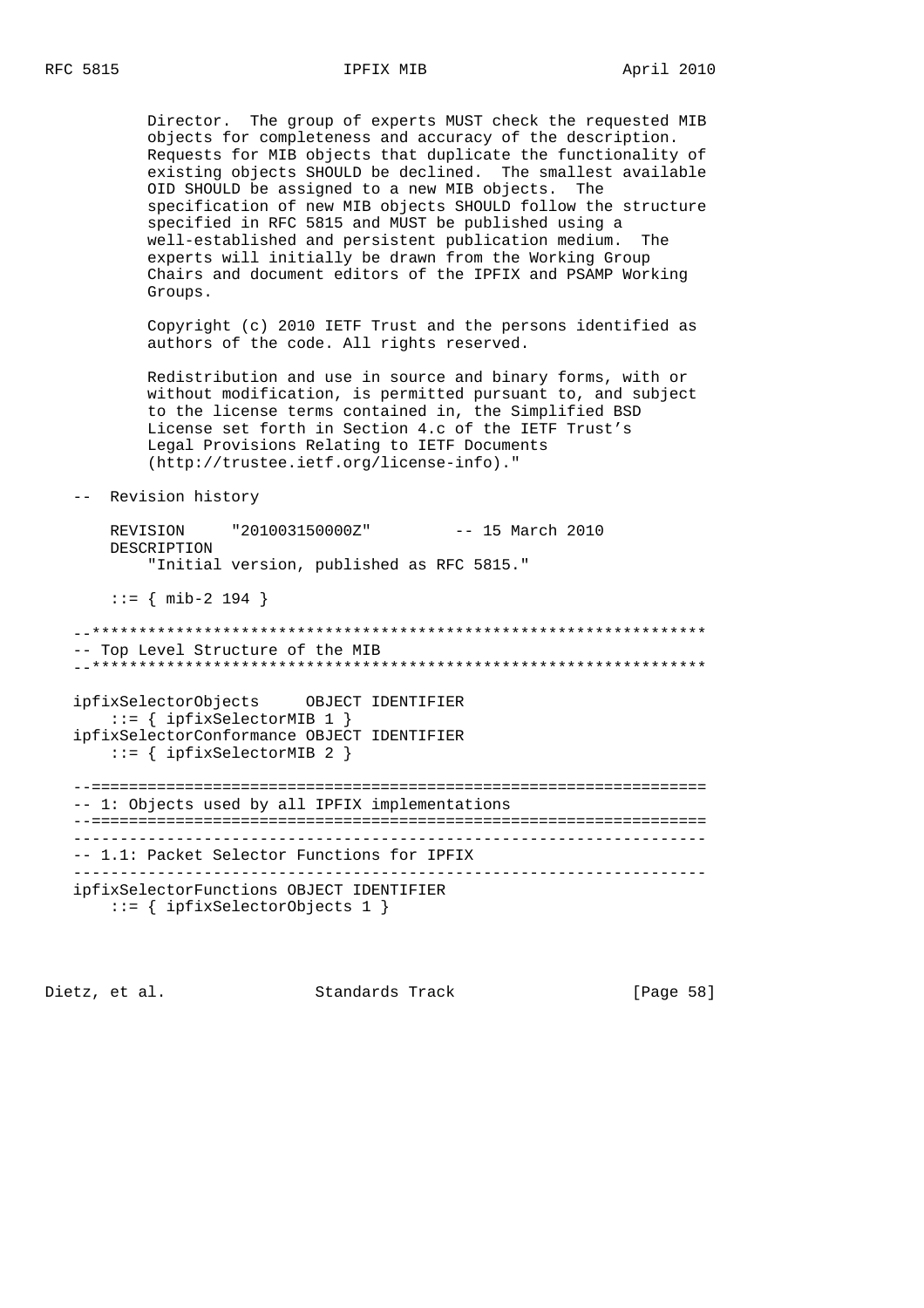```
 --------------------------------------------------------------------
    -- 1.1.1: Function 1: Selecting All Packets
   --------------------------------------------------------------------
   ipfixFuncSelectAll OBJECT IDENTIFIER
       ::= { ipfixSelectorFunctions 1 }
   ipfixFuncSelectAllAvail OBJECT-TYPE
       SYNTAX TruthValue
       MAX-ACCESS read-only
       STATUS current
       DESCRIPTION
            "This object indicates the availability of the trivial
            function of selecting all packets. This function is always
           available."
        ::= { ipfixFuncSelectAll 1 }
   --==================================================================
   -- 2: Conformance Information
   --==================================================================
   ipfixSelectorCompliances OBJECT IDENTIFIER
       ::= { ipfixSelectorConformance 1 }
   ipfixSelectorGroups OBJECT IDENTIFIER
       ::= { ipfixSelectorConformance 2 }
     --------------------------------------------------------------------
    -- 2.1: Compliance Statements
    --------------------------------------------------------------------
   ipfixSelectorBasicCompliance MODULE-COMPLIANCE
       STATUS current
       DESCRIPTION
            "An implementation that builds an IPFIX Exporter that
           complies to this module MUST implement the objects defined
            in the mandatory group ipfixBasicGroup. The implementation
           of all other objects depends on the implementation of the
           corresponding functionality in the equipment."
       MODULE -- this module
       MANDATORY-GROUPS {
                ipfixSelectorBasicGroup
        }
        ::= { ipfixSelectorCompliances 1 }
   --------------------------------------------------------------------
   -- 2.2: MIB Grouping
   --------------------------------------------------------------------
   ipfixSelectorBasicGroup OBJECT-GROUP
       OBJECTS {
           ipfixFuncSelectAllAvail
       }
```
Dietz, et al. Standards Track [Page 59]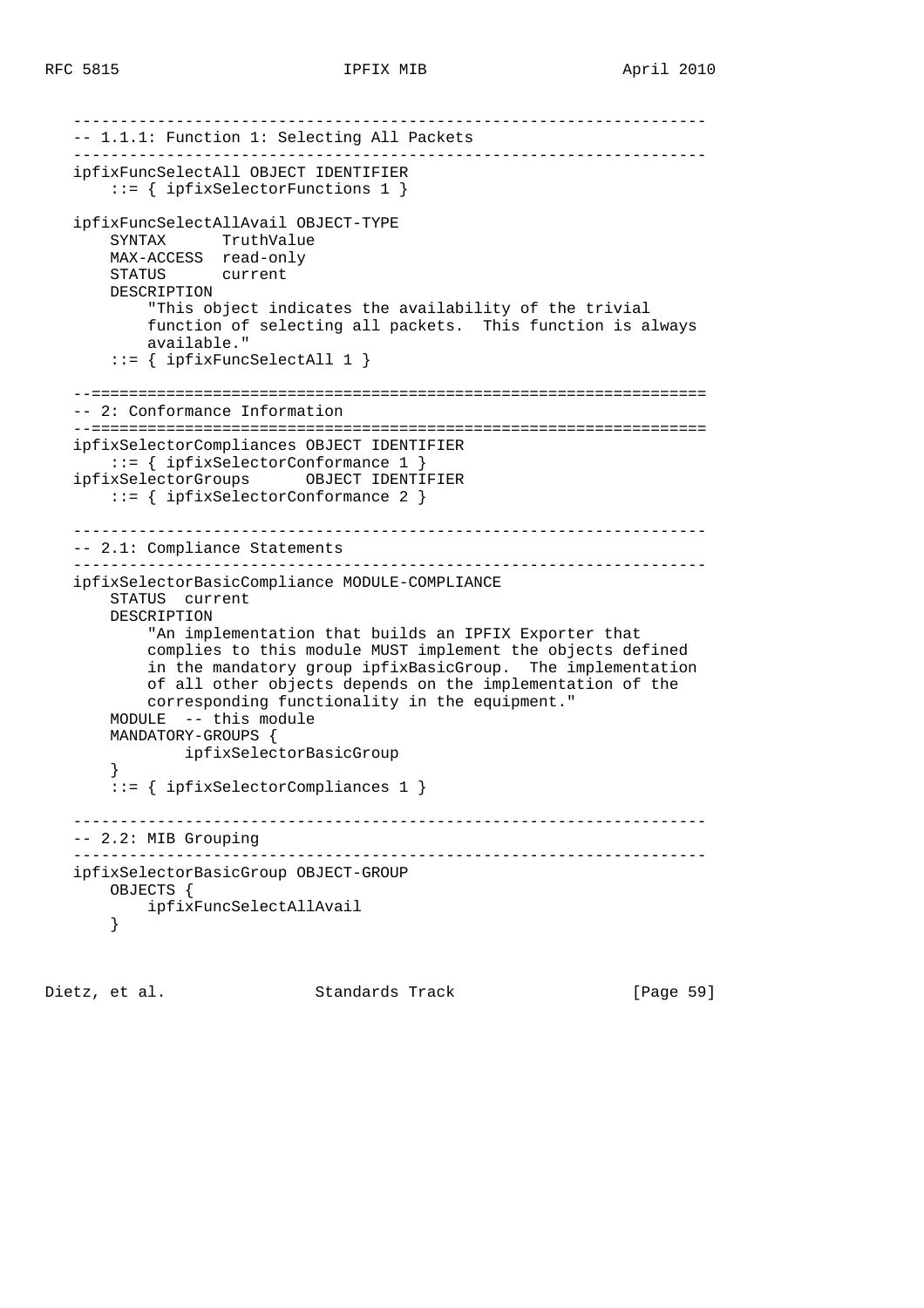```
 STATUS current
 DESCRIPTION
  "The main IPFIX objects."
 ::= { ipfixSelectorGroups 1 }
```
END

9. Security Considerations

 There are no management objects defined in this MIB module that have a MAX-ACCESS clause of read-write and/or read-create. So, if these MIB modules are implemented correctly, then there is no risk that an intruder can alter or create any management objects of these MIB modules via direct SNMP SET operations.

 Some of the readable objects in these MIB modules (i.e., objects with a MAX-ACCESS other than not-accessible) may be considered sensitive or vulnerable in some network environments. It is thus important to control even GET and/or NOTIFY access to these objects and possibly to even encrypt the values of these objects when sending them over the network via SNMP. These are the tables and objects and their sensitivity/vulnerability:

- o ipfixTransportSessionTable contains configuration data that might be sensitive because objects in this table may reveal information about the network infrastructure
- o ipfixExportTable contains configuration data that might be sensitive because object in this table may reveal information about the network infrastructure as well
- o ipfixMeteringProcessTable contains configuration data that might be sensitive because objects in this table may reveal information about the IPFIX Device itself
- o ipfixObservationPointTable contains configuration data that might be sensitive because objects in this table may reveal information about the IPFIX Device itself and the network infrastructure
- o ipfixSelectorFunctions currently contains no sensitive data but might want to be secured anyway since it may contain sensitive data in a future version

 All other objects and tables contain no data that is considered sensitive.

Dietz, et al. Standards Track [Page 60]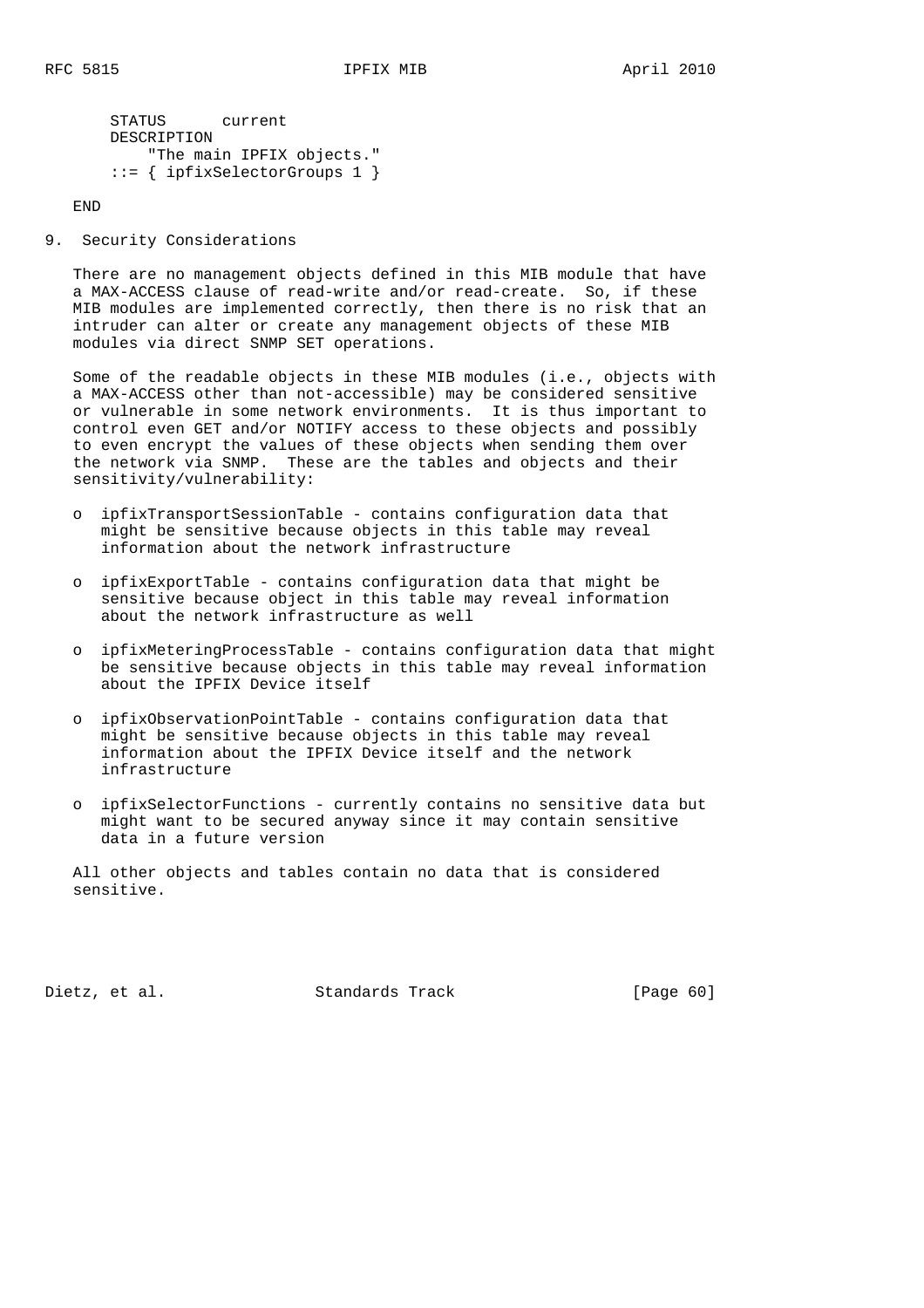SNMP versions prior to SNMPv3 did not include adequate security. Even if the network itself is secure (for example by using IPsec), even then, there is no control as to who on the secure network is allowed to access and GET/SET (read/change/create/delete) the objects in these MIB modules.

 It is RECOMMENDED that implementers consider the security features as provided by the SNMPv3 framework (see [RFC3410] Section 8), including full support for the SNMPv3 cryptographic mechanisms (for authentication and privacy).

 Further, deployment of SNMP versions prior to SNMPv3 is NOT RECOMMENDED. Instead, it is RECOMMENDED to deploy SNMPv3 and to enable cryptographic security. It is then a customer/operator responsibility to ensure that the SNMP entity giving access to an instance of these MIB modules is properly configured to give access to the objects only to those principals (users) that have legitimate rights to indeed GET or SET (change/create/delete) them.

10. IANA Considerations

 The MIB module in this document uses the following IANA-assigned OBJECT IDENTIFIER values recorded in the SMI Numbers registry:

| Descriptor                                 | OBJECT IDENTIFIER value |
|--------------------------------------------|-------------------------|
|                                            |                         |
| ipfixMIB<br>ipfixSelectorMIB { mib-2 194 } | $\{$ mib-2 193 $\}$     |

 Further on, the whole IPFIX SELECTOR MIB module is maintained by IANA. Additions to this MIB module are subject to Expert Review [RFC5226], i.e., review by one of a group of experts designated by an IETF Area Director. The group of experts MUST check the requested MIB objects for completeness and accuracy of the description. Requests for MIB objects that duplicate the functionality of existing objects SHOULD be declined. The smallest available OID SHOULD be assigned to new MIB objects. The specification of new MIB objects SHOULD follow the structure specified in Section 6 and MUST be published using a well-established and persistent publication medium. The experts will initially be drawn from the Working Group Chairs and document editors of the IPFIX and PSAMP Working Groups.

## 11. Acknowledgments

 This document is a product of the IPFIX Working Group. The authors would like to thank the following persons: Paul Aitken for his detailed review, Dan Romascanu and the MIB doctors, and many more, for the technical reviews and feedback.

Dietz, et al. Standards Track [Page 61]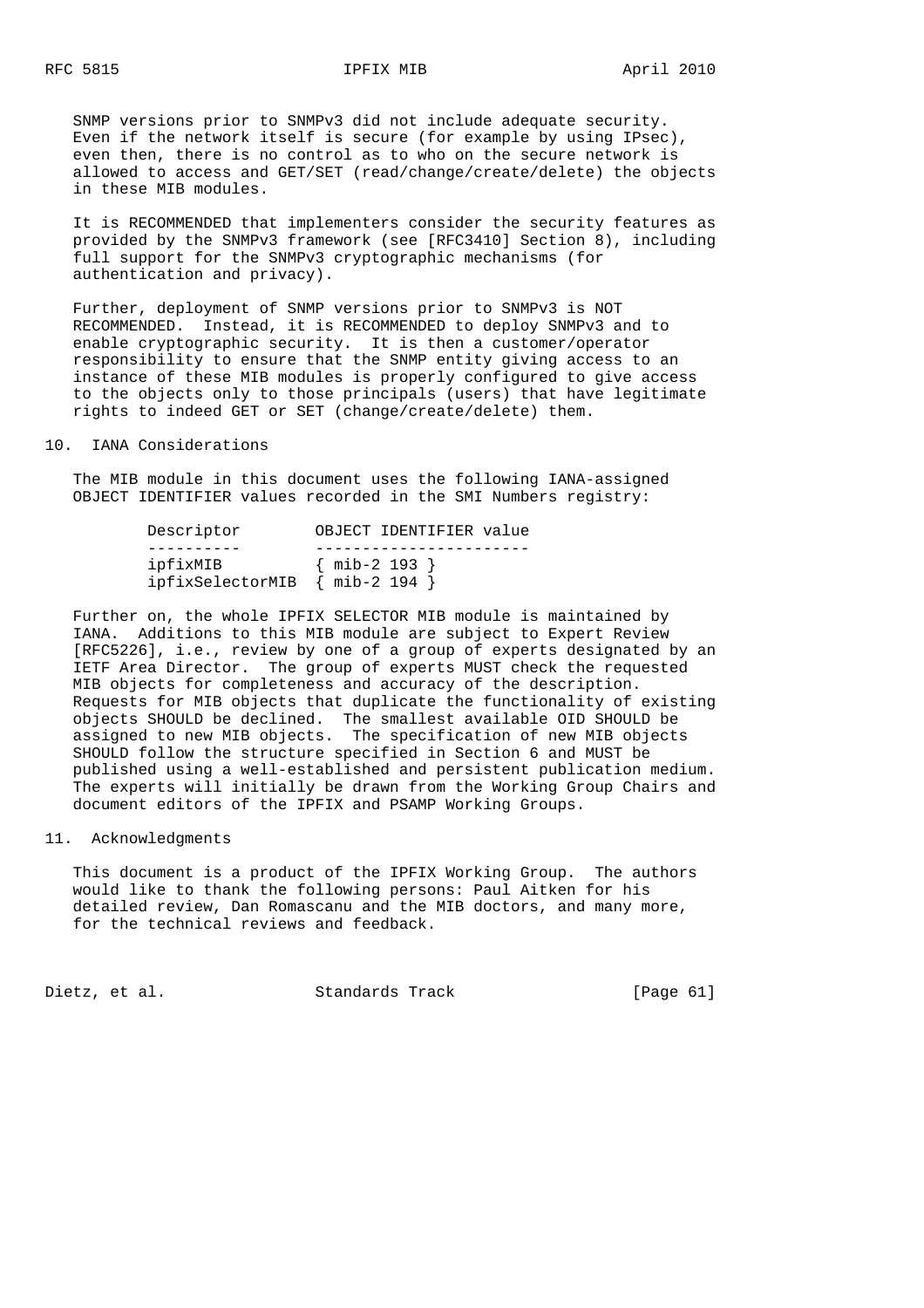# 12. References

12.1. Normative References

- [RFC2119] Bradner, S., "Key words for use in RFCs to Indicate Requirement Levels", BCP 14, RFC 2119, March 1997.
- [RFC2578] McCloghrie, K., Ed., Perkins, D., Ed., and J. Schoenwaelder, Ed., "Structure of Management Information Version 2 (SMIv2)", STD 58, RFC 2578, April 1999.
- [RFC2579] McCloghrie, K., Ed., Perkins, D., Ed., and J. Schoenwaelder, Ed., "Textual Conventions for SMIv2", STD 58, RFC 2579, April 1999.
- [RFC2580] McCloghrie, K., Perkins, D., and J. Schoenwaelder, "Conformance Statements for SMIv2", STD 58, RFC 2580, April 1999.
- [RFC4001] Daniele, M., Haberman, B., Routhier, S., and J. Schoenwaelder, "Textual Conventions for Internet Network Addresses", RFC 4001, February 2005.
- [RFC2863] McCloghrie, K. and F. Kastenholz, "The Interfaces Group MIB", RFC 2863, June 2000.
- [RFC3873] Pastor, J. and M. Belinchon, "Stream Control Transmission Protocol (SCTP) Management Information Base (MIB)", RFC 3873, September 2004.
- [RFC4133] Bierman, A. and K. McCloghrie, "Entity MIB (Version 3)", RFC 4133, August 2005.
- [RFC5101] Claise, B., "Specification of the IP Flow Information Export (IPFIX) Protocol for the Exchange of IP Traffic Flow Information", RFC 5101, January 2008.
- [RFC5102] Quittek, J., Bryant, S., Claise, B., Aitken, P., and J. Meyer, "Information Model for IP Flow Information Export", RFC 5102, January 2008.
- [RFC5226] Narten, T. and H. Alvestrand, "Guidelines for Writing an IANA Considerations Section in RFCs", BCP 26, RFC 5226, May 2008.

Dietz, et al. Standards Track [Page 62]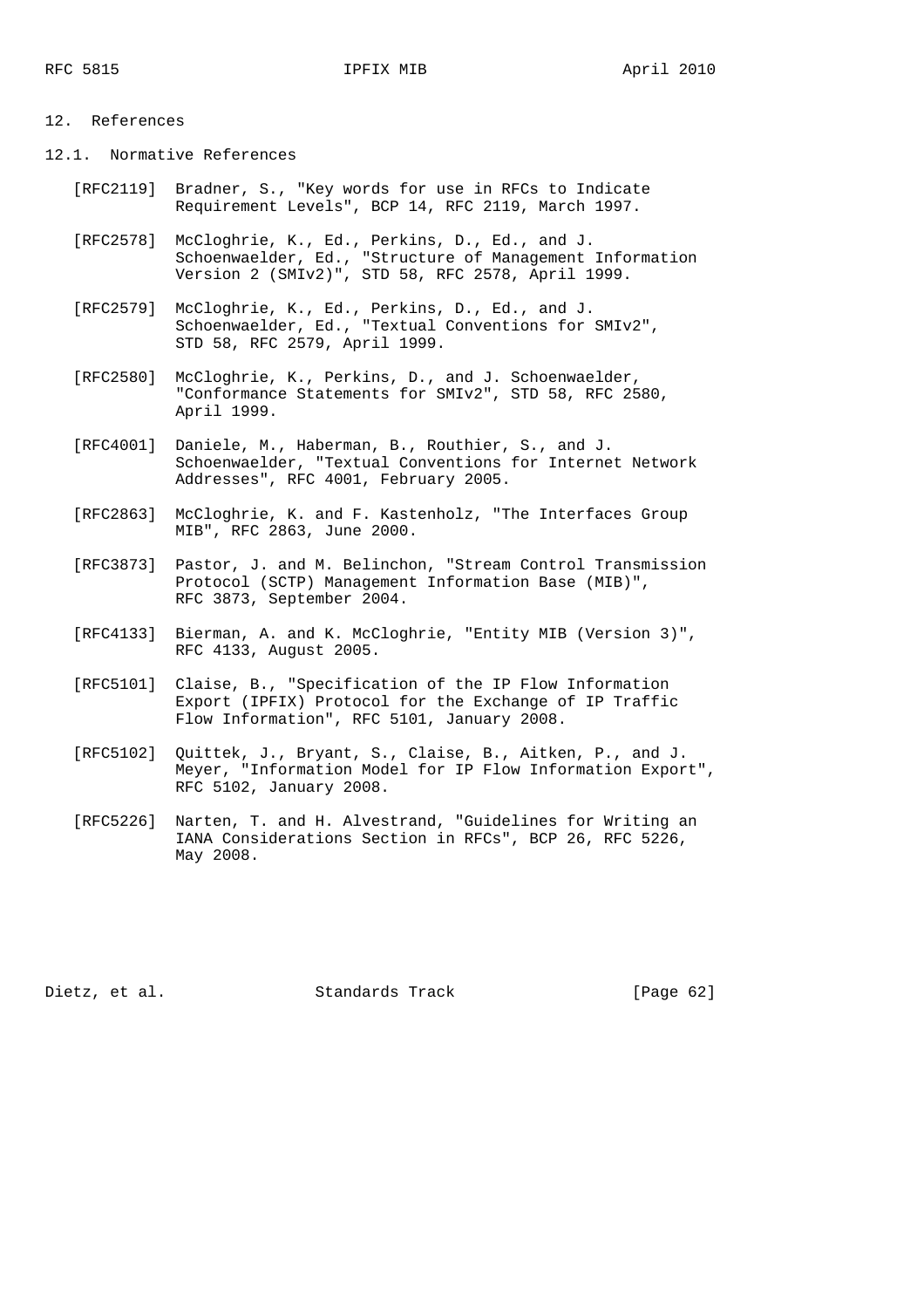### 12.2. Informative References

- [RFC3410] Case, J., Mundy, R., Partain, D., and B. Stewart, "Introduction and Applicability Statements for Internet- Standard Management Framework", RFC 3410, December 2002.
- [RFC3917] Quittek, J., Zseby, T., Claise, B., and S. Zander, "Requirements for IP Flow Information Export (IPFIX)", RFC 3917, October 2004.
- [RFC5470] Sadasivan, G., Brownlee, N., Claise, B., and J. Quittek, "Architecture for IP Flow Information Export", RFC 5470, March 2009.
- [RFC5472] Zseby, T., Boschi, E., Brownlee, N., and B. Claise, "IP Flow Information Export (IPFIX) Applicability", RFC 5472, March 2009.
- [RFC5474] Duffield, N., Chiou, D., Claise, B., Greenberg, A., Grossglauser, M., and J. Rexford, "A Framework for Packet Selection and Reporting", RFC 5474, March 2009.
- [RFC5475] Zseby, T., Molina, M., Duffield, N., Niccolini, S., and F. Raspall, "Sampling and Filtering Techniques for IP Packet Selection", RFC 5475, March 2009.
	- [RFC5476] Claise, B., Johnson, A., and J. Quittek, "Packet Sampling (PSAMP) Protocol Specifications", RFC 5476, March 2009.

Dietz, et al. Standards Track [Page 63]